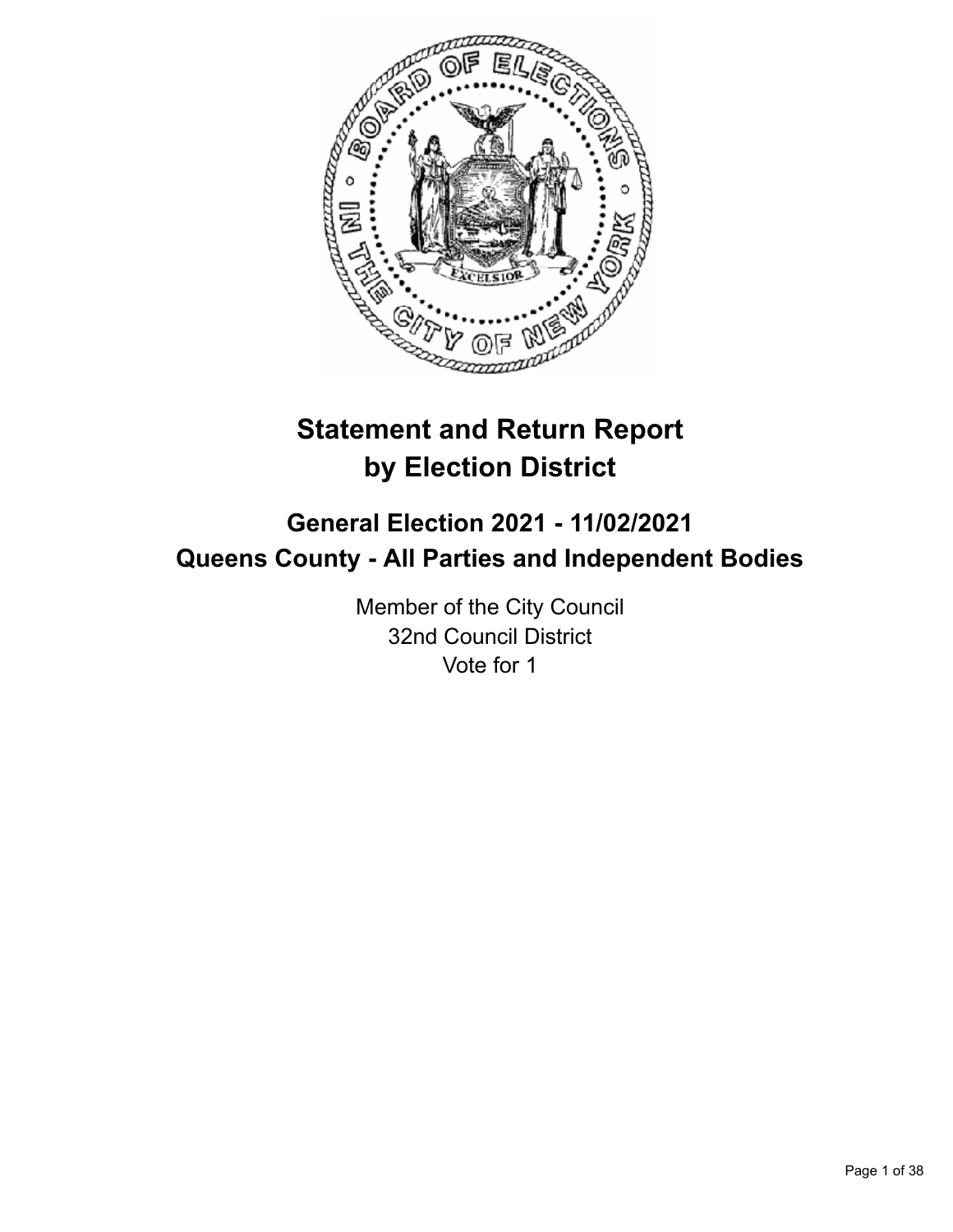

| PUBLIC COUNTER                                           | 622 |
|----------------------------------------------------------|-----|
| <b>MANUALLY COUNTED EMERGENCY</b>                        | 0   |
| <b>ABSENTEE / MILITARY</b>                               | 12  |
| AFFIDAVIT                                                | 5   |
| <b>Total Ballots</b>                                     | 639 |
| Less - Inapplicable Federal/Special Presidential Ballots | 0   |
| <b>Total Applicable Ballots</b>                          | 639 |
| FELICIA SINGH (DEMOCRATIC)                               | 71  |
| JOANN ARIOLA (REPUBLICAN/SAVE OUR CITY)                  | 447 |
| JOANN ARIOLA (CONSERVATIVE)                              | 109 |
| KENICHI WILSON (COMMUNITY FIRST)                         | 3   |
| PHILIP MCMANUS (WRITE-IN)                                | 1   |
| THOMAS SULLIVAN (WRITE-IN)                               | 1   |
| <b>Total Votes</b>                                       | 632 |
| Unrecorded                                               | 7   |

## **002/23**

| <b>PUBLIC COUNTER</b>                                    | 655            |
|----------------------------------------------------------|----------------|
| MANUALLY COUNTED EMERGENCY                               | 0              |
| ABSENTEE / MILITARY                                      | 25             |
| AFFIDAVIT                                                | $\overline{2}$ |
| <b>Total Ballots</b>                                     | 682            |
| Less - Inapplicable Federal/Special Presidential Ballots | 0              |
| <b>Total Applicable Ballots</b>                          | 682            |
| FELICIA SINGH (DEMOCRATIC)                               | 63             |
| JOANN ARIOLA (REPUBLICAN/SAVE OUR CITY)                  | 485            |
| JOANN ARIOLA (CONSERVATIVE)                              | 114            |
| KENICHI WILSON (COMMUNITY FIRST)                         |                |
| <b>Total Votes</b>                                       | 663            |
| Unrecorded                                               | 19             |

| <b>PUBLIC COUNTER</b>                                    | 580            |
|----------------------------------------------------------|----------------|
| <b>MANUALLY COUNTED EMERGENCY</b>                        | 0              |
| ABSENTEE / MILITARY                                      | 18             |
| <b>AFFIDAVIT</b>                                         | 5              |
| <b>Total Ballots</b>                                     | 603            |
| Less - Inapplicable Federal/Special Presidential Ballots | 0              |
| <b>Total Applicable Ballots</b>                          | 603            |
| FELICIA SINGH (DEMOCRATIC)                               | 45             |
| JOANN ARIOLA (REPUBLICAN/SAVE OUR CITY)                  | 473            |
| JOANN ARIOLA (CONSERVATIVE)                              | 69             |
| KENICHI WILSON (COMMUNITY FIRST)                         | $\overline{2}$ |
| <b>Total Votes</b>                                       | 589            |
| Unrecorded                                               | 14             |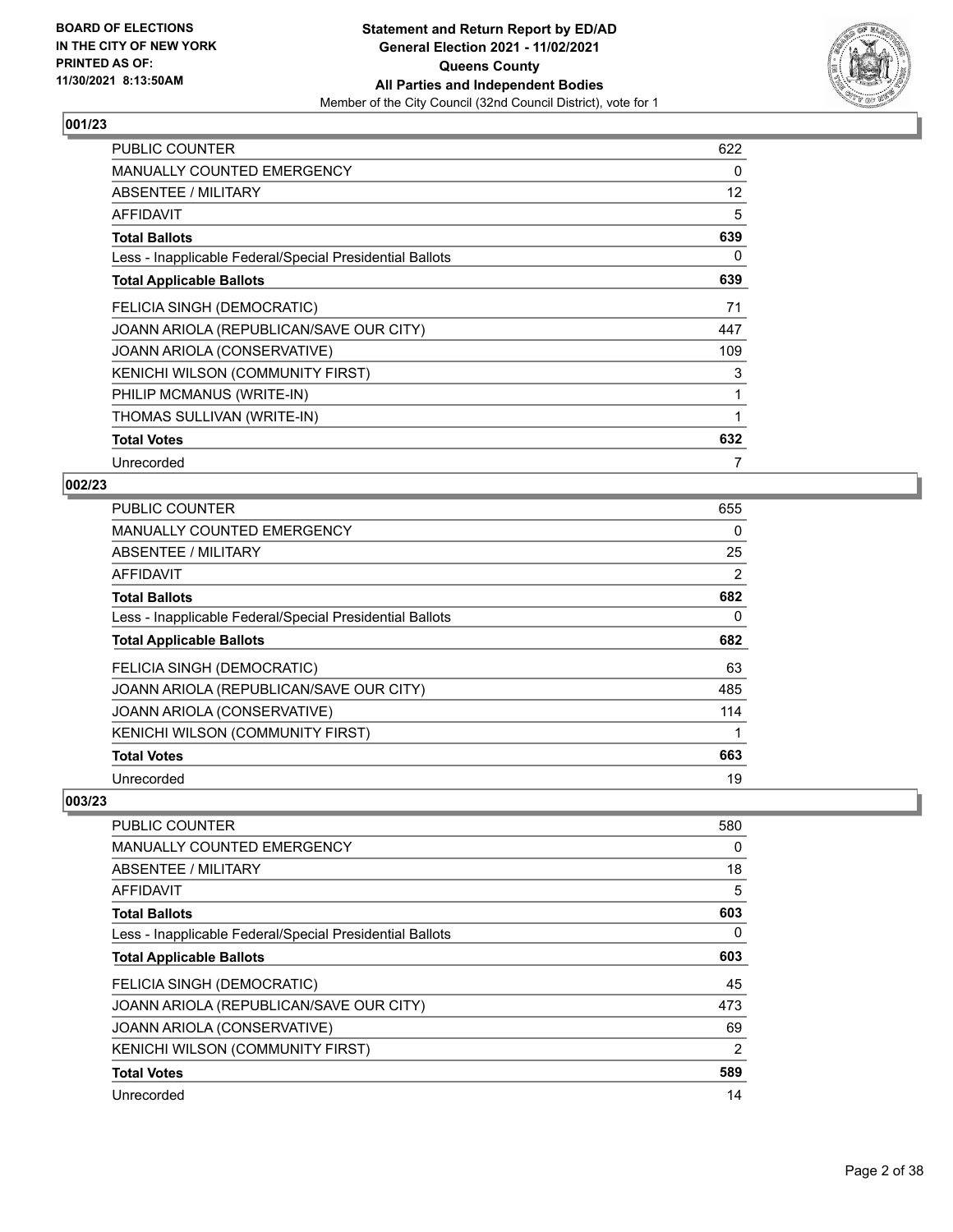![](_page_2_Picture_2.jpeg)

| <b>PUBLIC COUNTER</b>                                    | 102 |
|----------------------------------------------------------|-----|
| <b>MANUALLY COUNTED EMERGENCY</b>                        | 0   |
| ABSENTEE / MILITARY                                      |     |
| <b>AFFIDAVIT</b>                                         | 0   |
| <b>Total Ballots</b>                                     | 103 |
| Less - Inapplicable Federal/Special Presidential Ballots | 0   |
| <b>Total Applicable Ballots</b>                          | 103 |
| FELICIA SINGH (DEMOCRATIC)                               | 19  |
| JOANN ARIOLA (REPUBLICAN/SAVE OUR CITY)                  | 73  |
| JOANN ARIOLA (CONSERVATIVE)                              | 10  |
| KENICHI WILSON (COMMUNITY FIRST)                         | 0   |
| <b>Total Votes</b>                                       | 102 |
| Unrecorded                                               | 1   |

## **005/23**

| <b>PUBLIC COUNTER</b>                                    | 440 |
|----------------------------------------------------------|-----|
| MANUALLY COUNTED EMERGENCY                               | 0   |
| ABSENTEE / MILITARY                                      | 27  |
| AFFIDAVIT                                                |     |
| <b>Total Ballots</b>                                     | 468 |
| Less - Inapplicable Federal/Special Presidential Ballots | 0   |
| <b>Total Applicable Ballots</b>                          | 468 |
| FELICIA SINGH (DEMOCRATIC)                               | 99  |
| JOANN ARIOLA (REPUBLICAN/SAVE OUR CITY)                  | 310 |
| JOANN ARIOLA (CONSERVATIVE)                              | 41  |
| KENICHI WILSON (COMMUNITY FIRST)                         | 3   |
| JOHN DONOHUE (WRITE-IN)                                  | 1   |
| <b>Total Votes</b>                                       | 454 |
| Unrecorded                                               | 14  |

| <b>PUBLIC COUNTER</b>                                    | 491            |
|----------------------------------------------------------|----------------|
| <b>MANUALLY COUNTED EMERGENCY</b>                        | 0              |
| ABSENTEE / MILITARY                                      | 17             |
| AFFIDAVIT                                                | 10             |
| <b>Total Ballots</b>                                     | 518            |
| Less - Inapplicable Federal/Special Presidential Ballots | 0              |
| <b>Total Applicable Ballots</b>                          | 518            |
| FELICIA SINGH (DEMOCRATIC)                               | 92             |
| JOANN ARIOLA (REPUBLICAN/SAVE OUR CITY)                  | 384            |
| JOANN ARIOLA (CONSERVATIVE)                              | 29             |
| KENICHI WILSON (COMMUNITY FIRST)                         | $\overline{2}$ |
| UNATTRIBUTABLE WRITE-IN (WRITE-IN)                       |                |
| UNCOUNTED WRITE-IN PER STATUTE (WRITE-IN)                | 1              |
| <b>Total Votes</b>                                       | 509            |
| Unrecorded                                               | 9              |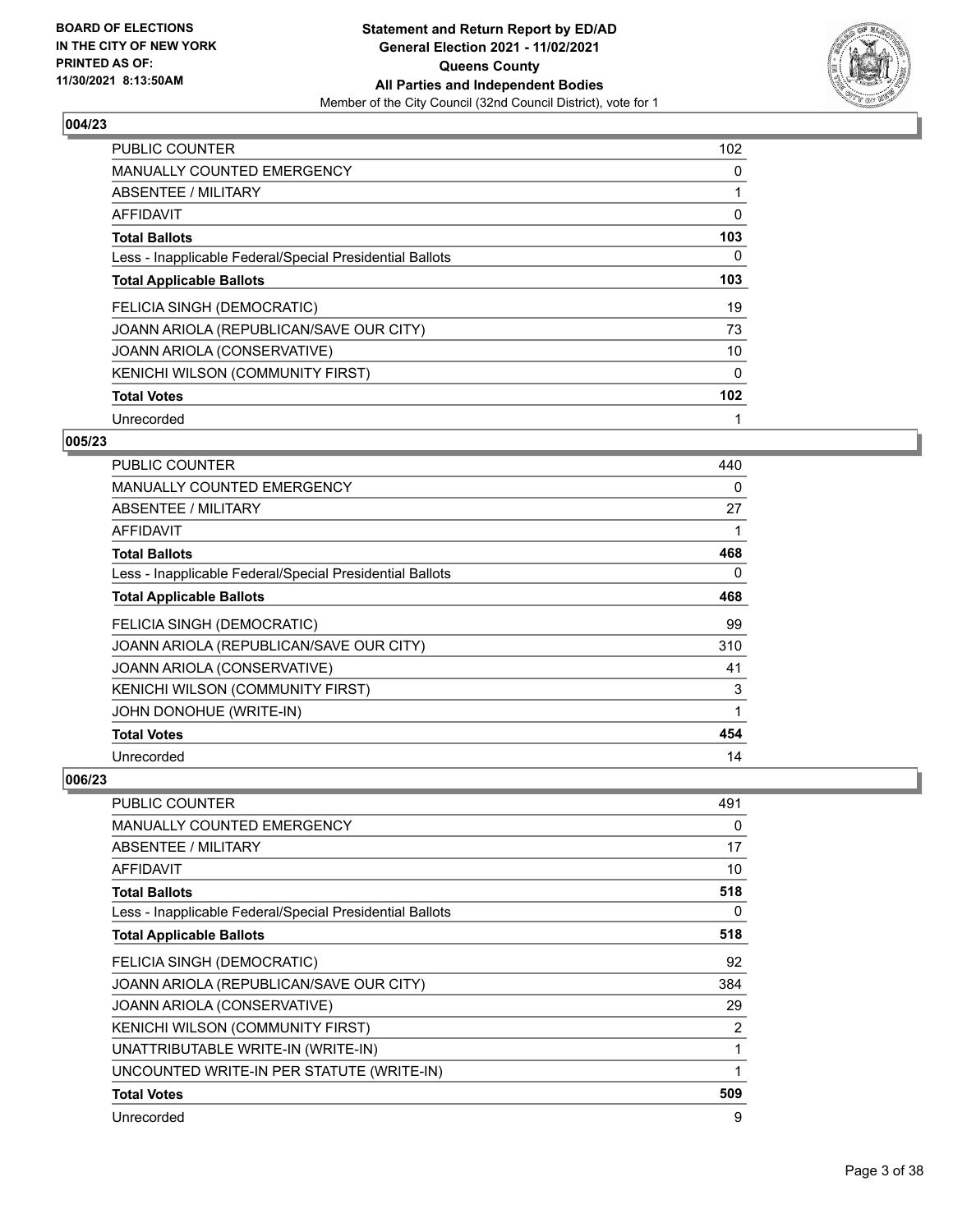![](_page_3_Picture_2.jpeg)

| PUBLIC COUNTER                                           | 522      |
|----------------------------------------------------------|----------|
| <b>MANUALLY COUNTED EMERGENCY</b>                        | 0        |
| ABSENTEE / MILITARY                                      | 33       |
| <b>AFFIDAVIT</b>                                         | 4        |
| <b>Total Ballots</b>                                     | 559      |
| Less - Inapplicable Federal/Special Presidential Ballots | $\Omega$ |
| <b>Total Applicable Ballots</b>                          | 559      |
| FELICIA SINGH (DEMOCRATIC)                               | 85       |
| JOANN ARIOLA (REPUBLICAN/SAVE OUR CITY)                  | 428      |
| <b>JOANN ARIOLA (CONSERVATIVE)</b>                       | 38       |
| KENICHI WILSON (COMMUNITY FIRST)                         | $\Omega$ |
| <b>Total Votes</b>                                       | 551      |
| Unrecorded                                               | 8        |

## **008/23**

| <b>PUBLIC COUNTER</b>                                    | 552      |
|----------------------------------------------------------|----------|
| <b>MANUALLY COUNTED EMERGENCY</b>                        | 0        |
| ABSENTEE / MILITARY                                      | 29       |
| AFFIDAVIT                                                | 4        |
| <b>Total Ballots</b>                                     | 585      |
| Less - Inapplicable Federal/Special Presidential Ballots | $\Omega$ |
| <b>Total Applicable Ballots</b>                          | 585      |
| FELICIA SINGH (DEMOCRATIC)                               | 106      |
| JOANN ARIOLA (REPUBLICAN/SAVE OUR CITY)                  | 421      |
| JOANN ARIOLA (CONSERVATIVE)                              | 46       |
| KENICHI WILSON (COMMUNITY FIRST)                         | 6        |
| <b>Total Votes</b>                                       | 579      |
| Unrecorded                                               | 6        |

| <b>PUBLIC COUNTER</b>                                    | 517 |
|----------------------------------------------------------|-----|
| <b>MANUALLY COUNTED EMERGENCY</b>                        | 0   |
| ABSENTEE / MILITARY                                      | 25  |
| AFFIDAVIT                                                | 1   |
| <b>Total Ballots</b>                                     | 543 |
| Less - Inapplicable Federal/Special Presidential Ballots | 0   |
| <b>Total Applicable Ballots</b>                          | 543 |
| FELICIA SINGH (DEMOCRATIC)                               | 96  |
| JOANN ARIOLA (REPUBLICAN/SAVE OUR CITY)                  | 396 |
| JOANN ARIOLA (CONSERVATIVE)                              | 42  |
| KENICHI WILSON (COMMUNITY FIRST)                         | 6   |
| AUDREY PHEFFER (WRITE-IN)                                | 1   |
| <b>JESSICA SORATOVSKY (WRITE-IN)</b>                     |     |
| <b>Total Votes</b>                                       | 542 |
| Unrecorded                                               |     |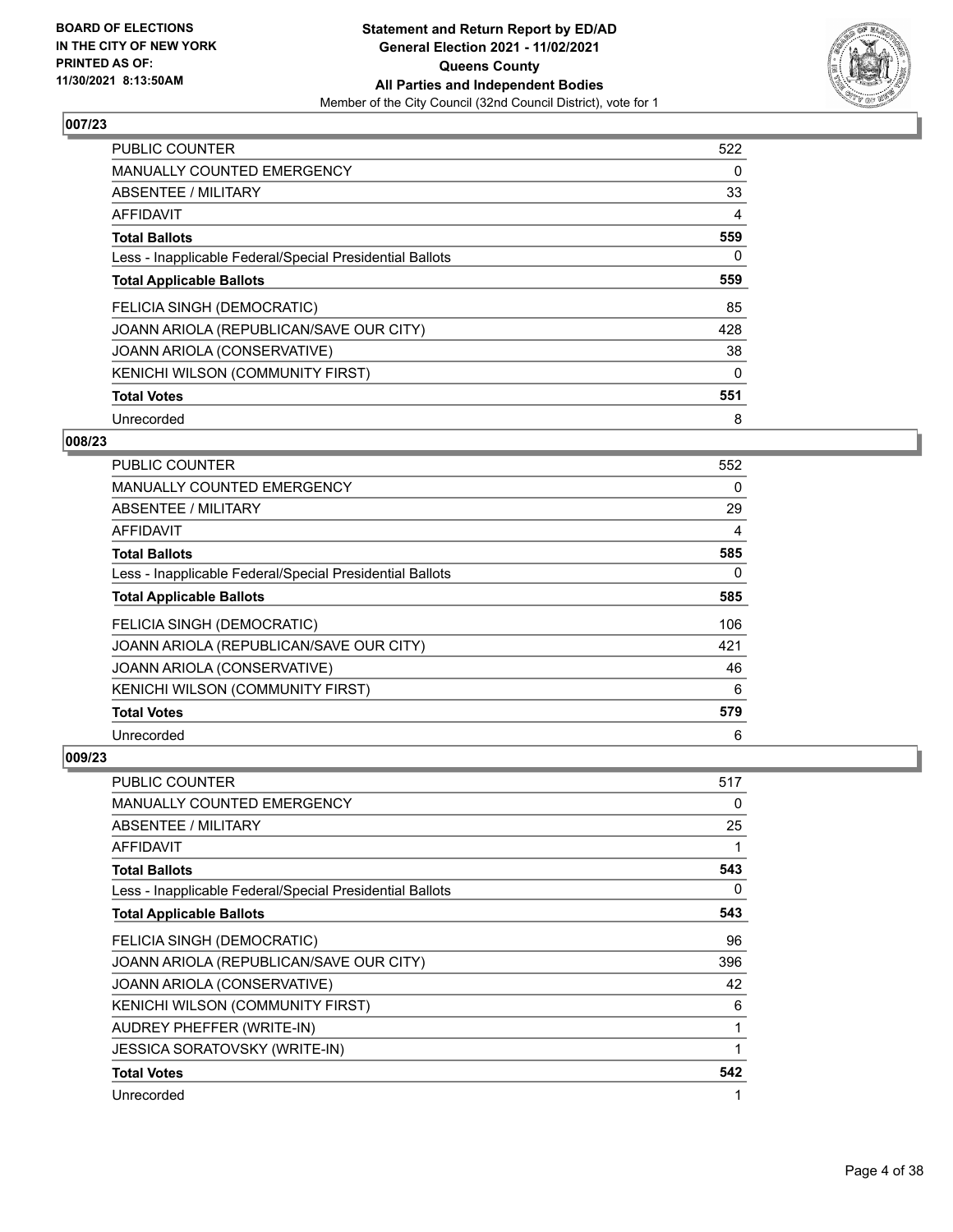![](_page_4_Picture_2.jpeg)

| PUBLIC COUNTER                                           | 429            |
|----------------------------------------------------------|----------------|
| <b>MANUALLY COUNTED EMERGENCY</b>                        | 0              |
| ABSENTEE / MILITARY                                      | 22             |
| AFFIDAVIT                                                | 4              |
| <b>Total Ballots</b>                                     | 455            |
| Less - Inapplicable Federal/Special Presidential Ballots | 0              |
| <b>Total Applicable Ballots</b>                          | 455            |
| FELICIA SINGH (DEMOCRATIC)                               | 122            |
| JOANN ARIOLA (REPUBLICAN/SAVE OUR CITY)                  | 287            |
| <b>JOANN ARIOLA (CONSERVATIVE)</b>                       | 38             |
| KENICHI WILSON (COMMUNITY FIRST)                         | 1              |
| PHILIP MCMANUS (WRITE-IN)                                | $\overline{2}$ |
| <b>Total Votes</b>                                       | 450            |
| Unrecorded                                               | 5              |

## **011/23**

| PUBLIC COUNTER                                           | 483 |
|----------------------------------------------------------|-----|
| MANUALLY COUNTED EMERGENCY                               | 0   |
| ABSENTEE / MILITARY                                      | 20  |
| AFFIDAVIT                                                | 4   |
| <b>Total Ballots</b>                                     | 507 |
| Less - Inapplicable Federal/Special Presidential Ballots | 0   |
| <b>Total Applicable Ballots</b>                          | 507 |
| FELICIA SINGH (DEMOCRATIC)                               | 142 |
| JOANN ARIOLA (REPUBLICAN/SAVE OUR CITY)                  | 315 |
| JOANN ARIOLA (CONSERVATIVE)                              | 35  |
| KENICHI WILSON (COMMUNITY FIRST)                         | 4   |
| <b>Total Votes</b>                                       | 496 |
| Unrecorded                                               | 11  |

| <b>PUBLIC COUNTER</b>                                    | 309 |
|----------------------------------------------------------|-----|
| <b>MANUALLY COUNTED EMERGENCY</b>                        | 0   |
| ABSENTEE / MILITARY                                      | 30  |
| AFFIDAVIT                                                | 10  |
| <b>Total Ballots</b>                                     | 349 |
| Less - Inapplicable Federal/Special Presidential Ballots | 0   |
| <b>Total Applicable Ballots</b>                          | 349 |
| FELICIA SINGH (DEMOCRATIC)                               | 143 |
| JOANN ARIOLA (REPUBLICAN/SAVE OUR CITY)                  | 157 |
| <b>JOANN ARIOLA (CONSERVATIVE)</b>                       | 25  |
| KENICHI WILSON (COMMUNITY FIRST)                         | 9   |
| <b>Total Votes</b>                                       | 334 |
| Unrecorded                                               | 15  |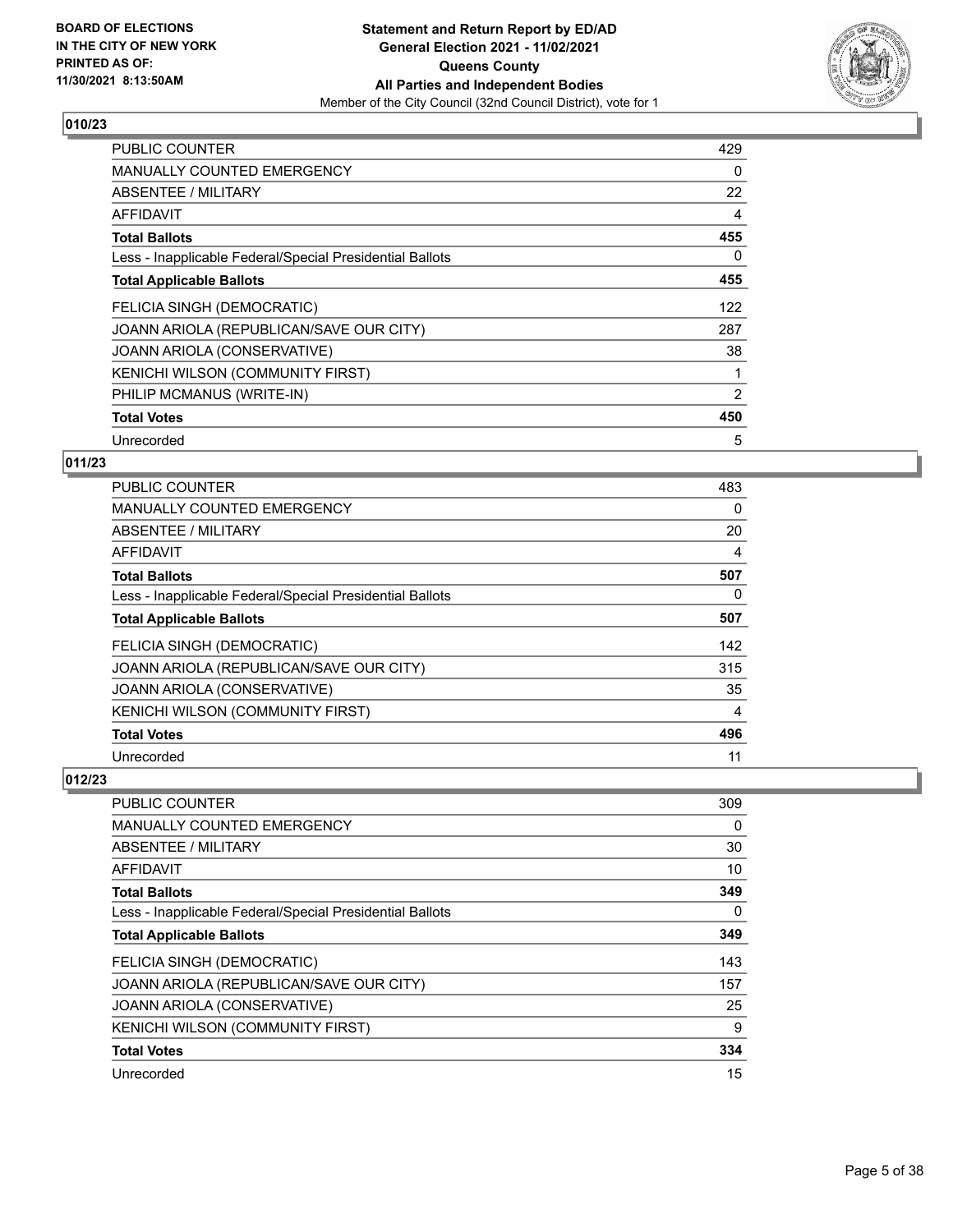![](_page_5_Picture_2.jpeg)

| PUBLIC COUNTER                                           | 404 |
|----------------------------------------------------------|-----|
| <b>MANUALLY COUNTED EMERGENCY</b>                        | 0   |
| ABSENTEE / MILITARY                                      | 37  |
| AFFIDAVIT                                                | 2   |
| <b>Total Ballots</b>                                     | 443 |
| Less - Inapplicable Federal/Special Presidential Ballots | 0   |
| <b>Total Applicable Ballots</b>                          | 443 |
| FELICIA SINGH (DEMOCRATIC)                               | 162 |
| JOANN ARIOLA (REPUBLICAN/SAVE OUR CITY)                  | 239 |
| JOANN ARIOLA (CONSERVATIVE)                              | 27  |
| KENICHI WILSON (COMMUNITY FIRST)                         | 1   |
| PETER MCMANUS (WRITE-IN)                                 | 1   |
| PHIL MCMANUS (WRITE-IN)                                  | 1   |
| <b>Total Votes</b>                                       | 431 |
| Unrecorded                                               | 12  |

# **014/23**

| PUBLIC COUNTER                                           | 523            |
|----------------------------------------------------------|----------------|
| <b>MANUALLY COUNTED EMERGENCY</b>                        | 0              |
| ABSENTEE / MILITARY                                      | 29             |
| <b>AFFIDAVIT</b>                                         | 6              |
| <b>Total Ballots</b>                                     | 558            |
| Less - Inapplicable Federal/Special Presidential Ballots | 0              |
| <b>Total Applicable Ballots</b>                          | 558            |
| FELICIA SINGH (DEMOCRATIC)                               | 129            |
| JOANN ARIOLA (REPUBLICAN/SAVE OUR CITY)                  | 363            |
| JOANN ARIOLA (CONSERVATIVE)                              | 39             |
| KENICHI WILSON (COMMUNITY FIRST)                         | 6              |
| MARGARET A. WAGNER (WRITE-IN)                            | $\overline{2}$ |
| PHILIP MCMANUS (WRITE-IN)                                | 1              |
| <b>Total Votes</b>                                       | 540            |
| Unrecorded                                               | 18             |

| <b>PUBLIC COUNTER</b>                                    | 250 |
|----------------------------------------------------------|-----|
| <b>MANUALLY COUNTED EMERGENCY</b>                        | 0   |
| ABSENTEE / MILITARY                                      | 6   |
| AFFIDAVIT                                                | 0   |
| <b>Total Ballots</b>                                     | 256 |
| Less - Inapplicable Federal/Special Presidential Ballots | 0   |
| <b>Total Applicable Ballots</b>                          | 256 |
| FELICIA SINGH (DEMOCRATIC)                               | 112 |
| JOANN ARIOLA (REPUBLICAN/SAVE OUR CITY)                  | 118 |
| JOANN ARIOLA (CONSERVATIVE)                              | 15  |
| KENICHI WILSON (COMMUNITY FIRST)                         | 1   |
| <b>Total Votes</b>                                       | 246 |
| Unrecorded                                               | 10  |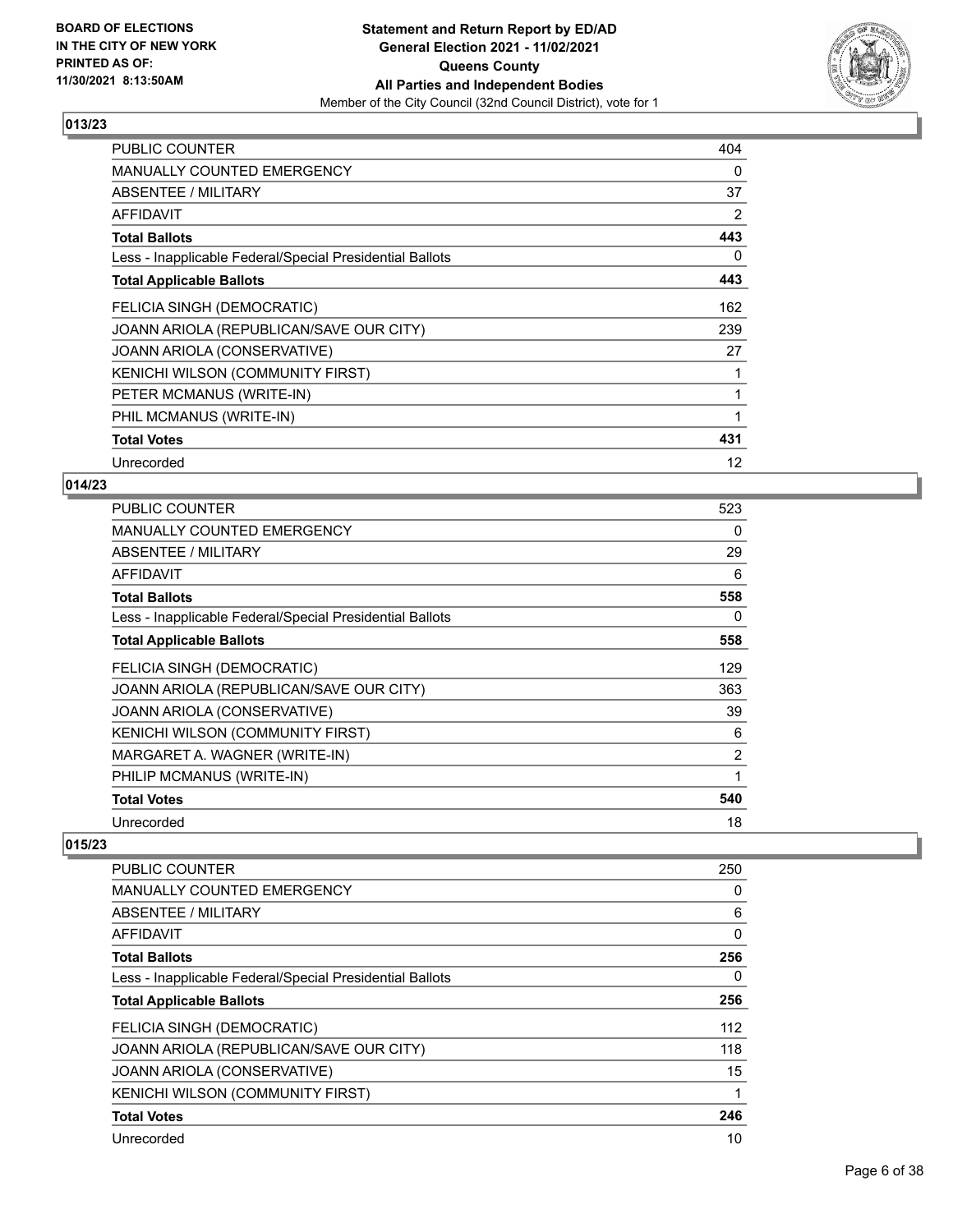![](_page_6_Picture_2.jpeg)

| <b>PUBLIC COUNTER</b>                                    | 245            |
|----------------------------------------------------------|----------------|
| <b>MANUALLY COUNTED EMERGENCY</b>                        | 0              |
| ABSENTEE / MILITARY                                      | 3              |
| <b>AFFIDAVIT</b>                                         | 2              |
| <b>Total Ballots</b>                                     | 250            |
| Less - Inapplicable Federal/Special Presidential Ballots | 0              |
| <b>Total Applicable Ballots</b>                          | 250            |
| FELICIA SINGH (DEMOCRATIC)                               | 98             |
| JOANN ARIOLA (REPUBLICAN/SAVE OUR CITY)                  | 116            |
| JOANN ARIOLA (CONSERVATIVE)                              | 9              |
| <b>KENICHI WILSON (COMMUNITY FIRST)</b>                  | $\overline{2}$ |
| ALTON MADDOX (WRITE-IN)                                  |                |
| <b>Total Votes</b>                                       | 226            |
| Unrecorded                                               | 24             |

## **017/23**

| <b>PUBLIC COUNTER</b>                                    | 247 |
|----------------------------------------------------------|-----|
| MANUALLY COUNTED EMERGENCY                               | 0   |
| ABSENTEE / MILITARY                                      | 8   |
| AFFIDAVIT                                                | 1   |
| <b>Total Ballots</b>                                     | 256 |
| Less - Inapplicable Federal/Special Presidential Ballots | 0   |
| <b>Total Applicable Ballots</b>                          | 256 |
| FELICIA SINGH (DEMOCRATIC)                               | 119 |
| JOANN ARIOLA (REPUBLICAN/SAVE OUR CITY)                  | 94  |
| JOANN ARIOLA (CONSERVATIVE)                              | 13  |
| KENICHI WILSON (COMMUNITY FIRST)                         | 4   |
| <b>Total Votes</b>                                       | 230 |
| Unrecorded                                               | 26  |

| <b>PUBLIC COUNTER</b>                                    | 208 |
|----------------------------------------------------------|-----|
| MANUALLY COUNTED EMERGENCY                               | 0   |
| ABSENTEE / MILITARY                                      | 8   |
| AFFIDAVIT                                                | 3   |
| <b>Total Ballots</b>                                     | 219 |
| Less - Inapplicable Federal/Special Presidential Ballots | 0   |
| <b>Total Applicable Ballots</b>                          | 219 |
| FELICIA SINGH (DEMOCRATIC)                               | 159 |
| JOANN ARIOLA (REPUBLICAN/SAVE OUR CITY)                  | 51  |
| <b>JOANN ARIOLA (CONSERVATIVE)</b>                       | 3   |
| KENICHI WILSON (COMMUNITY FIRST)                         | 3   |
| <b>Total Votes</b>                                       | 216 |
| Unrecorded                                               | 3   |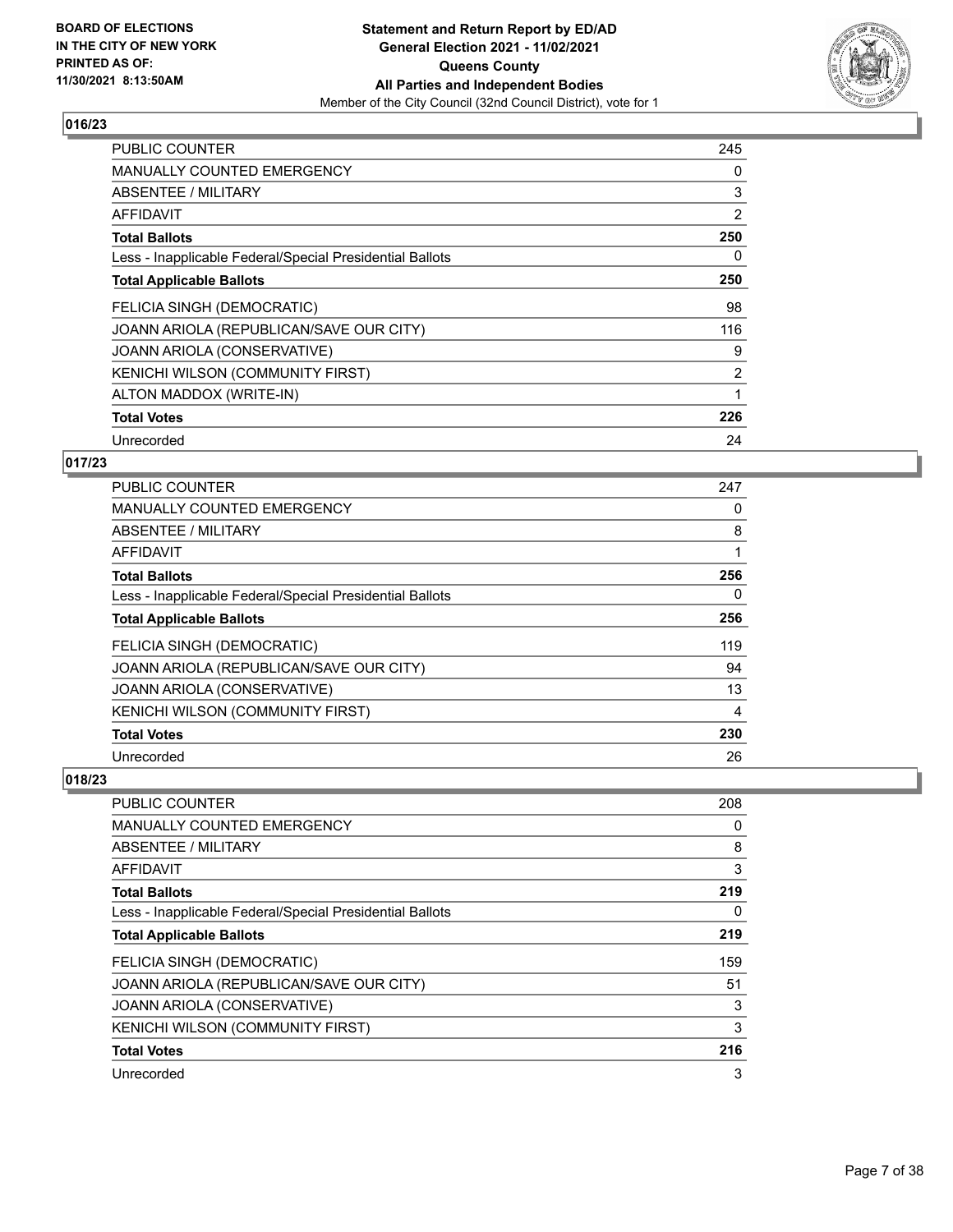![](_page_7_Picture_2.jpeg)

| 176 |
|-----|
| 0   |
| 17  |
| 4   |
| 197 |
| 0   |
| 197 |
| 114 |
| 51  |
| 13  |
| 3   |
| 181 |
| 16  |
|     |

# **020/23 COMBINED into: 031/31**

| PUBLIC COUNTER                                           | 450 |
|----------------------------------------------------------|-----|
| <b>MANUALLY COUNTED EMERGENCY</b>                        | 0   |
| <b>ABSENTEE / MILITARY</b>                               | 17  |
| <b>AFFIDAVIT</b>                                         | 1   |
| <b>Total Ballots</b>                                     | 468 |
| Less - Inapplicable Federal/Special Presidential Ballots | 0   |
| <b>Total Applicable Ballots</b>                          | 468 |
| FELICIA SINGH (DEMOCRATIC)                               | 50  |
| JOANN ARIOLA (REPUBLICAN/SAVE OUR CITY)                  | 374 |
| JOANN ARIOLA (CONSERVATIVE)                              | 34  |
| <b>KENICHI WILSON (COMMUNITY FIRST)</b>                  | 2   |
| JOSEPH M. MCDERMOTT (WRITE-IN)                           | 1   |
| MARGARET A. WAGNER (WRITE-IN)                            | 3   |
| PHIL MCMANUS (WRITE-IN)                                  | 1   |
| <b>Total Votes</b>                                       | 465 |
| Unrecorded                                               | 3   |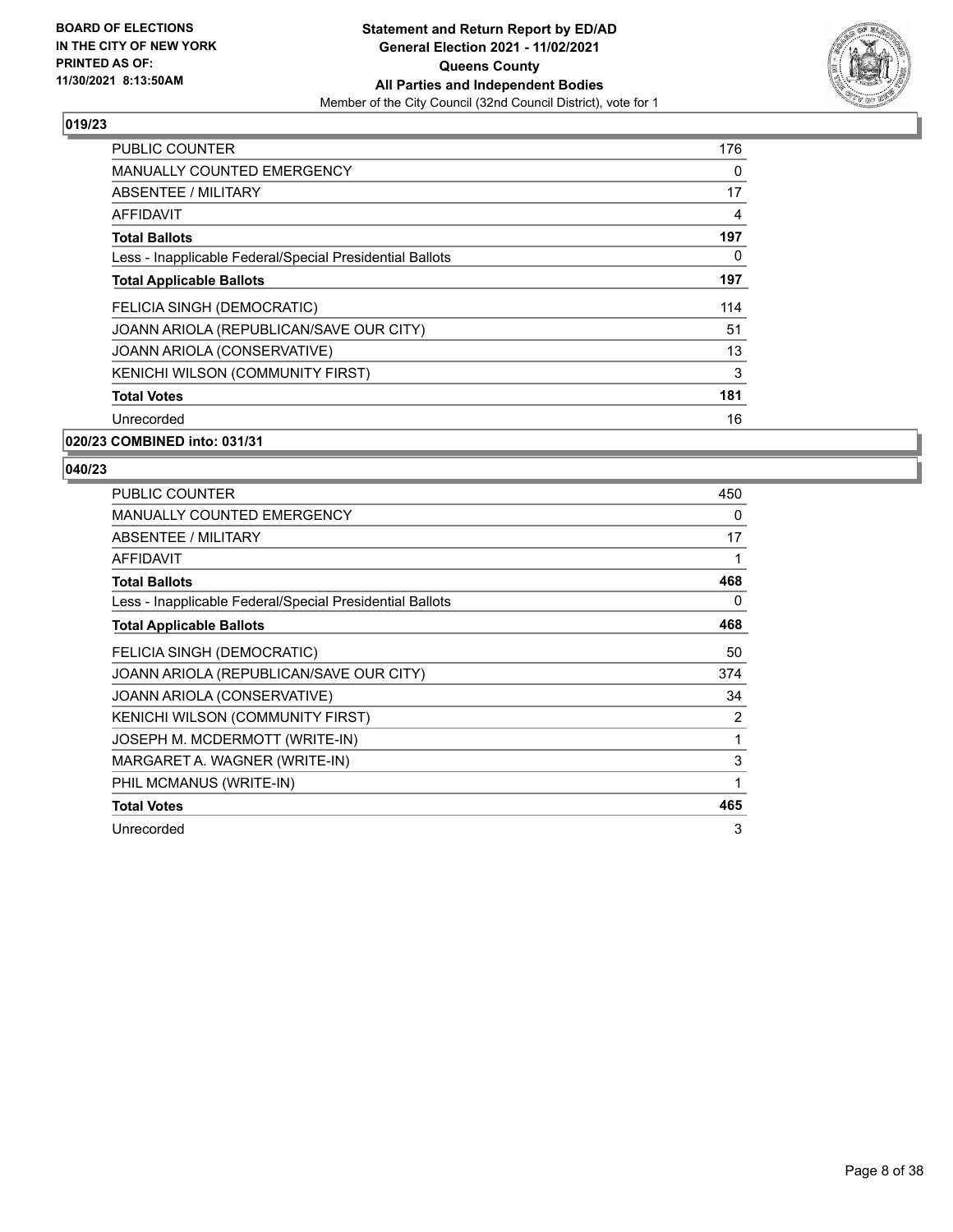![](_page_8_Picture_2.jpeg)

| <b>PUBLIC COUNTER</b>                                    | 361 |
|----------------------------------------------------------|-----|
| <b>MANUALLY COUNTED EMERGENCY</b>                        | 0   |
| ABSENTEE / MILITARY                                      | 14  |
| <b>AFFIDAVIT</b>                                         | 3   |
| <b>Total Ballots</b>                                     | 378 |
| Less - Inapplicable Federal/Special Presidential Ballots | 0   |
| <b>Total Applicable Ballots</b>                          | 378 |
| FELICIA SINGH (DEMOCRATIC)                               | 46  |
| JOANN ARIOLA (REPUBLICAN/SAVE OUR CITY)                  | 296 |
| JOANN ARIOLA (CONSERVATIVE)                              | 27  |
| <b>KENICHI WILSON (COMMUNITY FIRST)</b>                  |     |
| MARGARET A. WAGNER (WRITE-IN)                            |     |
| <b>Total Votes</b>                                       | 371 |
| Unrecorded                                               | 7   |

#### **043/23**

| PUBLIC COUNTER                                           | 103 |
|----------------------------------------------------------|-----|
| MANUALLY COUNTED EMERGENCY                               | 0   |
| ABSENTEE / MILITARY                                      | 5   |
| AFFIDAVIT                                                | 0   |
| <b>Total Ballots</b>                                     | 108 |
| Less - Inapplicable Federal/Special Presidential Ballots | 0   |
| <b>Total Applicable Ballots</b>                          | 108 |
| FELICIA SINGH (DEMOCRATIC)                               | 64  |
| JOANN ARIOLA (REPUBLICAN/SAVE OUR CITY)                  | 35  |
| <b>JOANN ARIOLA (CONSERVATIVE)</b>                       | 2   |
| KENICHI WILSON (COMMUNITY FIRST)                         | 2   |
| <b>Total Votes</b>                                       | 103 |
| Unrecorded                                               | 5   |

| <b>PUBLIC COUNTER</b>                                    | 359 |
|----------------------------------------------------------|-----|
| <b>MANUALLY COUNTED EMERGENCY</b>                        | 0   |
| ABSENTEE / MILITARY                                      | 15  |
| AFFIDAVIT                                                | 2   |
| <b>Total Ballots</b>                                     | 376 |
| Less - Inapplicable Federal/Special Presidential Ballots | 0   |
| <b>Total Applicable Ballots</b>                          | 376 |
| FELICIA SINGH (DEMOCRATIC)                               | 31  |
| JOANN ARIOLA (REPUBLICAN/SAVE OUR CITY)                  | 312 |
| <b>JOANN ARIOLA (CONSERVATIVE)</b>                       | 29  |
| <b>KENICHI WILSON (COMMUNITY FIRST)</b>                  | 0   |
| <b>Total Votes</b>                                       | 372 |
| Unrecorded                                               | 4   |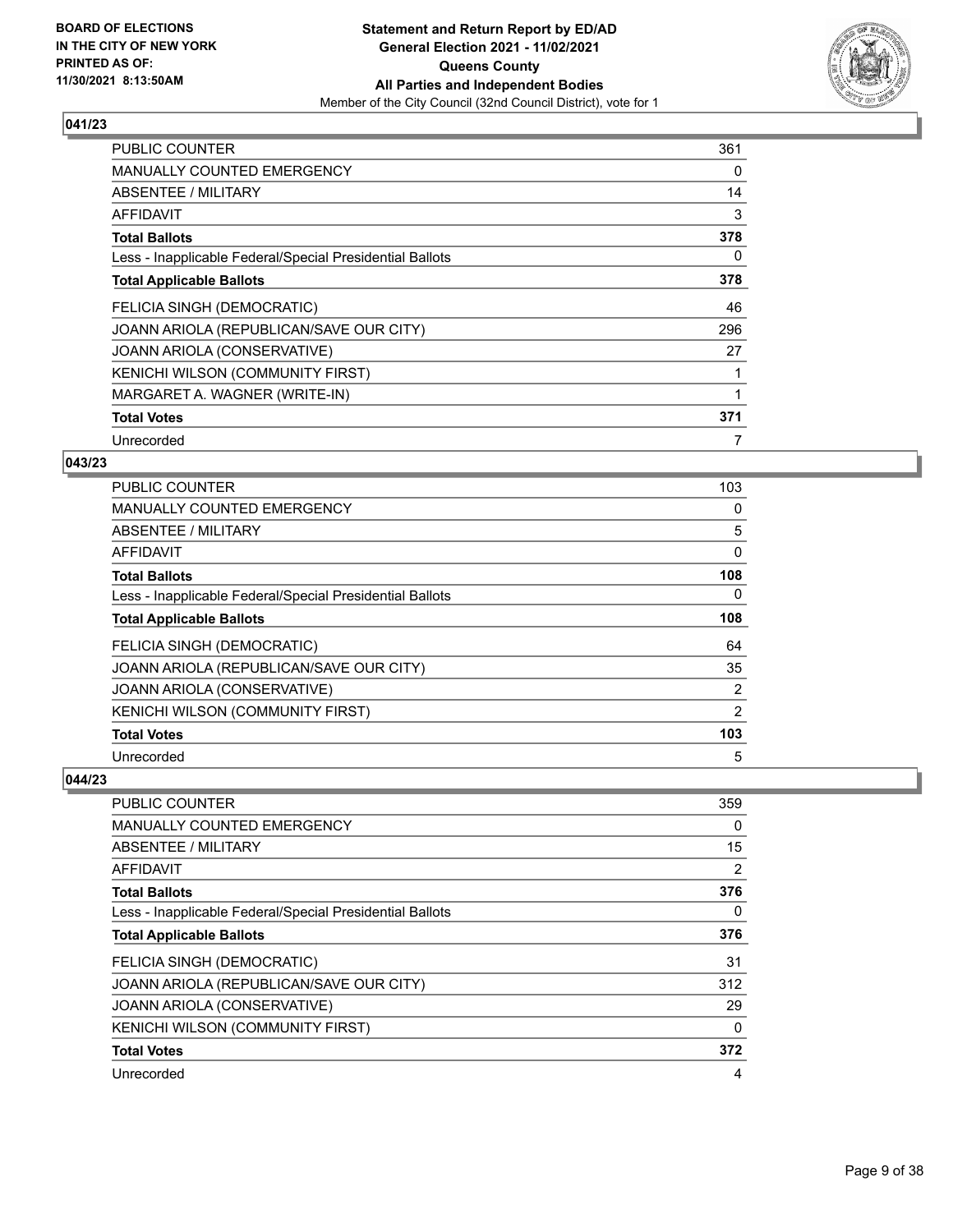![](_page_9_Picture_2.jpeg)

| PUBLIC COUNTER                                           | 509 |
|----------------------------------------------------------|-----|
| <b>MANUALLY COUNTED EMERGENCY</b>                        | 0   |
| ABSENTEE / MILITARY                                      | 38  |
| <b>AFFIDAVIT</b>                                         | 12  |
| <b>Total Ballots</b>                                     | 559 |
| Less - Inapplicable Federal/Special Presidential Ballots | 0   |
| <b>Total Applicable Ballots</b>                          | 559 |
| FELICIA SINGH (DEMOCRATIC)                               | 52  |
|                                                          |     |
| JOANN ARIOLA (REPUBLICAN/SAVE OUR CITY)                  | 459 |
| JOANN ARIOLA (CONSERVATIVE)                              | 37  |
| <b>KENICHI WILSON (COMMUNITY FIRST)</b>                  | 4   |
| PHILIP A MCMANUS (WRITE-IN)                              |     |
| <b>Total Votes</b>                                       | 553 |

#### **046/23**

| PUBLIC COUNTER                                           | 446      |
|----------------------------------------------------------|----------|
| MANUALLY COUNTED EMERGENCY                               | $\Omega$ |
| ABSENTEE / MILITARY                                      | 32       |
| AFFIDAVIT                                                |          |
| <b>Total Ballots</b>                                     | 479      |
| Less - Inapplicable Federal/Special Presidential Ballots | 0        |
| <b>Total Applicable Ballots</b>                          | 479      |
| FELICIA SINGH (DEMOCRATIC)                               | 27       |
| JOANN ARIOLA (REPUBLICAN/SAVE OUR CITY)                  | 417      |
| JOANN ARIOLA (CONSERVATIVE)                              | 32       |
| KENICHI WILSON (COMMUNITY FIRST)                         |          |
| <b>Total Votes</b>                                       | 477      |
| Unrecorded                                               | 2        |

| <b>PUBLIC COUNTER</b>                                    | 333 |
|----------------------------------------------------------|-----|
| <b>MANUALLY COUNTED EMERGENCY</b>                        | 0   |
| ABSENTEE / MILITARY                                      | 11  |
| AFFIDAVIT                                                |     |
| <b>Total Ballots</b>                                     | 345 |
| Less - Inapplicable Federal/Special Presidential Ballots | 0   |
| <b>Total Applicable Ballots</b>                          | 345 |
| FELICIA SINGH (DEMOCRATIC)                               | 30  |
| JOANN ARIOLA (REPUBLICAN/SAVE OUR CITY)                  | 292 |
| JOANN ARIOLA (CONSERVATIVE)                              | 15  |
| KENICHI WILSON (COMMUNITY FIRST)                         |     |
| DONALD J. TRUMP (WRITE-IN)                               |     |
| MICHAEL AMMIRABLE (WRITE-IN)                             |     |
| <b>Total Votes</b>                                       | 340 |
| Unrecorded                                               | 5   |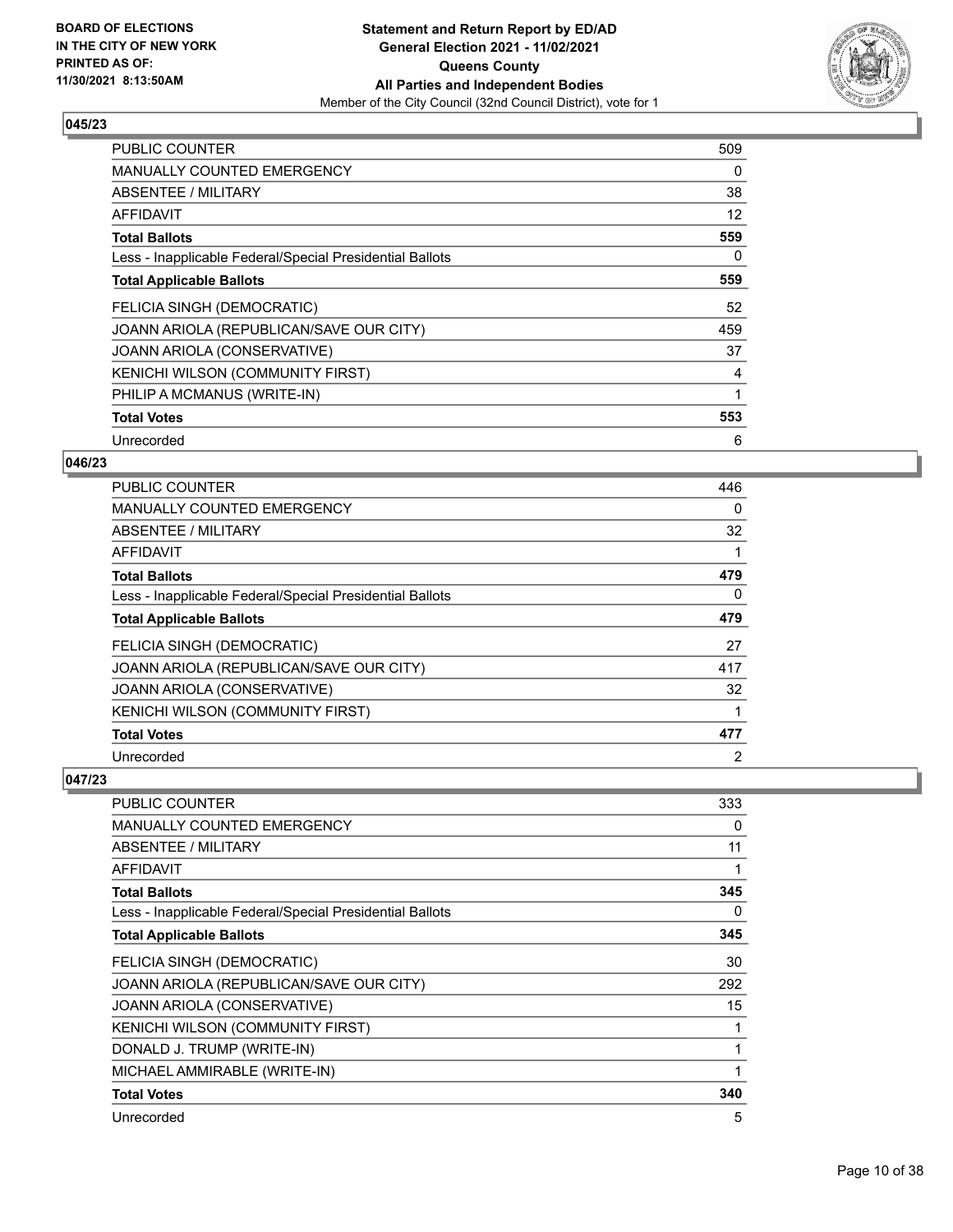![](_page_10_Picture_2.jpeg)

| PUBLIC COUNTER                                           | 289 |
|----------------------------------------------------------|-----|
| <b>MANUALLY COUNTED EMERGENCY</b>                        | 0   |
| ABSENTEE / MILITARY                                      | 18  |
| <b>AFFIDAVIT</b>                                         | 3   |
| <b>Total Ballots</b>                                     | 310 |
| Less - Inapplicable Federal/Special Presidential Ballots | 0   |
| <b>Total Applicable Ballots</b>                          | 310 |
| FELICIA SINGH (DEMOCRATIC)                               | 22  |
| JOANN ARIOLA (REPUBLICAN/SAVE OUR CITY)                  | 250 |
| JOANN ARIOLA (CONSERVATIVE)                              | 31  |
| <b>KENICHI WILSON (COMMUNITY FIRST)</b>                  |     |
| <b>Total Votes</b>                                       | 304 |
| Unrecorded                                               | 6   |

## **049/23**

| <b>PUBLIC COUNTER</b>                                    | 517 |
|----------------------------------------------------------|-----|
| <b>MANUALLY COUNTED EMERGENCY</b>                        | 0   |
| ABSENTEE / MILITARY                                      | 20  |
| AFFIDAVIT                                                | 3   |
| <b>Total Ballots</b>                                     | 540 |
| Less - Inapplicable Federal/Special Presidential Ballots | 0   |
| <b>Total Applicable Ballots</b>                          | 540 |
| FELICIA SINGH (DEMOCRATIC)                               | 40  |
| JOANN ARIOLA (REPUBLICAN/SAVE OUR CITY)                  | 460 |
| JOANN ARIOLA (CONSERVATIVE)                              | 30  |
| KENICHI WILSON (COMMUNITY FIRST)                         | 5   |
| <b>Total Votes</b>                                       | 535 |
| Unrecorded                                               | 5   |

| <b>PUBLIC COUNTER</b>                                    | 404 |
|----------------------------------------------------------|-----|
| MANUALLY COUNTED EMERGENCY                               | 0   |
| ABSENTEE / MILITARY                                      | 20  |
| AFFIDAVIT                                                | 4   |
| <b>Total Ballots</b>                                     | 428 |
| Less - Inapplicable Federal/Special Presidential Ballots | 0   |
| <b>Total Applicable Ballots</b>                          | 428 |
| FELICIA SINGH (DEMOCRATIC)                               | 61  |
| JOANN ARIOLA (REPUBLICAN/SAVE OUR CITY)                  | 325 |
| JOANN ARIOLA (CONSERVATIVE)                              | 33  |
| KENICHI WILSON (COMMUNITY FIRST)                         | 3   |
| <b>Total Votes</b>                                       | 422 |
| Unrecorded                                               | 6   |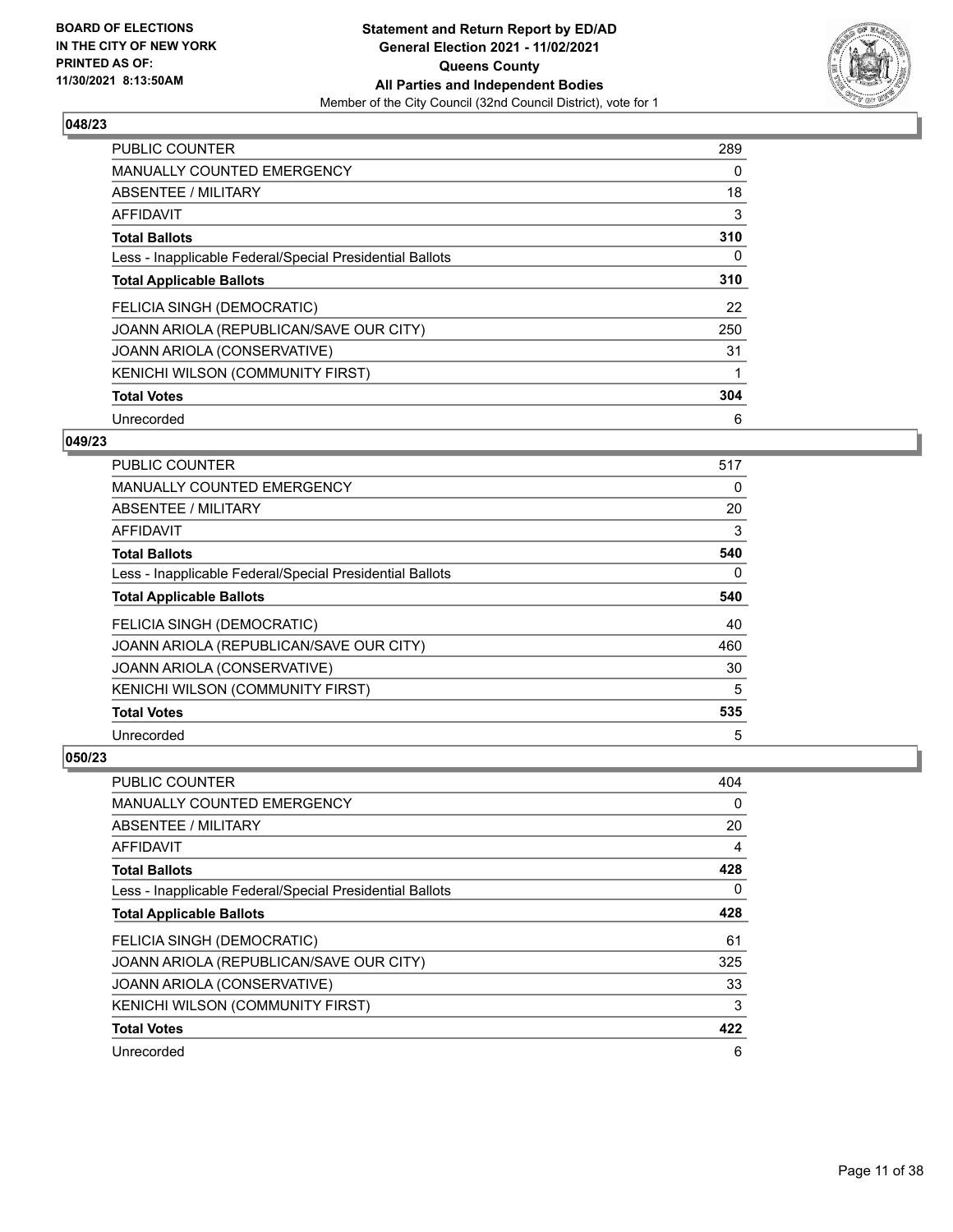![](_page_11_Picture_2.jpeg)

| PUBLIC COUNTER                                           | 464      |
|----------------------------------------------------------|----------|
| <b>MANUALLY COUNTED EMERGENCY</b>                        | $\Omega$ |
| ABSENTEE / MILITARY                                      | 15       |
| <b>AFFIDAVIT</b>                                         | 3        |
| <b>Total Ballots</b>                                     | 482      |
| Less - Inapplicable Federal/Special Presidential Ballots | $\Omega$ |
| <b>Total Applicable Ballots</b>                          | 482      |
| FELICIA SINGH (DEMOCRATIC)                               | 45       |
| JOANN ARIOLA (REPUBLICAN/SAVE OUR CITY)                  | 394      |
| <b>JOANN ARIOLA (CONSERVATIVE)</b>                       | 33       |
| KENICHI WILSON (COMMUNITY FIRST)                         | 3        |
| <b>Total Votes</b>                                       | 475      |
| Unrecorded                                               |          |

## **052/23**

| <b>PUBLIC COUNTER</b>                                    | 458 |
|----------------------------------------------------------|-----|
| MANUALLY COUNTED EMERGENCY                               | 0   |
| ABSENTEE / MILITARY                                      | 24  |
| AFFIDAVIT                                                | 4   |
| <b>Total Ballots</b>                                     | 486 |
| Less - Inapplicable Federal/Special Presidential Ballots | 0   |
| <b>Total Applicable Ballots</b>                          | 486 |
| FELICIA SINGH (DEMOCRATIC)                               | 61  |
| JOANN ARIOLA (REPUBLICAN/SAVE OUR CITY)                  | 387 |
| JOANN ARIOLA (CONSERVATIVE)                              | 25  |
| KENICHI WILSON (COMMUNITY FIRST)                         | 4   |
| <b>Total Votes</b>                                       | 477 |
| Unrecorded                                               | 9   |

| <b>PUBLIC COUNTER</b>                                    | 317 |
|----------------------------------------------------------|-----|
| <b>MANUALLY COUNTED EMERGENCY</b>                        | 0   |
| ABSENTEE / MILITARY                                      | 17  |
| AFFIDAVIT                                                | 2   |
| <b>Total Ballots</b>                                     | 336 |
| Less - Inapplicable Federal/Special Presidential Ballots | 0   |
| <b>Total Applicable Ballots</b>                          | 336 |
| FELICIA SINGH (DEMOCRATIC)                               | 93  |
| JOANN ARIOLA (REPUBLICAN/SAVE OUR CITY)                  | 212 |
| JOANN ARIOLA (CONSERVATIVE)                              | 18  |
| KENICHI WILSON (COMMUNITY FIRST)                         | 3   |
| ANDREW FALZON (WRITE-IN)                                 | 1   |
| RICHARD J AMANNA (WRITE-IN)                              | 1   |
| <b>Total Votes</b>                                       | 328 |
| Unrecorded                                               | 8   |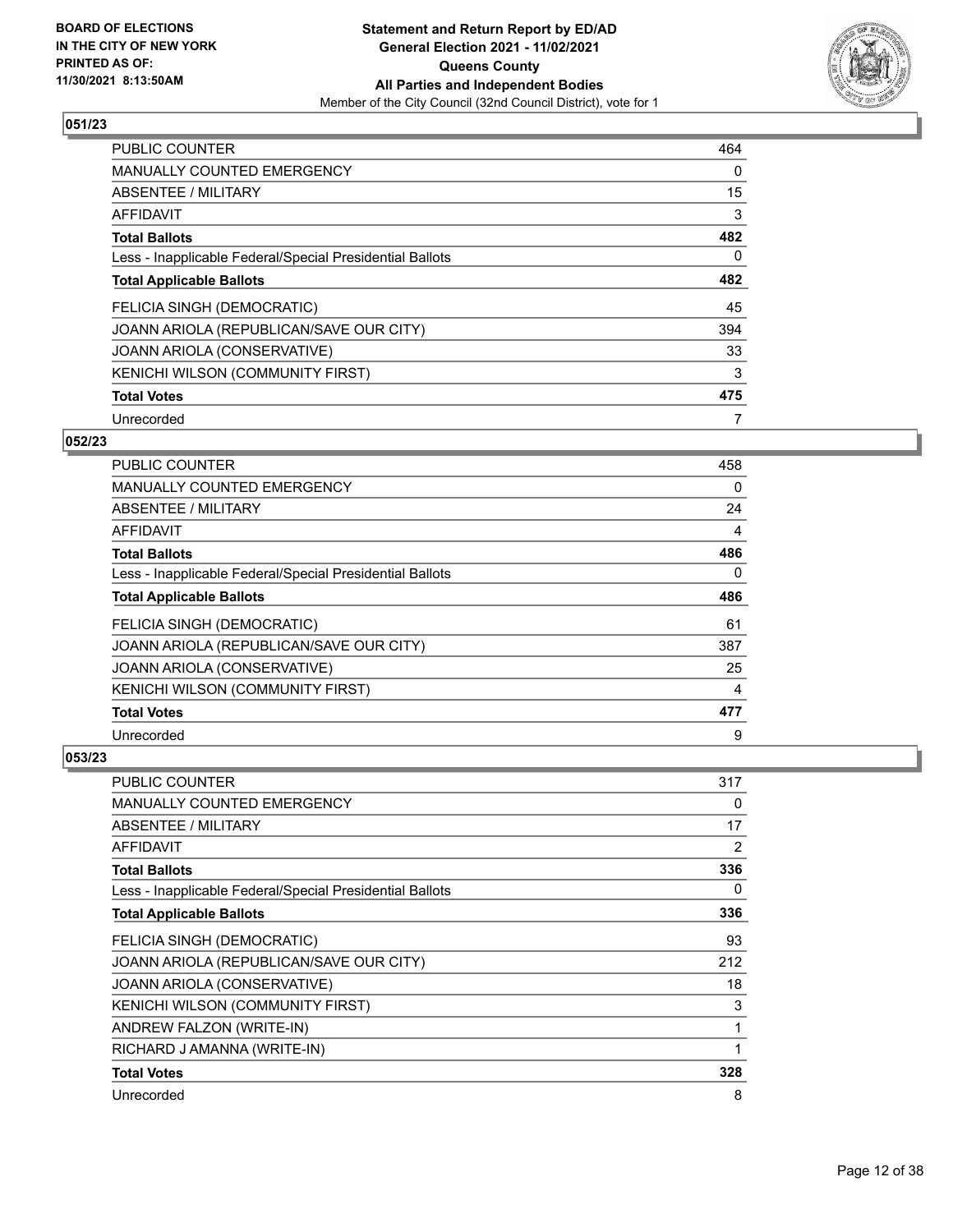![](_page_12_Picture_2.jpeg)

| PUBLIC COUNTER                                           | 247            |
|----------------------------------------------------------|----------------|
| <b>MANUALLY COUNTED EMERGENCY</b>                        | 0              |
| ABSENTEE / MILITARY                                      | 14             |
| <b>AFFIDAVIT</b>                                         | 20             |
| <b>Total Ballots</b>                                     | 281            |
| Less - Inapplicable Federal/Special Presidential Ballots | 0              |
| <b>Total Applicable Ballots</b>                          | 281            |
| FELICIA SINGH (DEMOCRATIC)                               | 73             |
| JOANN ARIOLA (REPUBLICAN/SAVE OUR CITY)                  | 176            |
| JOANN ARIOLA (CONSERVATIVE)                              | 27             |
| KENICHI WILSON (COMMUNITY FIRST)                         | $\overline{2}$ |
| <b>Total Votes</b>                                       | 278            |
| Unrecorded                                               | 3              |

## **055/23**

| <b>PUBLIC COUNTER</b>                                    | 244      |
|----------------------------------------------------------|----------|
| <b>MANUALLY COUNTED EMERGENCY</b>                        | $\Omega$ |
| ABSENTEE / MILITARY                                      | 16       |
| AFFIDAVIT                                                |          |
| <b>Total Ballots</b>                                     | 261      |
| Less - Inapplicable Federal/Special Presidential Ballots | 0        |
| <b>Total Applicable Ballots</b>                          | 261      |
| FELICIA SINGH (DEMOCRATIC)                               | 104      |
| JOANN ARIOLA (REPUBLICAN/SAVE OUR CITY)                  | 141      |
| JOANN ARIOLA (CONSERVATIVE)                              | 13       |
| KENICHI WILSON (COMMUNITY FIRST)                         | 0        |
| <b>Total Votes</b>                                       | 258      |
| Unrecorded                                               | 3        |

| PUBLIC COUNTER                                           | 194      |
|----------------------------------------------------------|----------|
| MANUALLY COUNTED EMERGENCY                               | $\Omega$ |
| ABSENTEE / MILITARY                                      | 11       |
| AFFIDAVIT                                                | 0        |
| <b>Total Ballots</b>                                     | 205      |
| Less - Inapplicable Federal/Special Presidential Ballots | 0        |
| <b>Total Applicable Ballots</b>                          | 205      |
| FELICIA SINGH (DEMOCRATIC)                               | 92       |
| JOANN ARIOLA (REPUBLICAN/SAVE OUR CITY)                  | 99       |
| JOANN ARIOLA (CONSERVATIVE)                              | 8        |
| KENICHI WILSON (COMMUNITY FIRST)                         | 2        |
| <b>Total Votes</b>                                       | 201      |
| Unrecorded                                               | 4        |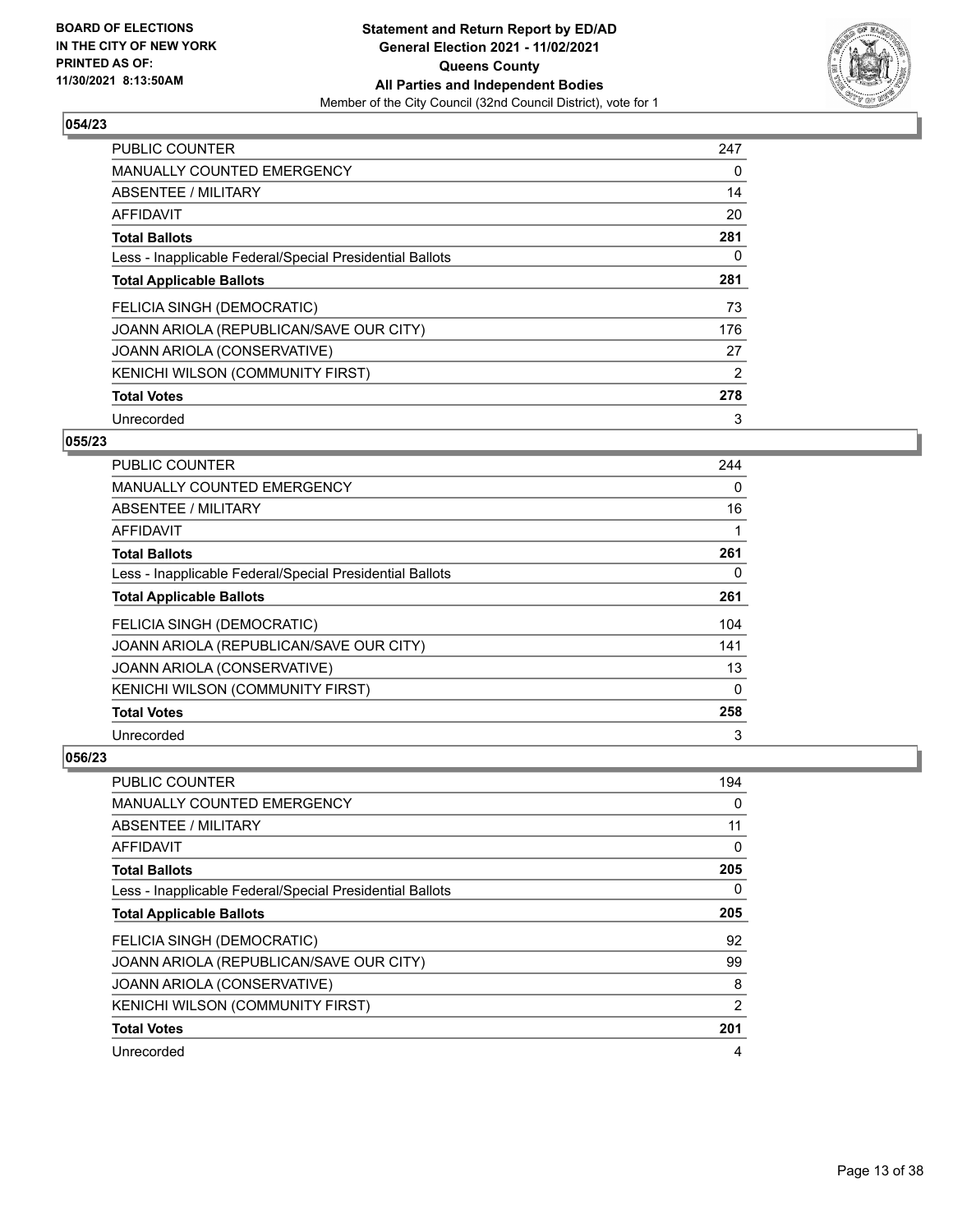![](_page_13_Picture_2.jpeg)

| PUBLIC COUNTER                                           | 245      |
|----------------------------------------------------------|----------|
| <b>MANUALLY COUNTED EMERGENCY</b>                        | 0        |
| ABSENTEE / MILITARY                                      | 4        |
| AFFIDAVIT                                                | 0        |
| <b>Total Ballots</b>                                     | 249      |
| Less - Inapplicable Federal/Special Presidential Ballots | $\Omega$ |
| <b>Total Applicable Ballots</b>                          | 249      |
| FELICIA SINGH (DEMOCRATIC)                               | 128      |
| JOANN ARIOLA (REPUBLICAN/SAVE OUR CITY)                  | 99       |
| JOANN ARIOLA (CONSERVATIVE)                              | 11       |
| KENICHI WILSON (COMMUNITY FIRST)                         | 4        |
| <b>Total Votes</b>                                       | 242      |
| Unrecorded                                               |          |

## **058/23**

| PUBLIC COUNTER                                           | 274            |
|----------------------------------------------------------|----------------|
| <b>MANUALLY COUNTED EMERGENCY</b>                        | 0              |
| ABSENTEE / MILITARY                                      | 26             |
| AFFIDAVIT                                                | 3              |
| <b>Total Ballots</b>                                     | 303            |
| Less - Inapplicable Federal/Special Presidential Ballots | 0              |
| <b>Total Applicable Ballots</b>                          | 303            |
| FELICIA SINGH (DEMOCRATIC)                               | 124            |
| JOANN ARIOLA (REPUBLICAN/SAVE OUR CITY)                  | 153            |
| JOANN ARIOLA (CONSERVATIVE)                              | 14             |
| KENICHI WILSON (COMMUNITY FIRST)                         | $\overline{2}$ |
| <b>Total Votes</b>                                       | 293            |
| Unrecorded                                               | 10             |

| PUBLIC COUNTER                                           | 212      |
|----------------------------------------------------------|----------|
| MANUALLY COUNTED EMERGENCY                               | 0        |
| ABSENTEE / MILITARY                                      | 15       |
| AFFIDAVIT                                                | 6        |
| <b>Total Ballots</b>                                     | 233      |
| Less - Inapplicable Federal/Special Presidential Ballots | 0        |
| <b>Total Applicable Ballots</b>                          | 233      |
| FELICIA SINGH (DEMOCRATIC)                               | 130      |
| JOANN ARIOLA (REPUBLICAN/SAVE OUR CITY)                  | 96       |
| JOANN ARIOLA (CONSERVATIVE)                              | 6        |
| KENICHI WILSON (COMMUNITY FIRST)                         | $\Omega$ |
| <b>Total Votes</b>                                       | 232      |
| Unrecorded                                               |          |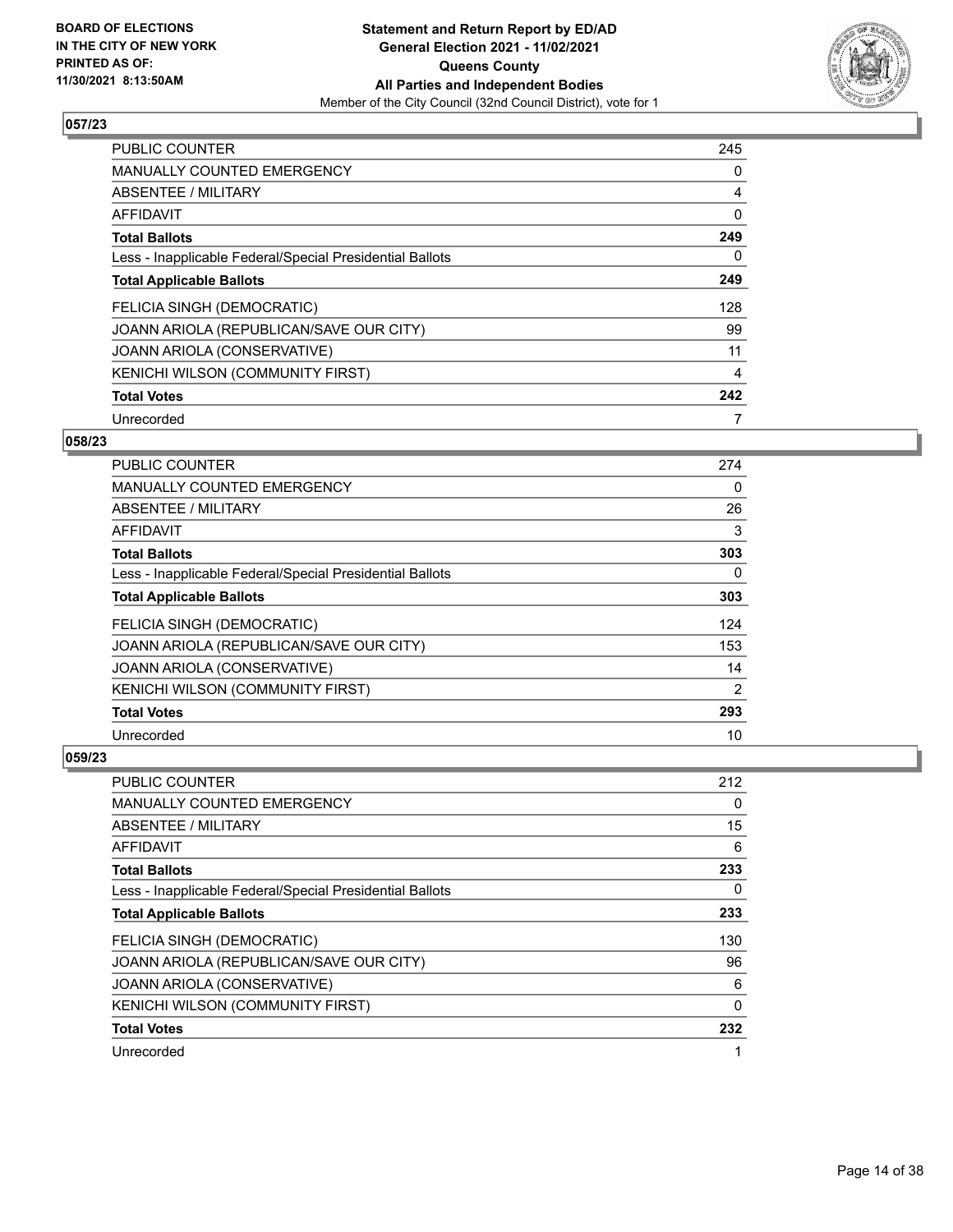![](_page_14_Picture_2.jpeg)

| PUBLIC COUNTER                                           | 221      |
|----------------------------------------------------------|----------|
| <b>MANUALLY COUNTED EMERGENCY</b>                        | 0        |
| ABSENTEE / MILITARY                                      | 15       |
| <b>AFFIDAVIT</b>                                         | 0        |
| <b>Total Ballots</b>                                     | 236      |
| Less - Inapplicable Federal/Special Presidential Ballots | $\Omega$ |
| <b>Total Applicable Ballots</b>                          | 236      |
| FELICIA SINGH (DEMOCRATIC)                               | 108      |
| JOANN ARIOLA (REPUBLICAN/SAVE OUR CITY)                  | 109      |
| <b>JOANN ARIOLA (CONSERVATIVE)</b>                       | 10       |
| KENICHI WILSON (COMMUNITY FIRST)                         | 6        |
| <b>Total Votes</b>                                       | 233      |
| Unrecorded                                               | 3        |

## **061/23**

| <b>PUBLIC COUNTER</b>                                    | 348 |
|----------------------------------------------------------|-----|
| <b>MANUALLY COUNTED EMERGENCY</b>                        | 0   |
| ABSENTEE / MILITARY                                      | 20  |
| AFFIDAVIT                                                |     |
| <b>Total Ballots</b>                                     | 369 |
| Less - Inapplicable Federal/Special Presidential Ballots | 0   |
| <b>Total Applicable Ballots</b>                          | 369 |
| FELICIA SINGH (DEMOCRATIC)                               | 90  |
| JOANN ARIOLA (REPUBLICAN/SAVE OUR CITY)                  | 246 |
| JOANN ARIOLA (CONSERVATIVE)                              | 20  |
| KENICHI WILSON (COMMUNITY FIRST)                         | 8   |
| <b>Total Votes</b>                                       | 364 |
| Unrecorded                                               | 5   |

| PUBLIC COUNTER                                           | 394 |
|----------------------------------------------------------|-----|
| <b>MANUALLY COUNTED EMERGENCY</b>                        | 0   |
| ABSENTEE / MILITARY                                      | 41  |
| AFFIDAVIT                                                |     |
| <b>Total Ballots</b>                                     | 436 |
| Less - Inapplicable Federal/Special Presidential Ballots | 0   |
| <b>Total Applicable Ballots</b>                          | 436 |
| FELICIA SINGH (DEMOCRATIC)                               | 112 |
| JOANN ARIOLA (REPUBLICAN/SAVE OUR CITY)                  | 273 |
| JOANN ARIOLA (CONSERVATIVE)                              | 34  |
| KENICHI WILSON (COMMUNITY FIRST)                         | 3   |
| MARGARET A. WAGNER (WRITE-IN)                            | 1   |
| <b>Total Votes</b>                                       | 423 |
| Unrecorded                                               | 13  |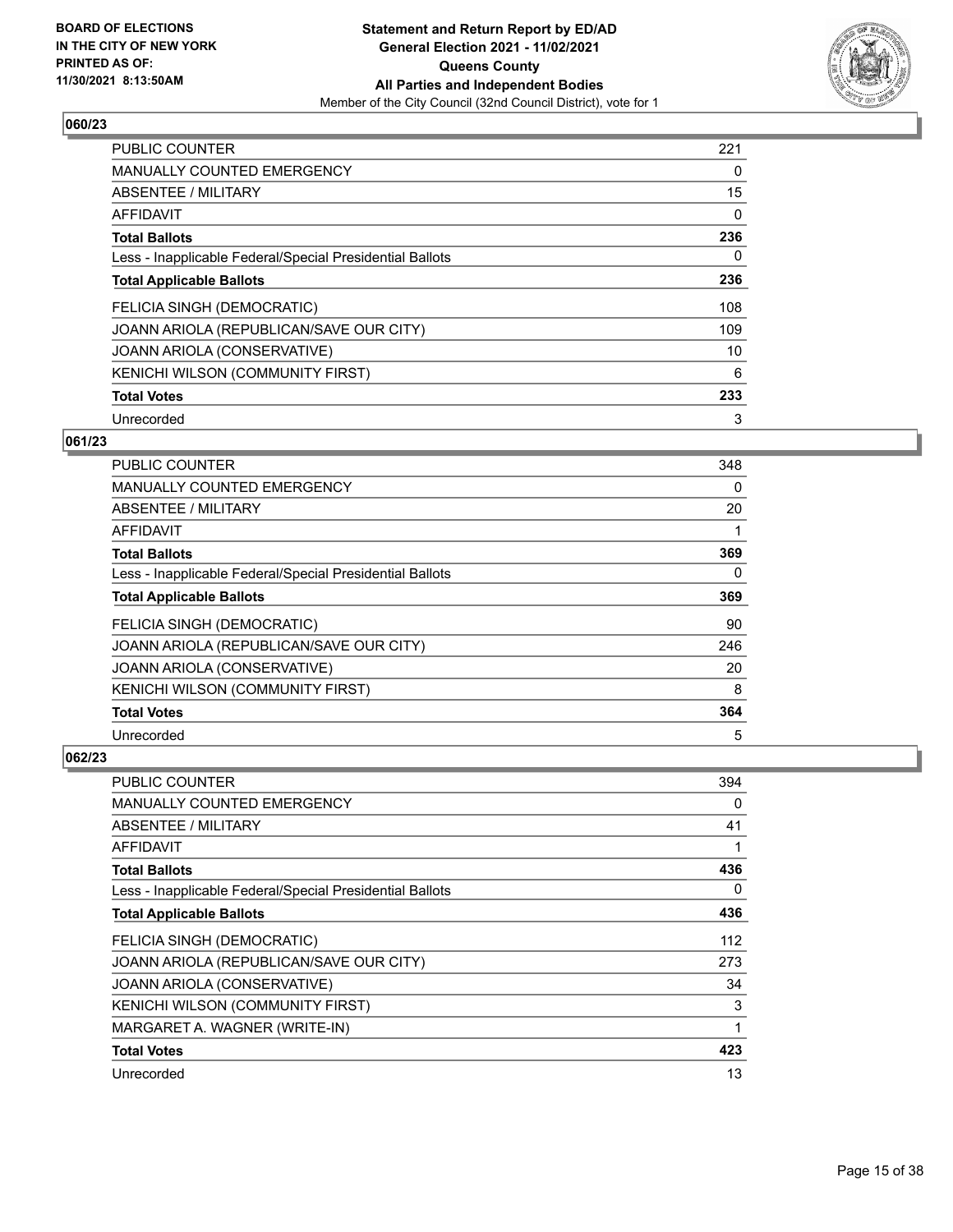![](_page_15_Picture_2.jpeg)

| PUBLIC COUNTER                                           | 293      |
|----------------------------------------------------------|----------|
| <b>MANUALLY COUNTED EMERGENCY</b>                        | 0        |
| ABSENTEE / MILITARY                                      | 27       |
| <b>AFFIDAVIT</b>                                         | 0        |
| <b>Total Ballots</b>                                     | 320      |
| Less - Inapplicable Federal/Special Presidential Ballots | $\Omega$ |
| <b>Total Applicable Ballots</b>                          | 320      |
| FELICIA SINGH (DEMOCRATIC)                               | 93       |
| JOANN ARIOLA (REPUBLICAN/SAVE OUR CITY)                  | 182      |
| <b>JOANN ARIOLA (CONSERVATIVE)</b>                       | 24       |
| KENICHI WILSON (COMMUNITY FIRST)                         | 4        |
| <b>Total Votes</b>                                       | 303      |
| Unrecorded                                               | 17       |

## **064/23**

| <b>PUBLIC COUNTER</b>                                    | 419 |
|----------------------------------------------------------|-----|
| MANUALLY COUNTED EMERGENCY                               | 0   |
| ABSENTEE / MILITARY                                      | 43  |
| AFFIDAVIT                                                | 6   |
| <b>Total Ballots</b>                                     | 468 |
| Less - Inapplicable Federal/Special Presidential Ballots | 0   |
| <b>Total Applicable Ballots</b>                          | 468 |
| FELICIA SINGH (DEMOCRATIC)                               | 108 |
| JOANN ARIOLA (REPUBLICAN/SAVE OUR CITY)                  | 307 |
| JOANN ARIOLA (CONSERVATIVE)                              | 30  |
| KENICHI WILSON (COMMUNITY FIRST)                         | 6   |
| <b>Total Votes</b>                                       | 451 |
| Unrecorded                                               | 17  |

| PUBLIC COUNTER                                           | 303 |
|----------------------------------------------------------|-----|
| <b>MANUALLY COUNTED EMERGENCY</b>                        | 0   |
| ABSENTEE / MILITARY                                      | 29  |
| AFFIDAVIT                                                | 4   |
| <b>Total Ballots</b>                                     | 336 |
| Less - Inapplicable Federal/Special Presidential Ballots | 0   |
| <b>Total Applicable Ballots</b>                          | 336 |
| FELICIA SINGH (DEMOCRATIC)                               | 105 |
| JOANN ARIOLA (REPUBLICAN/SAVE OUR CITY)                  | 204 |
| JOANN ARIOLA (CONSERVATIVE)                              | 19  |
| KENICHI WILSON (COMMUNITY FIRST)                         | 1   |
| <b>Total Votes</b>                                       | 329 |
| Unrecorded                                               | 7   |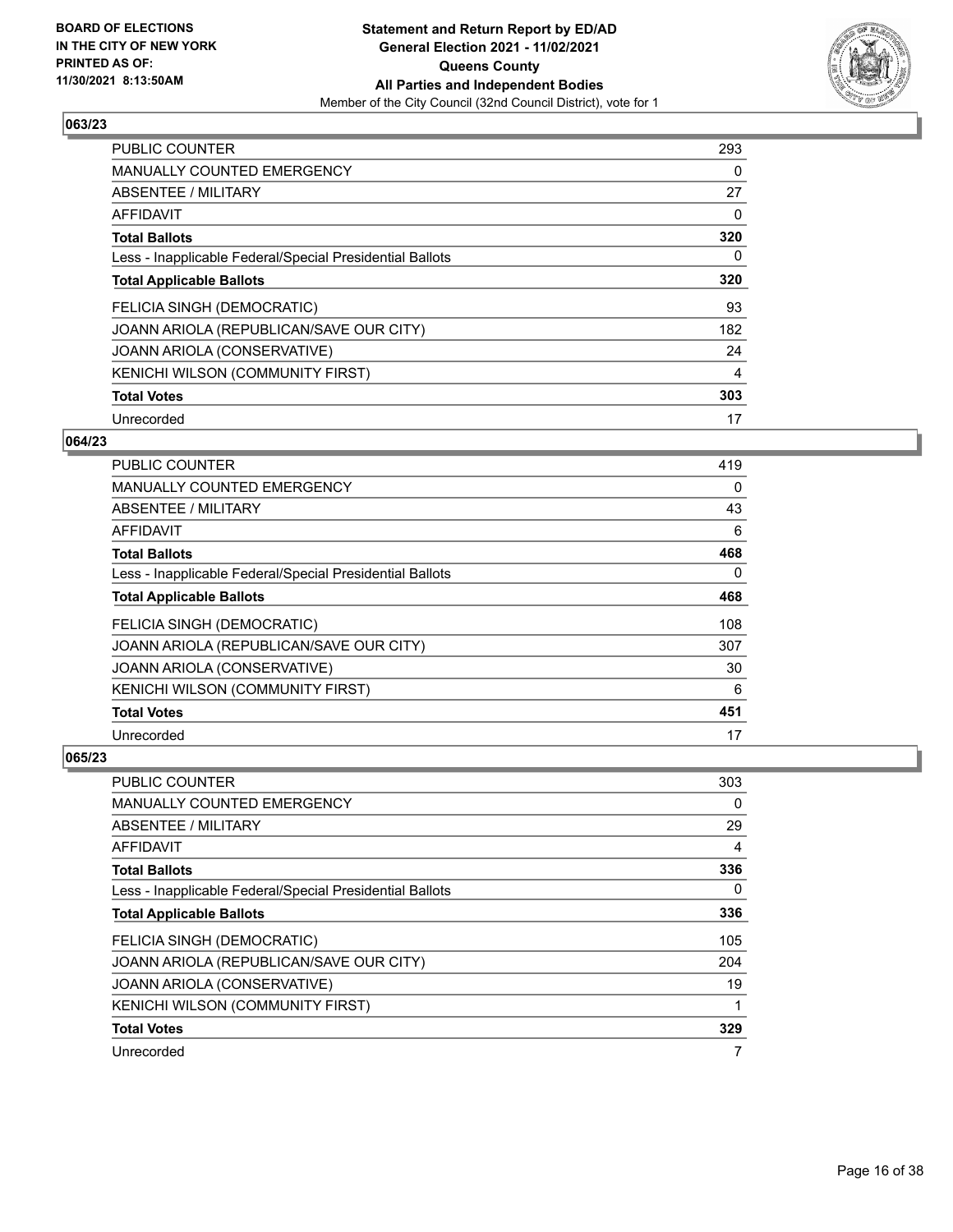![](_page_16_Picture_2.jpeg)

| PUBLIC COUNTER                                           | 135 |
|----------------------------------------------------------|-----|
| <b>MANUALLY COUNTED EMERGENCY</b>                        | 0   |
| ABSENTEE / MILITARY                                      | 26  |
| <b>AFFIDAVIT</b>                                         | 0   |
| <b>Total Ballots</b>                                     | 161 |
| Less - Inapplicable Federal/Special Presidential Ballots | 0   |
| <b>Total Applicable Ballots</b>                          | 161 |
| FELICIA SINGH (DEMOCRATIC)                               | 86  |
| JOANN ARIOLA (REPUBLICAN/SAVE OUR CITY)                  | 66  |
| JOANN ARIOLA (CONSERVATIVE)                              |     |
| KENICHI WILSON (COMMUNITY FIRST)                         | 4   |
| <b>Total Votes</b>                                       | 157 |
| Unrecorded                                               | 4   |

## **067/23**

| <b>PUBLIC COUNTER</b>                                    | 107            |
|----------------------------------------------------------|----------------|
| MANUALLY COUNTED EMERGENCY                               | $\Omega$       |
| ABSENTEE / MILITARY                                      | 21             |
| AFFIDAVIT                                                | 0              |
| <b>Total Ballots</b>                                     | 128            |
| Less - Inapplicable Federal/Special Presidential Ballots | 0              |
| <b>Total Applicable Ballots</b>                          | 128            |
| FELICIA SINGH (DEMOCRATIC)                               | 100            |
| JOANN ARIOLA (REPUBLICAN/SAVE OUR CITY)                  | 19             |
| JOANN ARIOLA (CONSERVATIVE)                              | 4              |
| KENICHI WILSON (COMMUNITY FIRST)                         | $\overline{2}$ |
| <b>Total Votes</b>                                       | 125            |
| Unrecorded                                               | 3              |

| <b>PUBLIC COUNTER</b>                                    | 109      |
|----------------------------------------------------------|----------|
| <b>MANUALLY COUNTED EMERGENCY</b>                        | 0        |
| ABSENTEE / MILITARY                                      | 19       |
| AFFIDAVIT                                                | $\Omega$ |
| <b>Total Ballots</b>                                     | 128      |
| Less - Inapplicable Federal/Special Presidential Ballots | 0        |
| <b>Total Applicable Ballots</b>                          | 128      |
| FELICIA SINGH (DEMOCRATIC)                               | 85       |
| JOANN ARIOLA (REPUBLICAN/SAVE OUR CITY)                  | 41       |
| JOANN ARIOLA (CONSERVATIVE)                              | 2        |
| KENICHI WILSON (COMMUNITY FIRST)                         | $\Omega$ |
| <b>Total Votes</b>                                       | 128      |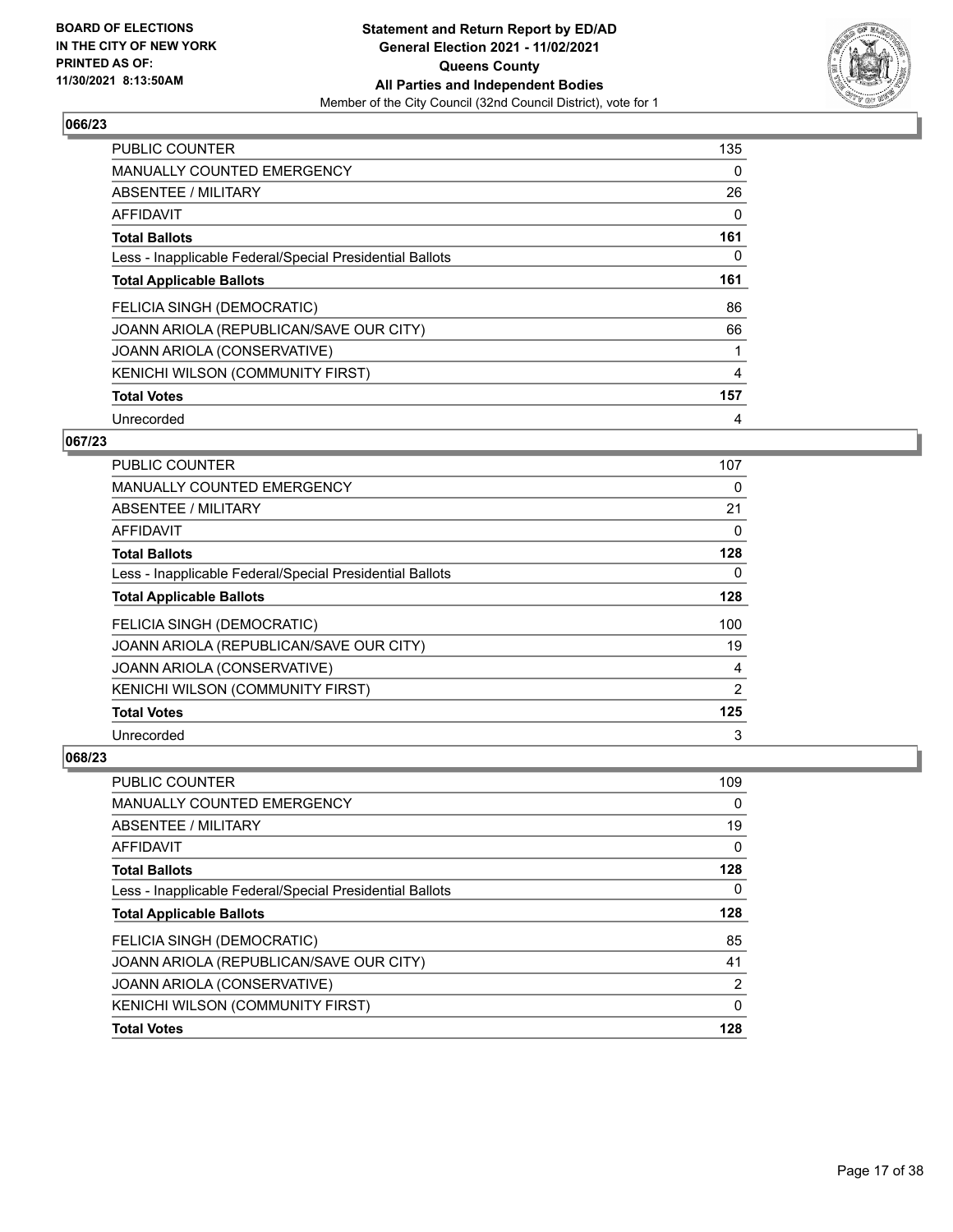![](_page_17_Picture_2.jpeg)

| <b>PUBLIC COUNTER</b>                                    | 134      |
|----------------------------------------------------------|----------|
| MANUALLY COUNTED EMERGENCY                               | 0        |
| ABSENTEE / MILITARY                                      | 9        |
| <b>AFFIDAVIT</b>                                         | 0        |
| <b>Total Ballots</b>                                     | 143      |
| Less - Inapplicable Federal/Special Presidential Ballots | $\Omega$ |
| <b>Total Applicable Ballots</b>                          | 143      |
| FELICIA SINGH (DEMOCRATIC)                               | 69       |
| JOANN ARIOLA (REPUBLICAN/SAVE OUR CITY)                  | 57       |
| JOANN ARIOLA (CONSERVATIVE)                              | 6        |
| KENICHI WILSON (COMMUNITY FIRST)                         | 3        |
| <b>Total Votes</b>                                       | 135      |
| Unrecorded                                               | 8        |

## **070/23**

| <b>PUBLIC COUNTER</b>                                    | 168      |
|----------------------------------------------------------|----------|
| <b>MANUALLY COUNTED EMERGENCY</b>                        | 0        |
| ABSENTEE / MILITARY                                      | 17       |
| AFFIDAVIT                                                | $\Omega$ |
| <b>Total Ballots</b>                                     | 185      |
| Less - Inapplicable Federal/Special Presidential Ballots | 0        |
| <b>Total Applicable Ballots</b>                          | 185      |
| FELICIA SINGH (DEMOCRATIC)                               | 92       |
| JOANN ARIOLA (REPUBLICAN/SAVE OUR CITY)                  | 79       |
| JOANN ARIOLA (CONSERVATIVE)                              | 6        |
| KENICHI WILSON (COMMUNITY FIRST)                         | 2        |
| <b>Total Votes</b>                                       | 179      |
| Unrecorded                                               | 6        |

| <b>PUBLIC COUNTER</b>                                    | 0 |
|----------------------------------------------------------|---|
| <b>MANUALLY COUNTED EMERGENCY</b>                        | 0 |
| ABSENTEE / MILITARY                                      | 0 |
| AFFIDAVIT                                                | 0 |
| <b>Total Ballots</b>                                     | 0 |
| Less - Inapplicable Federal/Special Presidential Ballots | 0 |
| <b>Total Applicable Ballots</b>                          | 0 |
| FELICIA SINGH (DEMOCRATIC)                               | 0 |
| JOANN ARIOLA (REPUBLICAN/SAVE OUR CITY)                  | 0 |
| JOANN ARIOLA (CONSERVATIVE)                              | 0 |
| <b>KENICHI WILSON (COMMUNITY FIRST)</b>                  | 0 |
| <b>Total Votes</b>                                       | 0 |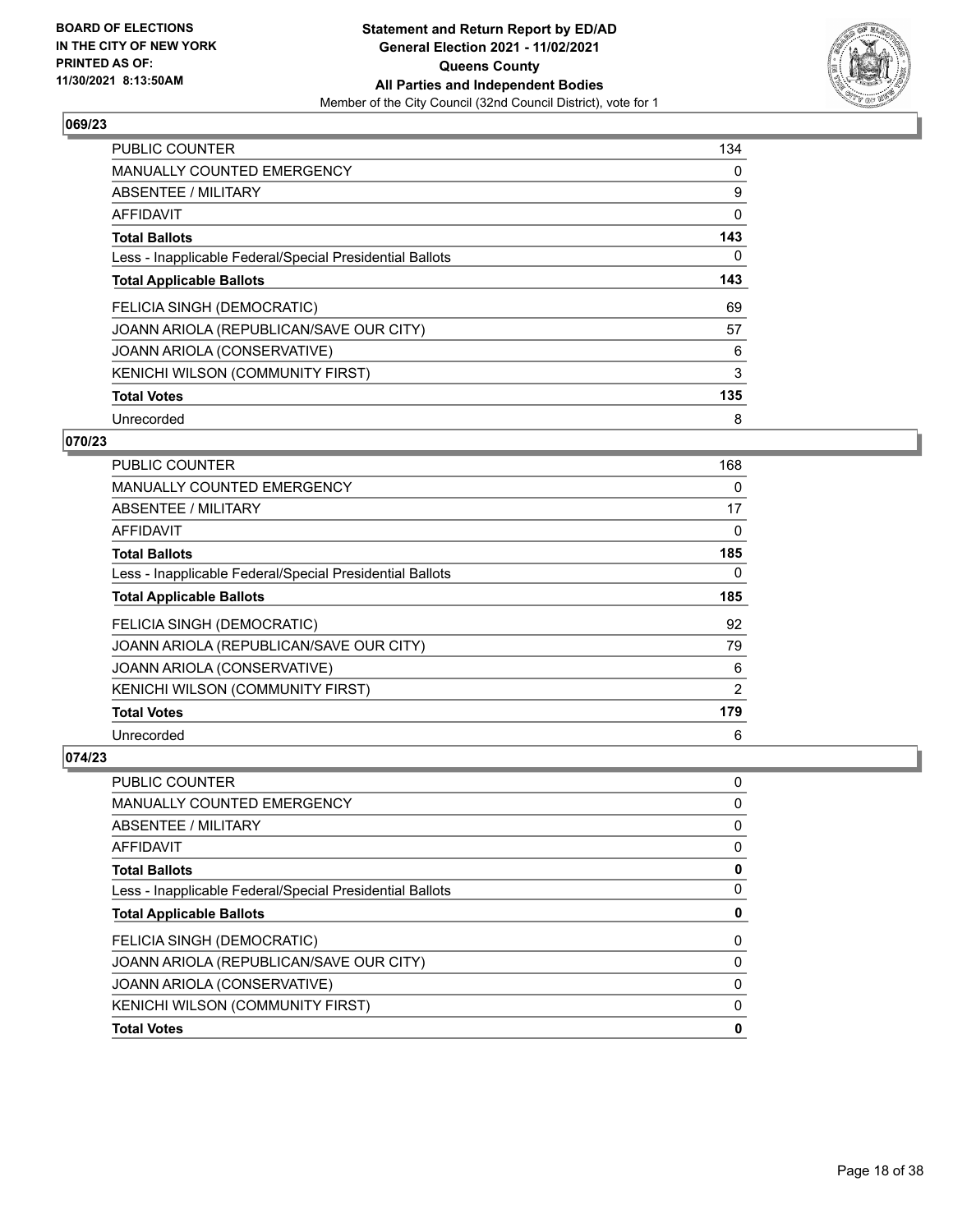![](_page_18_Picture_2.jpeg)

| PUBLIC COUNTER                                           | 0 |
|----------------------------------------------------------|---|
| <b>MANUALLY COUNTED EMERGENCY</b>                        | 0 |
| ABSENTEE / MILITARY                                      | 0 |
| AFFIDAVIT                                                | 0 |
| <b>Total Ballots</b>                                     | 0 |
| Less - Inapplicable Federal/Special Presidential Ballots | 0 |
| <b>Total Applicable Ballots</b>                          | 0 |
| FELICIA SINGH (DEMOCRATIC)                               | 0 |
| JOANN ARIOLA (REPUBLICAN/SAVE OUR CITY)                  | 0 |
| <b>JOANN ARIOLA (CONSERVATIVE)</b>                       | 0 |
| KENICHI WILSON (COMMUNITY FIRST)                         | 0 |
| <b>Total Votes</b>                                       | 0 |

## **076/23**

| PUBLIC COUNTER                                           | 0 |
|----------------------------------------------------------|---|
| <b>MANUALLY COUNTED EMERGENCY</b>                        | 0 |
| ABSENTEE / MILITARY                                      | 0 |
| AFFIDAVIT                                                | 0 |
| <b>Total Ballots</b>                                     | 0 |
| Less - Inapplicable Federal/Special Presidential Ballots | 0 |
| <b>Total Applicable Ballots</b>                          | 0 |
| FELICIA SINGH (DEMOCRATIC)                               | 0 |
| JOANN ARIOLA (REPUBLICAN/SAVE OUR CITY)                  | 0 |
| JOANN ARIOLA (CONSERVATIVE)                              | 0 |
| KENICHI WILSON (COMMUNITY FIRST)                         | 0 |
| <b>Total Votes</b>                                       | 0 |
|                                                          |   |

# **077/23 COMBINED into: 076/23**

#### **078/23 COMBINED into: 074/23**

## **079/23 COMBINED into: 076/23**

#### **080/23 COMBINED into: 074/23**

| PUBLIC COUNTER                                           | 201      |
|----------------------------------------------------------|----------|
| <b>MANUALLY COUNTED EMERGENCY</b>                        | $\Omega$ |
| ABSENTEE / MILITARY                                      |          |
| AFFIDAVIT                                                | 3        |
| <b>Total Ballots</b>                                     | 211      |
| Less - Inapplicable Federal/Special Presidential Ballots | $\Omega$ |
| <b>Total Applicable Ballots</b>                          | 211      |
| FELICIA SINGH (DEMOCRATIC)                               | 59       |
| JOANN ARIOLA (REPUBLICAN/SAVE OUR CITY)                  | 128      |
| JOANN ARIOLA (CONSERVATIVE)                              | 14       |
| KENICHI WILSON (COMMUNITY FIRST)                         |          |
| <b>Total Votes</b>                                       | 202      |
| Unrecorded                                               | 9        |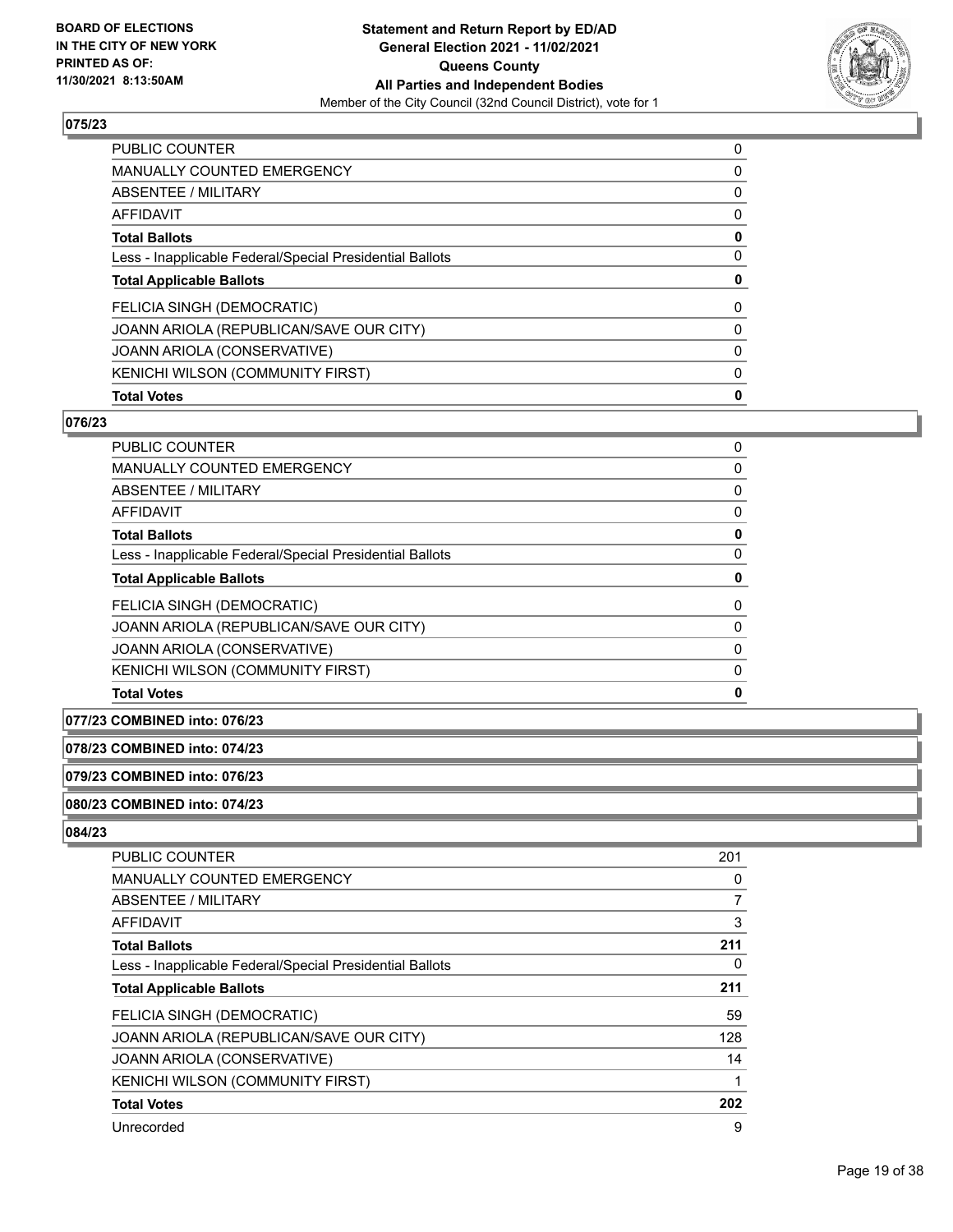![](_page_19_Picture_2.jpeg)

| PUBLIC COUNTER                                           | 287 |
|----------------------------------------------------------|-----|
| <b>MANUALLY COUNTED EMERGENCY</b>                        | 0   |
| ABSENTEE / MILITARY                                      | 8   |
| <b>AFFIDAVIT</b>                                         | 2   |
| <b>Total Ballots</b>                                     | 297 |
| Less - Inapplicable Federal/Special Presidential Ballots | 0   |
| <b>Total Applicable Ballots</b>                          | 297 |
| FELICIA SINGH (DEMOCRATIC)                               | 138 |
| JOANN ARIOLA (REPUBLICAN/SAVE OUR CITY)                  | 128 |
| <b>JOANN ARIOLA (CONSERVATIVE)</b>                       | 14  |
| KENICHI WILSON (COMMUNITY FIRST)                         | 7   |
| <b>Total Votes</b>                                       | 287 |
| Unrecorded                                               | 10  |

## **086/23**

| <b>PUBLIC COUNTER</b>                                    | 208      |
|----------------------------------------------------------|----------|
| MANUALLY COUNTED EMERGENCY                               | 0        |
| ABSENTEE / MILITARY                                      | 10       |
| AFFIDAVIT                                                | 2        |
| <b>Total Ballots</b>                                     | 220      |
| Less - Inapplicable Federal/Special Presidential Ballots | 0        |
| <b>Total Applicable Ballots</b>                          | 220      |
| FELICIA SINGH (DEMOCRATIC)                               | 102      |
| JOANN ARIOLA (REPUBLICAN/SAVE OUR CITY)                  | 83       |
| JOANN ARIOLA (CONSERVATIVE)                              | 15       |
| KENICHI WILSON (COMMUNITY FIRST)                         | $\Omega$ |
| <b>Total Votes</b>                                       | 200      |
| Unrecorded                                               | 20       |

| <b>PUBLIC COUNTER</b>                                    | 201      |
|----------------------------------------------------------|----------|
| <b>MANUALLY COUNTED EMERGENCY</b>                        | 0        |
| ABSENTEE / MILITARY                                      | 10       |
| AFFIDAVIT                                                | 3        |
| <b>Total Ballots</b>                                     | 214      |
| Less - Inapplicable Federal/Special Presidential Ballots | $\Omega$ |
| <b>Total Applicable Ballots</b>                          | 214      |
| FELICIA SINGH (DEMOCRATIC)                               | 115      |
| JOANN ARIOLA (REPUBLICAN/SAVE OUR CITY)                  | 86       |
| JOANN ARIOLA (CONSERVATIVE)                              | 8        |
| KENICHI WILSON (COMMUNITY FIRST)                         | 2        |
| <b>Total Votes</b>                                       | 211      |
| Unrecorded                                               | 3        |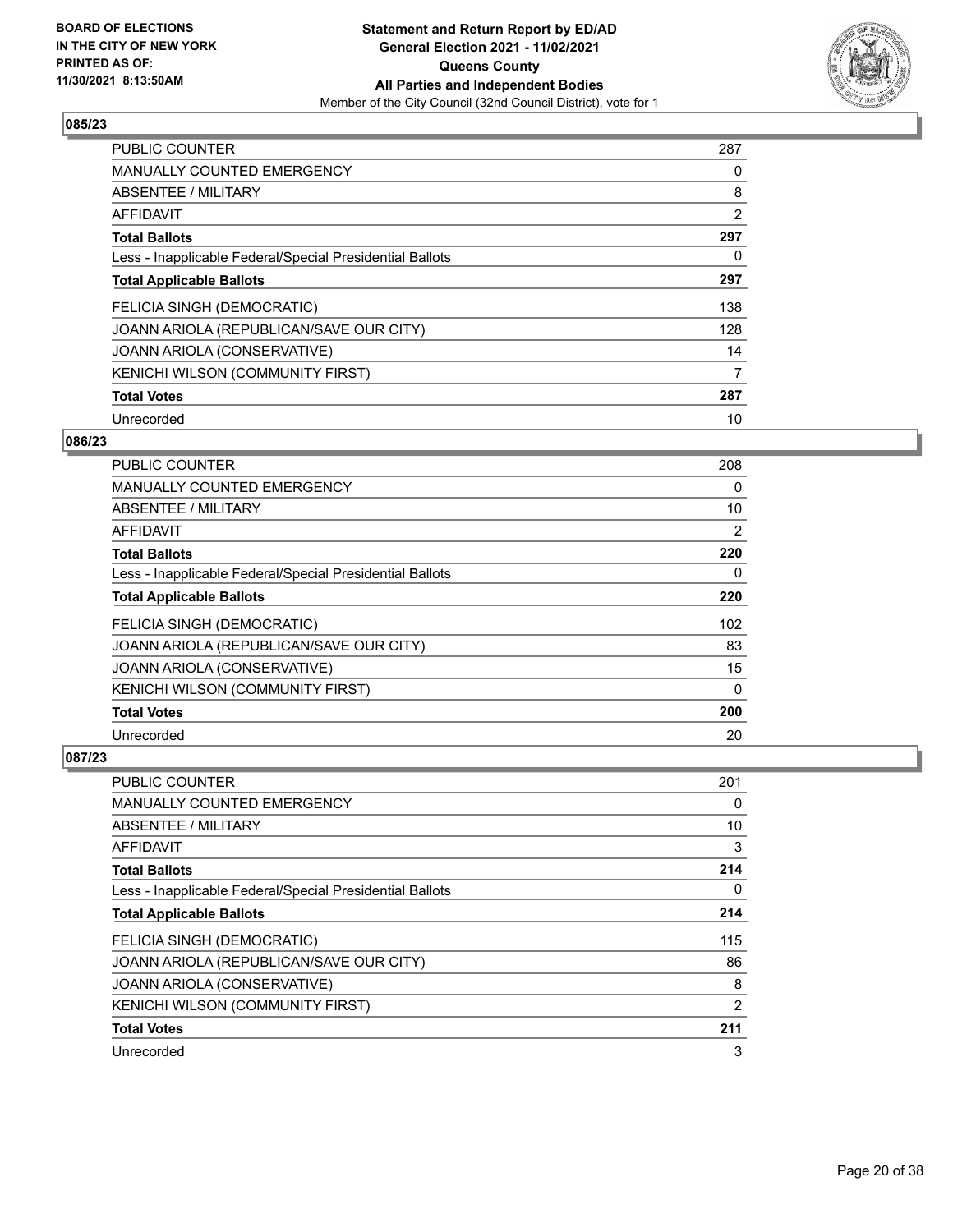![](_page_20_Picture_2.jpeg)

| PUBLIC COUNTER                                           | 190      |
|----------------------------------------------------------|----------|
| <b>MANUALLY COUNTED EMERGENCY</b>                        | 0        |
| ABSENTEE / MILITARY                                      | 8        |
| <b>AFFIDAVIT</b>                                         | 2        |
| <b>Total Ballots</b>                                     | 200      |
| Less - Inapplicable Federal/Special Presidential Ballots | $\Omega$ |
| <b>Total Applicable Ballots</b>                          | 200      |
| FELICIA SINGH (DEMOCRATIC)                               | 71       |
| JOANN ARIOLA (REPUBLICAN/SAVE OUR CITY)                  | 102      |
| <b>JOANN ARIOLA (CONSERVATIVE)</b>                       | 17       |
| KENICHI WILSON (COMMUNITY FIRST)                         | 1        |
| <b>Total Votes</b>                                       | 191      |
| Unrecorded                                               | 9        |

## **090/23**

| <b>PUBLIC COUNTER</b>                                    | 328      |
|----------------------------------------------------------|----------|
| <b>MANUALLY COUNTED EMERGENCY</b>                        | 0        |
| ABSENTEE / MILITARY                                      | 29       |
| AFFIDAVIT                                                | 5        |
| <b>Total Ballots</b>                                     | 362      |
| Less - Inapplicable Federal/Special Presidential Ballots | 0        |
| <b>Total Applicable Ballots</b>                          | 362      |
| FELICIA SINGH (DEMOCRATIC)                               | 25       |
| JOANN ARIOLA (REPUBLICAN/SAVE OUR CITY)                  | 308      |
| JOANN ARIOLA (CONSERVATIVE)                              | 25       |
| KENICHI WILSON (COMMUNITY FIRST)                         | $\Omega$ |
| <b>Total Votes</b>                                       | 358      |
| Unrecorded                                               | 4        |

| PUBLIC COUNTER                                           | 16 |
|----------------------------------------------------------|----|
| MANUALLY COUNTED EMERGENCY                               | 0  |
| ABSENTEE / MILITARY                                      |    |
| AFFIDAVIT                                                | 0  |
| <b>Total Ballots</b>                                     | 17 |
| Less - Inapplicable Federal/Special Presidential Ballots | 0  |
| <b>Total Applicable Ballots</b>                          | 17 |
| FELICIA SINGH (DEMOCRATIC)                               | 8  |
| JOANN ARIOLA (REPUBLICAN/SAVE OUR CITY)                  | 8  |
| JOANN ARIOLA (CONSERVATIVE)                              | 0  |
| KENICHI WILSON (COMMUNITY FIRST)                         | 0  |
| <b>Total Votes</b>                                       | 16 |
| Unrecorded                                               | 1  |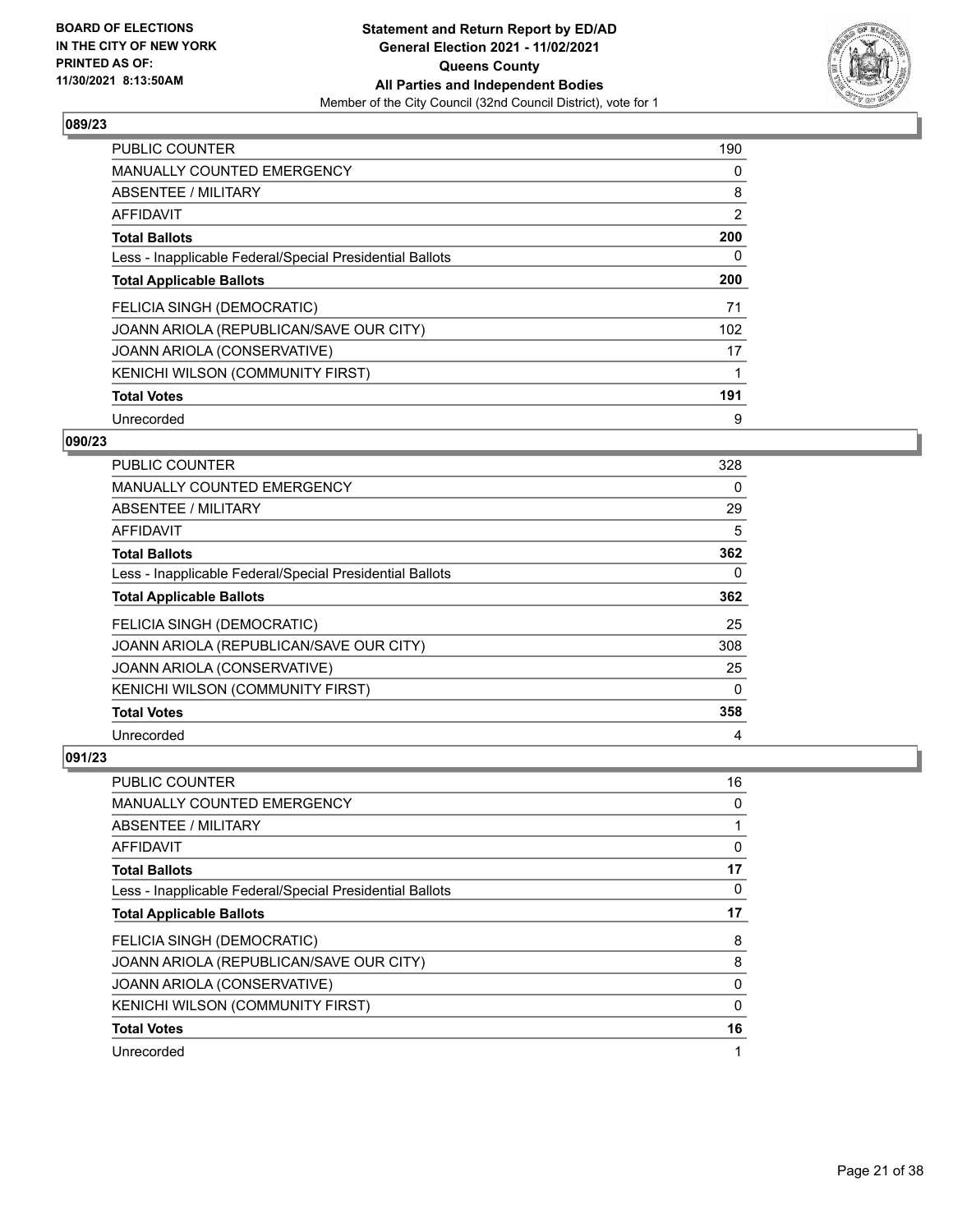![](_page_21_Picture_2.jpeg)

| <b>PUBLIC COUNTER</b>                                    | 405 |
|----------------------------------------------------------|-----|
| <b>MANUALLY COUNTED EMERGENCY</b>                        | 0   |
| ABSENTEE / MILITARY                                      | 16  |
| AFFIDAVIT                                                | 2   |
| <b>Total Ballots</b>                                     | 423 |
| Less - Inapplicable Federal/Special Presidential Ballots | 0   |
| <b>Total Applicable Ballots</b>                          | 423 |
| FELICIA SINGH (DEMOCRATIC)                               | 72  |
| JOANN ARIOLA (REPUBLICAN/SAVE OUR CITY)                  | 311 |
| JOANN ARIOLA (CONSERVATIVE)                              | 28  |
| <b>KENICHI WILSON (COMMUNITY FIRST)</b>                  | 2   |
| <b>Total Votes</b>                                       | 413 |
| Unrecorded                                               | 10  |

| PUBLIC COUNTER                                           | 195 |
|----------------------------------------------------------|-----|
| <b>MANUALLY COUNTED EMERGENCY</b>                        | 0   |
| ABSENTEE / MILITARY                                      | 10  |
| <b>AFFIDAVIT</b>                                         | 3   |
| <b>Total Ballots</b>                                     | 208 |
| Less - Inapplicable Federal/Special Presidential Ballots | 0   |
| <b>Total Applicable Ballots</b>                          | 208 |
| FELICIA SINGH (DEMOCRATIC)                               | 73  |
| JOANN ARIOLA (REPUBLICAN/SAVE OUR CITY)                  | 113 |
| JOANN ARIOLA (CONSERVATIVE)                              | 13  |
| KENICHI WILSON (COMMUNITY FIRST)                         | 4   |
| <b>Total Votes</b>                                       | 203 |
| Unrecorded                                               | 5   |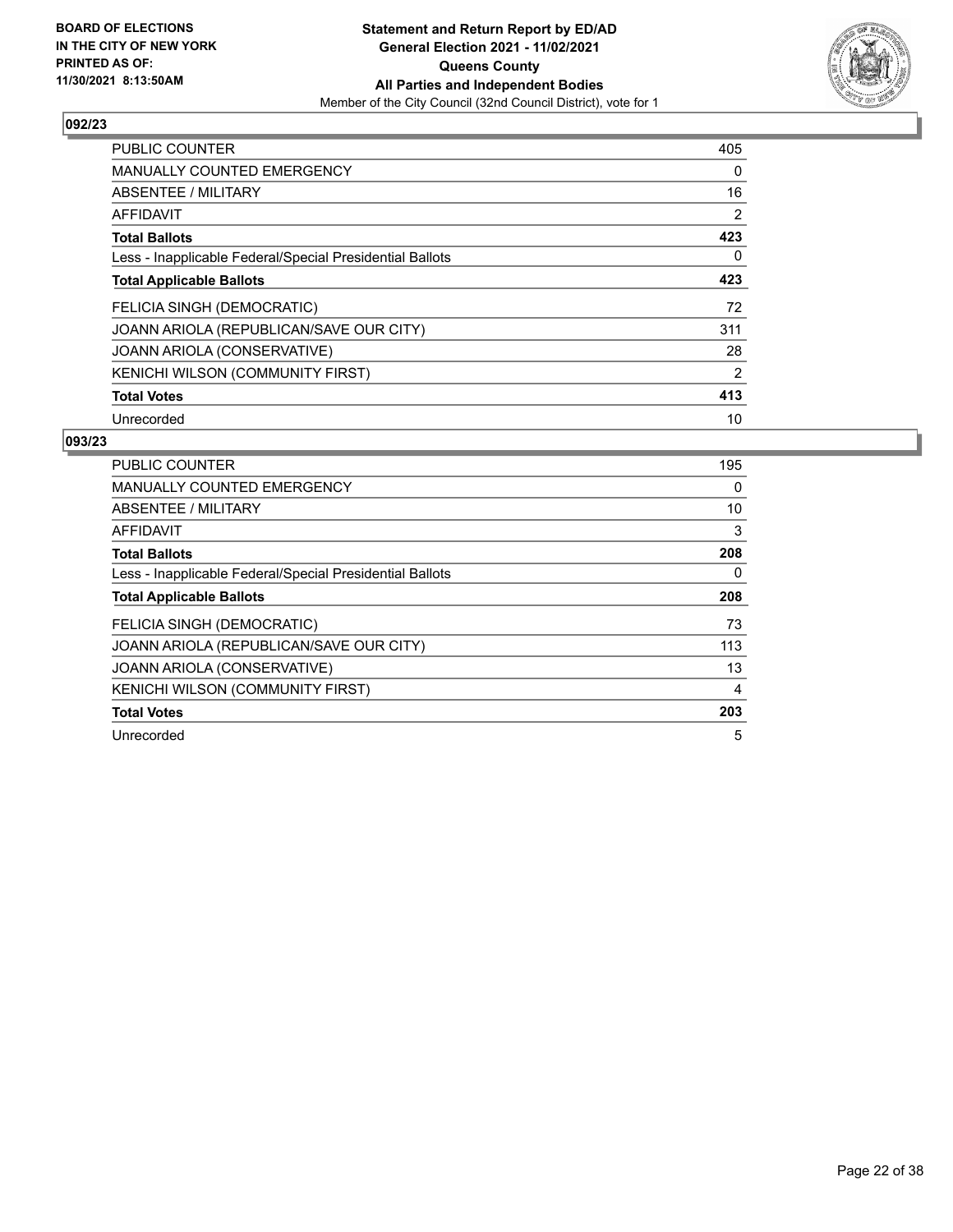![](_page_22_Picture_2.jpeg)

| PUBLIC COUNTER                                           | 155      |
|----------------------------------------------------------|----------|
| <b>MANUALLY COUNTED EMERGENCY</b>                        | 0        |
| ABSENTEE / MILITARY                                      | 7        |
| <b>AFFIDAVIT</b>                                         |          |
| <b>Total Ballots</b>                                     | 163      |
| Less - Inapplicable Federal/Special Presidential Ballots | 0        |
| <b>Total Applicable Ballots</b>                          | 163      |
| FELICIA SINGH (DEMOCRATIC)                               | 94       |
| JOANN ARIOLA (REPUBLICAN/SAVE OUR CITY)                  | 52       |
| JOANN ARIOLA (CONSERVATIVE)                              | 9        |
| KENICHI WILSON (COMMUNITY FIRST)                         | $\Omega$ |
| <b>Total Votes</b>                                       | 155      |
| Unrecorded                                               | 8        |

## **002/28**

| <b>PUBLIC COUNTER</b>                                    | 122            |
|----------------------------------------------------------|----------------|
| <b>MANUALLY COUNTED EMERGENCY</b>                        | 0              |
| ABSENTEE / MILITARY                                      | 6              |
| AFFIDAVIT                                                |                |
| <b>Total Ballots</b>                                     | 129            |
| Less - Inapplicable Federal/Special Presidential Ballots | 0              |
| <b>Total Applicable Ballots</b>                          | 129            |
| FELICIA SINGH (DEMOCRATIC)                               | 66             |
| JOANN ARIOLA (REPUBLICAN/SAVE OUR CITY)                  | 55             |
| JOANN ARIOLA (CONSERVATIVE)                              | $\overline{2}$ |
| KENICHI WILSON (COMMUNITY FIRST)                         | 2              |
| <b>Total Votes</b>                                       | 125            |
| Unrecorded                                               | 4              |

| PUBLIC COUNTER                                           | 301      |
|----------------------------------------------------------|----------|
| MANUALLY COUNTED EMERGENCY                               | 0        |
| ABSENTEE / MILITARY                                      | 17       |
| AFFIDAVIT                                                | 2        |
| <b>Total Ballots</b>                                     | 320      |
| Less - Inapplicable Federal/Special Presidential Ballots | $\Omega$ |
| <b>Total Applicable Ballots</b>                          | 320      |
| FELICIA SINGH (DEMOCRATIC)                               | 154      |
| JOANN ARIOLA (REPUBLICAN/SAVE OUR CITY)                  | 132      |
| <b>JOANN ARIOLA (CONSERVATIVE)</b>                       | 23       |
| <b>KENICHI WILSON (COMMUNITY FIRST)</b>                  | 8        |
| RUBEN CRUZ (WRITE-IN)                                    | 1        |
| <b>Total Votes</b>                                       | 318      |
| Unrecorded                                               | 2        |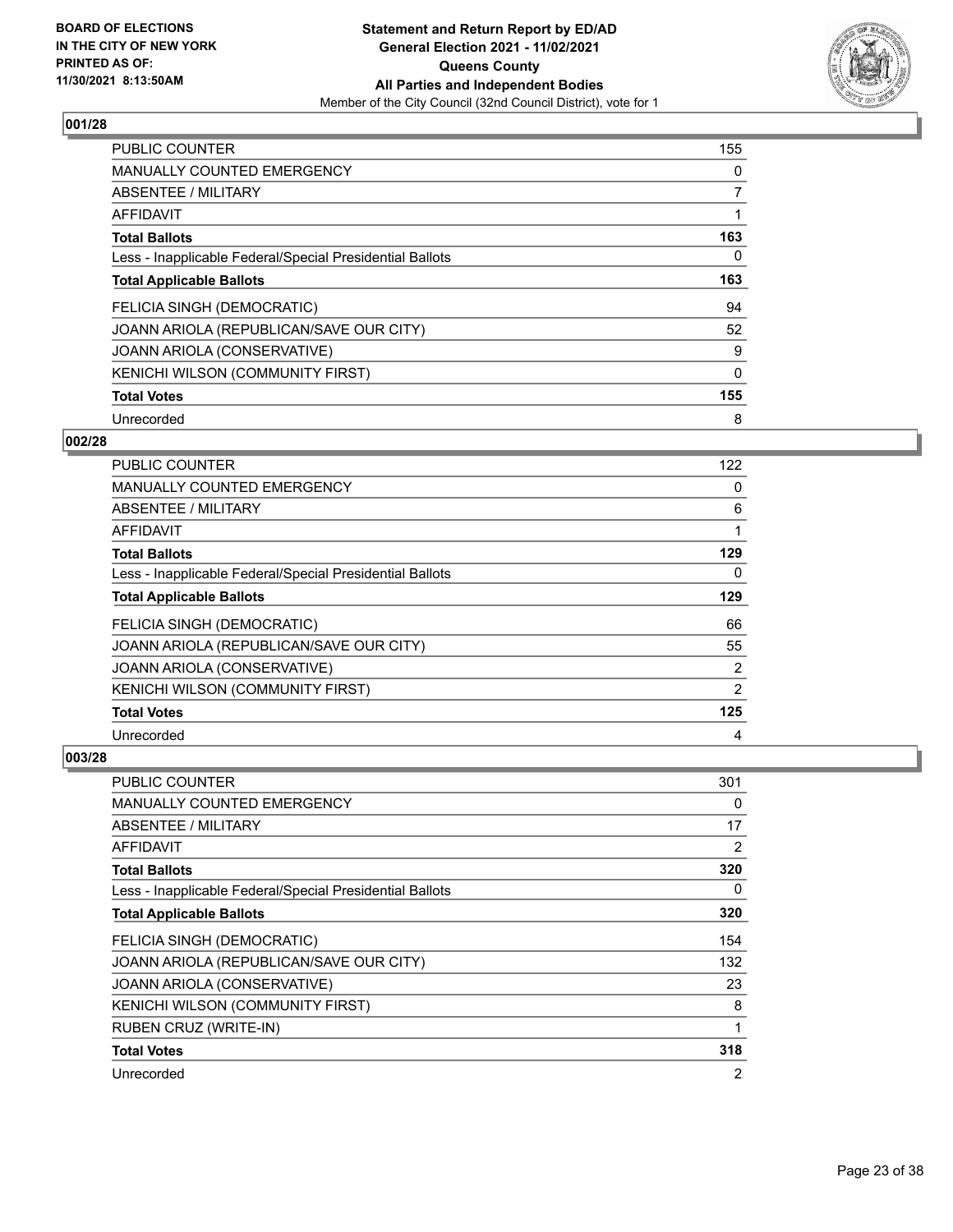![](_page_23_Picture_2.jpeg)

| PUBLIC COUNTER                                           | 134 |
|----------------------------------------------------------|-----|
| <b>MANUALLY COUNTED EMERGENCY</b>                        | 0   |
| <b>ABSENTEE / MILITARY</b>                               | 4   |
| AFFIDAVIT                                                | 0   |
| <b>Total Ballots</b>                                     | 138 |
| Less - Inapplicable Federal/Special Presidential Ballots | 0   |
| <b>Total Applicable Ballots</b>                          | 138 |
| FELICIA SINGH (DEMOCRATIC)                               | 70  |
| JOANN ARIOLA (REPUBLICAN/SAVE OUR CITY)                  | 58  |
| JOANN ARIOLA (CONSERVATIVE)                              | 4   |
| KENICHI WILSON (COMMUNITY FIRST)                         | 1   |
| ALEDA GAGARIN (WRITE-IN)                                 | 1   |
| <b>Total Votes</b>                                       | 134 |
| Unrecorded                                               | 4   |

## **009/28**

| PUBLIC COUNTER                                           | 213 |
|----------------------------------------------------------|-----|
| MANUALLY COUNTED EMERGENCY                               | 0   |
| ABSENTEE / MILITARY                                      | 17  |
| AFFIDAVIT                                                | 0   |
| <b>Total Ballots</b>                                     | 230 |
| Less - Inapplicable Federal/Special Presidential Ballots | 0   |
| <b>Total Applicable Ballots</b>                          | 230 |
| FELICIA SINGH (DEMOCRATIC)                               | 99  |
| JOANN ARIOLA (REPUBLICAN/SAVE OUR CITY)                  | 104 |
| JOANN ARIOLA (CONSERVATIVE)                              | 14  |
| KENICHI WILSON (COMMUNITY FIRST)                         | 3   |
| MICHELLE GEBRAIL (WRITE-IN)                              | 3   |
| <b>Total Votes</b>                                       | 223 |
| Unrecorded                                               | 7   |

| 18 |
|----|
| 0  |
|    |
| 0  |
| 19 |
| 0  |
| 19 |
| 5  |
| 14 |
| 0  |
| 0  |
| 19 |
|    |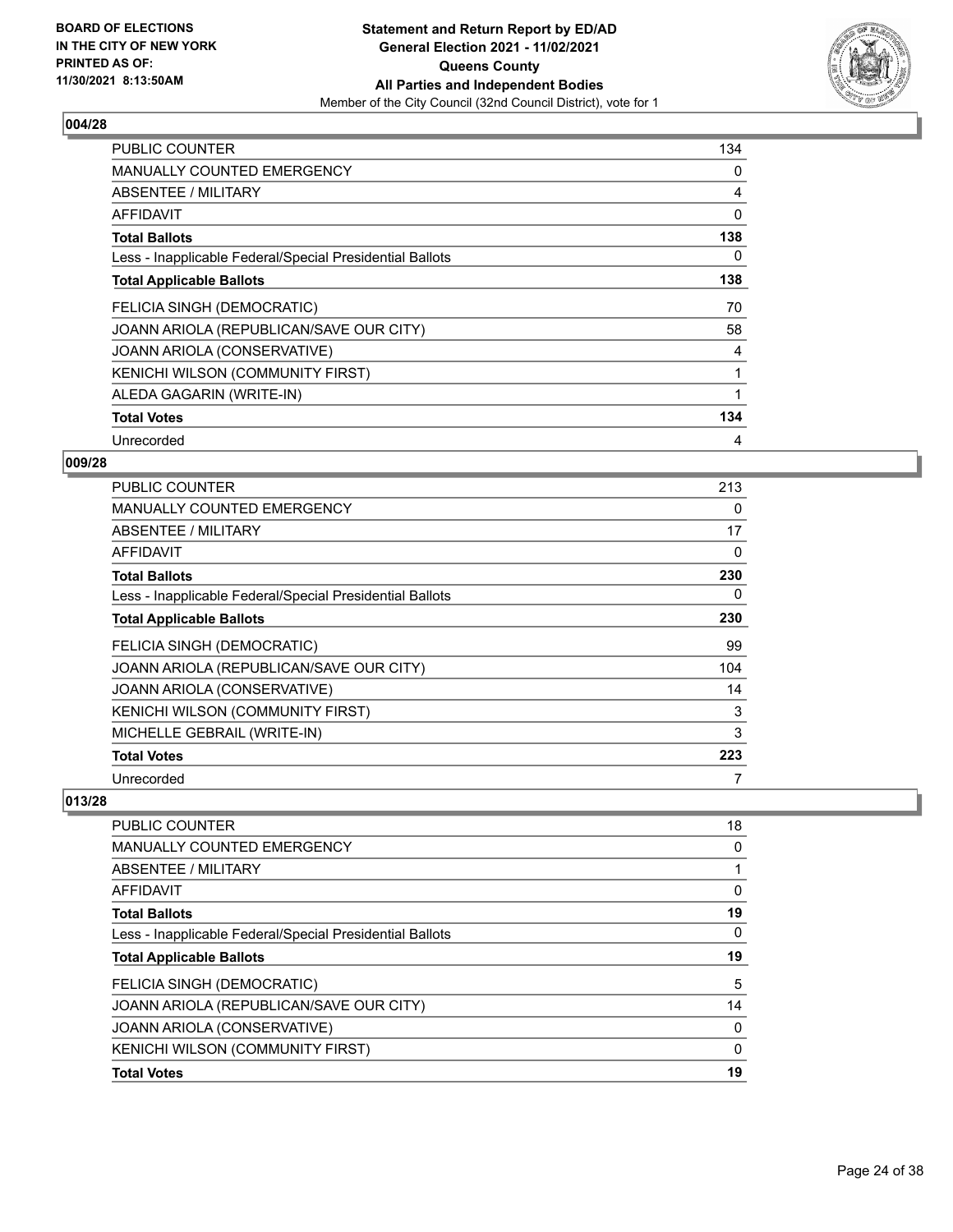![](_page_24_Picture_2.jpeg)

| PUBLIC COUNTER                                           | 111            |
|----------------------------------------------------------|----------------|
| <b>MANUALLY COUNTED EMERGENCY</b>                        | 0              |
| ABSENTEE / MILITARY                                      | 6              |
| <b>AFFIDAVIT</b>                                         | 0              |
| <b>Total Ballots</b>                                     | 117            |
| Less - Inapplicable Federal/Special Presidential Ballots | 0              |
| <b>Total Applicable Ballots</b>                          | 117            |
| FELICIA SINGH (DEMOCRATIC)                               | 75             |
| JOANN ARIOLA (REPUBLICAN/SAVE OUR CITY)                  | 39             |
| <b>JOANN ARIOLA (CONSERVATIVE)</b>                       | 1              |
| KENICHI WILSON (COMMUNITY FIRST)                         | 0              |
| <b>Total Votes</b>                                       | 115            |
| Unrecorded                                               | $\overline{2}$ |

## **008/31**

| <b>PUBLIC COUNTER</b>                                    | 141 |
|----------------------------------------------------------|-----|
| <b>MANUALLY COUNTED EMERGENCY</b>                        | 0   |
| ABSENTEE / MILITARY                                      | 18  |
| AFFIDAVIT                                                | 0   |
| <b>Total Ballots</b>                                     | 159 |
| Less - Inapplicable Federal/Special Presidential Ballots | 0   |
| <b>Total Applicable Ballots</b>                          | 159 |
| FELICIA SINGH (DEMOCRATIC)                               | 89  |
| JOANN ARIOLA (REPUBLICAN/SAVE OUR CITY)                  | 58  |
| JOANN ARIOLA (CONSERVATIVE)                              | 5   |
| KENICHI WILSON (COMMUNITY FIRST)                         | 2   |
| <b>Total Votes</b>                                       | 154 |
| Unrecorded                                               | 5   |

| PUBLIC COUNTER                                           | 135      |
|----------------------------------------------------------|----------|
| <b>MANUALLY COUNTED EMERGENCY</b>                        | $\Omega$ |
| ABSENTEE / MILITARY                                      | 14       |
| AFFIDAVIT                                                |          |
| <b>Total Ballots</b>                                     | 150      |
| Less - Inapplicable Federal/Special Presidential Ballots | 0        |
| <b>Total Applicable Ballots</b>                          | 150      |
| FELICIA SINGH (DEMOCRATIC)                               | 81       |
| JOANN ARIOLA (REPUBLICAN/SAVE OUR CITY)                  | 58       |
| JOANN ARIOLA (CONSERVATIVE)                              | 7        |
| KENICHI WILSON (COMMUNITY FIRST)                         | $\Omega$ |
| <b>Total Votes</b>                                       | 146      |
| Unrecorded                                               | 4        |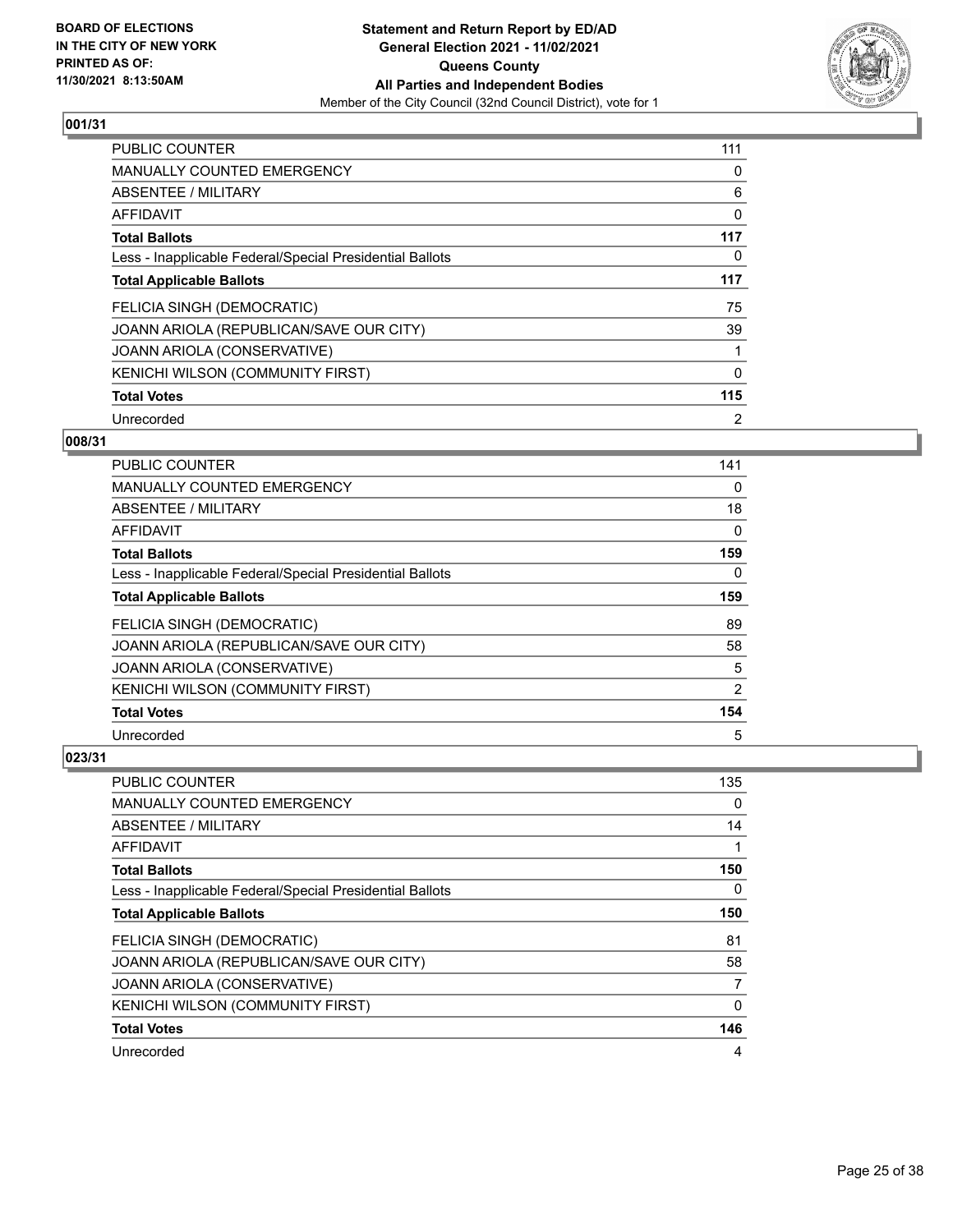![](_page_25_Picture_2.jpeg)

| <b>PUBLIC COUNTER</b>                                    | 165      |
|----------------------------------------------------------|----------|
| <b>MANUALLY COUNTED EMERGENCY</b>                        | 0        |
| ABSENTEE / MILITARY                                      | 6        |
| <b>AFFIDAVIT</b>                                         | 2        |
| <b>Total Ballots</b>                                     | 173      |
| Less - Inapplicable Federal/Special Presidential Ballots | $\Omega$ |
| <b>Total Applicable Ballots</b>                          | 173      |
| FELICIA SINGH (DEMOCRATIC)                               | 102      |
| JOANN ARIOLA (REPUBLICAN/SAVE OUR CITY)                  | 60       |
| JOANN ARIOLA (CONSERVATIVE)                              | 4        |
| KENICHI WILSON (COMMUNITY FIRST)                         | 4        |
| <b>Total Votes</b>                                       | 170      |
| Unrecorded                                               | 3        |

## **027/31**

| <b>PUBLIC COUNTER</b>                                    | 148 |
|----------------------------------------------------------|-----|
| <b>MANUALLY COUNTED EMERGENCY</b>                        | 0   |
| ABSENTEE / MILITARY                                      | 17  |
| AFFIDAVIT                                                | 0   |
| <b>Total Ballots</b>                                     | 165 |
| Less - Inapplicable Federal/Special Presidential Ballots | 0   |
| <b>Total Applicable Ballots</b>                          | 165 |
| FELICIA SINGH (DEMOCRATIC)                               | 57  |
| JOANN ARIOLA (REPUBLICAN/SAVE OUR CITY)                  | 87  |
| JOANN ARIOLA (CONSERVATIVE)                              | 13  |
| KENICHI WILSON (COMMUNITY FIRST)                         | 2   |
| UNATTRIBUTABLE WRITE-IN (WRITE-IN)                       | 1   |
| <b>Total Votes</b>                                       | 160 |
| Unrecorded                                               | 5   |

| <b>PUBLIC COUNTER</b>                                    | 108 |
|----------------------------------------------------------|-----|
| <b>MANUALLY COUNTED EMERGENCY</b>                        | 0   |
| <b>ABSENTEE / MILITARY</b>                               | 15  |
| AFFIDAVIT                                                | 0   |
| <b>Total Ballots</b>                                     | 123 |
| Less - Inapplicable Federal/Special Presidential Ballots | 0   |
| <b>Total Applicable Ballots</b>                          | 123 |
| FELICIA SINGH (DEMOCRATIC)                               | 58  |
| JOANN ARIOLA (REPUBLICAN/SAVE OUR CITY)                  | 48  |
| JOANN ARIOLA (CONSERVATIVE)                              | 13  |
| KENICHI WILSON (COMMUNITY FIRST)                         | 1   |
| <b>Total Votes</b>                                       | 120 |
| Unrecorded                                               | 3   |
| 030/31 COMBINED into: 031/31                             |     |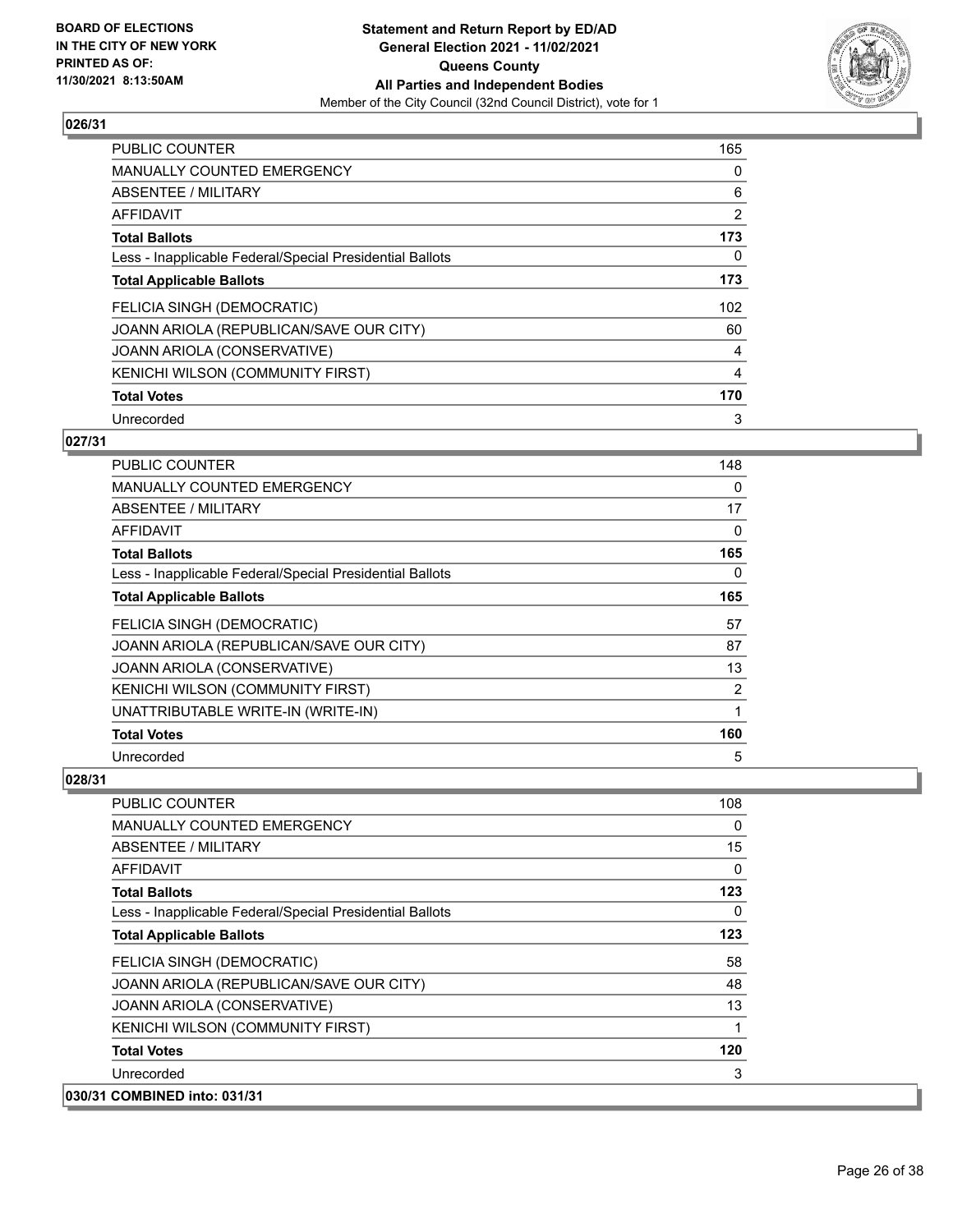![](_page_26_Picture_2.jpeg)

| <b>PUBLIC COUNTER</b>                                    | 16       |
|----------------------------------------------------------|----------|
| <b>MANUALLY COUNTED EMERGENCY</b>                        | 0        |
| ABSENTEE / MILITARY                                      |          |
| AFFIDAVIT                                                |          |
| <b>Total Ballots</b>                                     | 18       |
| Less - Inapplicable Federal/Special Presidential Ballots | 0        |
| <b>Total Applicable Ballots</b>                          | 18       |
| FELICIA SINGH (DEMOCRATIC)                               | 13       |
| JOANN ARIOLA (REPUBLICAN/SAVE OUR CITY)                  | 4        |
| JOANN ARIOLA (CONSERVATIVE)                              | 0        |
| KENICHI WILSON (COMMUNITY FIRST)                         | $\Omega$ |
| <b>Total Votes</b>                                       | 17       |
| Unrecorded                                               |          |

## **066/31**

| <b>PUBLIC COUNTER</b>                                    | 0        |
|----------------------------------------------------------|----------|
| <b>MANUALLY COUNTED EMERGENCY</b>                        | 0        |
| ABSENTEE / MILITARY                                      | $\Omega$ |
| AFFIDAVIT                                                | 0        |
| <b>Total Ballots</b>                                     | 0        |
| Less - Inapplicable Federal/Special Presidential Ballots | 0        |
| <b>Total Applicable Ballots</b>                          | 0        |
| FELICIA SINGH (DEMOCRATIC)                               | 0        |
| JOANN ARIOLA (REPUBLICAN/SAVE OUR CITY)                  | 0        |
| JOANN ARIOLA (CONSERVATIVE)                              | 0        |
| KENICHI WILSON (COMMUNITY FIRST)                         | $\Omega$ |
| <b>Total Votes</b>                                       | 0        |

| PUBLIC COUNTER                                           | 0 |
|----------------------------------------------------------|---|
| <b>MANUALLY COUNTED EMERGENCY</b>                        | 0 |
| ABSENTEE / MILITARY                                      | 0 |
| AFFIDAVIT                                                | 0 |
| <b>Total Ballots</b>                                     | 0 |
| Less - Inapplicable Federal/Special Presidential Ballots | 0 |
| <b>Total Applicable Ballots</b>                          | 0 |
| FELICIA SINGH (DEMOCRATIC)                               | 0 |
| JOANN ARIOLA (REPUBLICAN/SAVE OUR CITY)                  | 0 |
| JOANN ARIOLA (CONSERVATIVE)                              | 0 |
| KENICHI WILSON (COMMUNITY FIRST)                         | 0 |
| <b>Total Votes</b>                                       | 0 |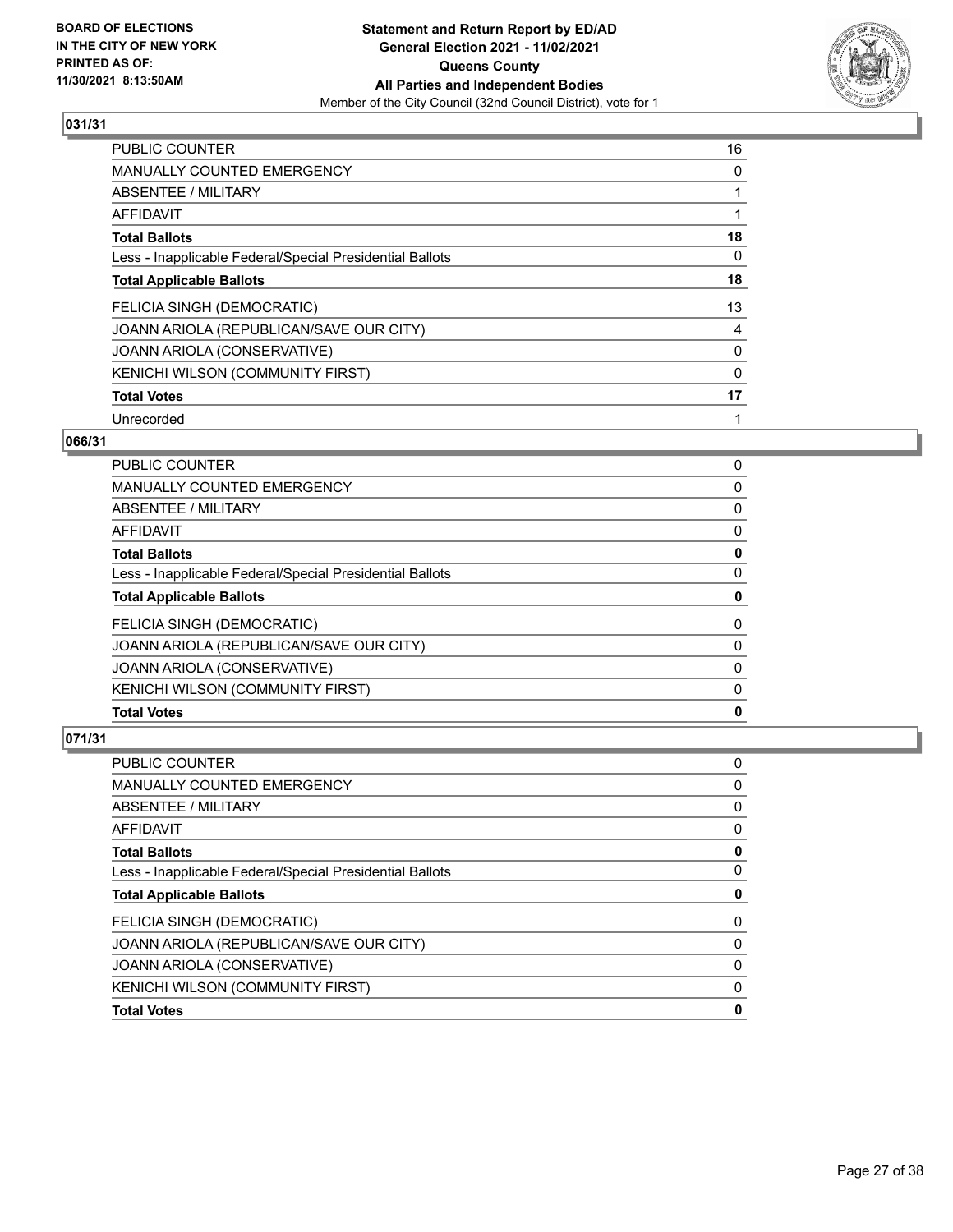![](_page_27_Picture_2.jpeg)

| PUBLIC COUNTER                                           | 75       |
|----------------------------------------------------------|----------|
| <b>MANUALLY COUNTED EMERGENCY</b>                        | 0        |
| ABSENTEE / MILITARY                                      | 13       |
| <b>AFFIDAVIT</b>                                         |          |
| <b>Total Ballots</b>                                     | 89       |
| Less - Inapplicable Federal/Special Presidential Ballots | $\Omega$ |
| <b>Total Applicable Ballots</b>                          | 89       |
| <b>FELICIA SINGH (DEMOCRATIC)</b>                        | 72       |
| JOANN ARIOLA (REPUBLICAN/SAVE OUR CITY)                  | 10       |
| JOANN ARIOLA (CONSERVATIVE)                              | 2        |
| <b>KENICHI WILSON (COMMUNITY FIRST)</b>                  |          |
| <b>Total Votes</b>                                       | 85       |
| Unrecorded                                               | 4        |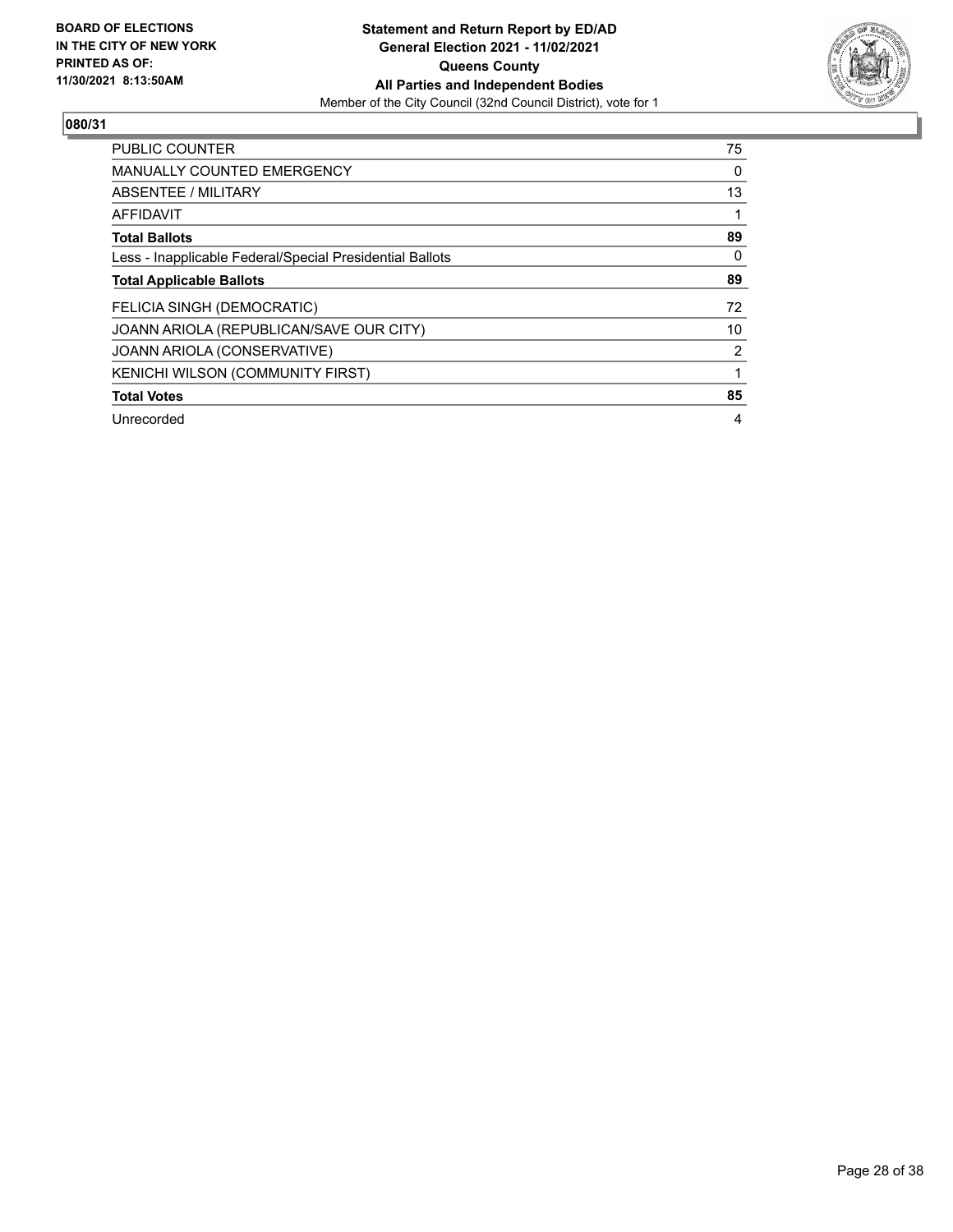![](_page_28_Picture_2.jpeg)

| PUBLIC COUNTER                                           | 141 |
|----------------------------------------------------------|-----|
| <b>MANUALLY COUNTED EMERGENCY</b>                        | 0   |
| ABSENTEE / MILITARY                                      | 17  |
| <b>AFFIDAVIT</b>                                         | 0   |
| <b>Total Ballots</b>                                     | 158 |
| Less - Inapplicable Federal/Special Presidential Ballots | 0   |
| <b>Total Applicable Ballots</b>                          | 158 |
| FELICIA SINGH (DEMOCRATIC)                               | 104 |
| JOANN ARIOLA (REPUBLICAN/SAVE OUR CITY)                  | 46  |
| JOANN ARIOLA (CONSERVATIVE)                              | 1   |
| KENICHI WILSON (COMMUNITY FIRST)                         | 5   |
| <b>Total Votes</b>                                       | 156 |
| Unrecorded                                               | 2   |

## **029/38**

| PUBLIC COUNTER                                           | 140 |
|----------------------------------------------------------|-----|
| <b>MANUALLY COUNTED EMERGENCY</b>                        | 0   |
| ABSENTEE / MILITARY                                      | 10  |
| AFFIDAVIT                                                | 3   |
| <b>Total Ballots</b>                                     | 153 |
| Less - Inapplicable Federal/Special Presidential Ballots | 0   |
| <b>Total Applicable Ballots</b>                          | 153 |
| FELICIA SINGH (DEMOCRATIC)                               | 114 |
| JOANN ARIOLA (REPUBLICAN/SAVE OUR CITY)                  | 33  |
| JOANN ARIOLA (CONSERVATIVE)                              | 1   |
| KENICHI WILSON (COMMUNITY FIRST)                         | 0   |
| UNATTRIBUTABLE WRITE-IN (WRITE-IN)                       | 1   |
| <b>Total Votes</b>                                       | 149 |
| Unrecorded                                               | 4   |

| <b>PUBLIC COUNTER</b>                                    | 153 |
|----------------------------------------------------------|-----|
| <b>MANUALLY COUNTED EMERGENCY</b>                        | 0   |
| ABSENTEE / MILITARY                                      | 13  |
| AFFIDAVIT                                                |     |
| <b>Total Ballots</b>                                     | 167 |
| Less - Inapplicable Federal/Special Presidential Ballots | 0   |
| <b>Total Applicable Ballots</b>                          | 167 |
| FELICIA SINGH (DEMOCRATIC)                               | 108 |
| JOANN ARIOLA (REPUBLICAN/SAVE OUR CITY)                  | 46  |
| JOANN ARIOLA (CONSERVATIVE)                              | 8   |
| KENICHI WILSON (COMMUNITY FIRST)                         | 1   |
| <b>Total Votes</b>                                       | 163 |
| Unrecorded                                               | 4   |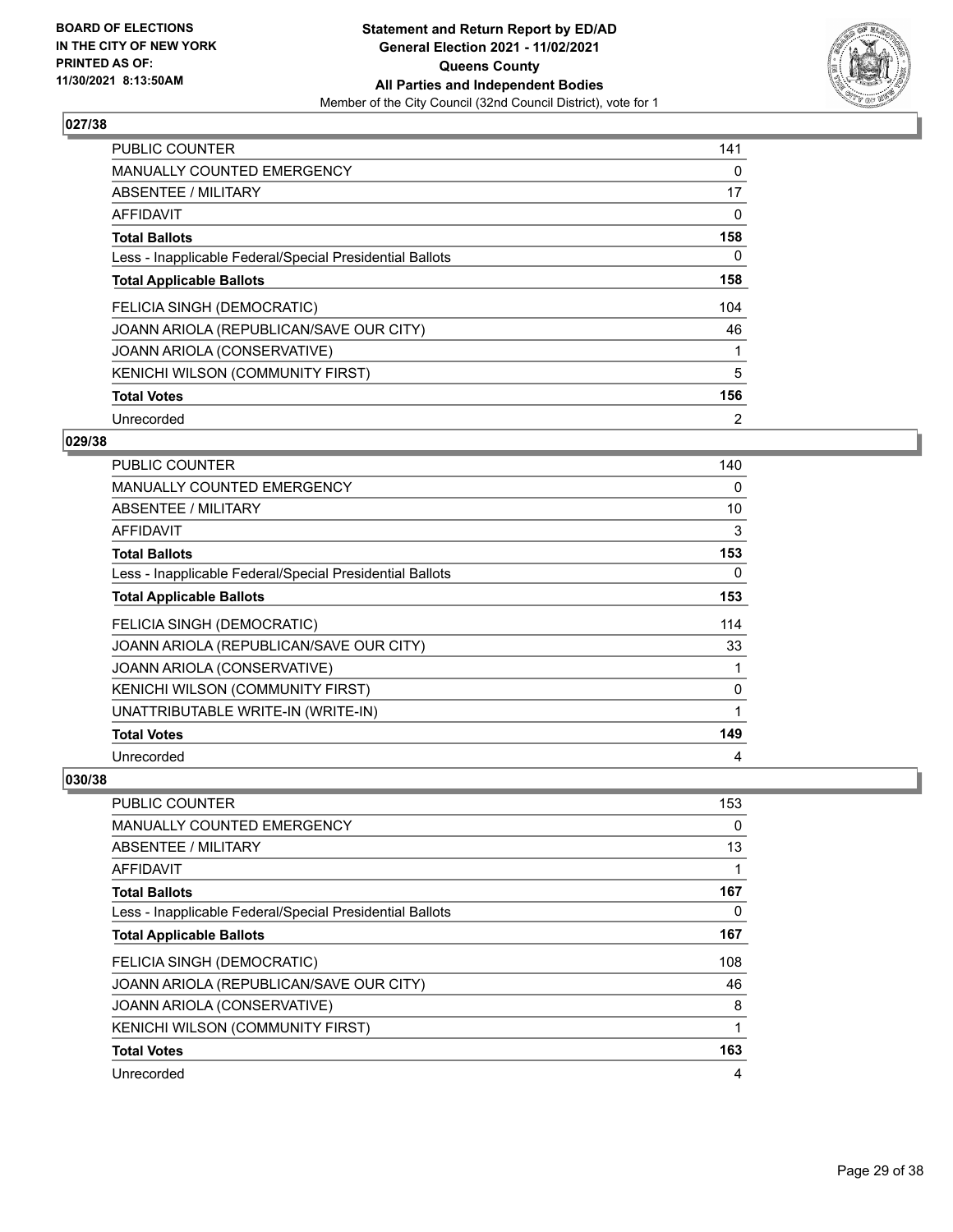![](_page_29_Picture_2.jpeg)

| <b>PUBLIC COUNTER</b>                                    | 171 |
|----------------------------------------------------------|-----|
| <b>MANUALLY COUNTED EMERGENCY</b>                        | 0   |
| <b>ABSENTEE / MILITARY</b>                               | 15  |
| <b>AFFIDAVIT</b>                                         | 0   |
| <b>Total Ballots</b>                                     | 186 |
| Less - Inapplicable Federal/Special Presidential Ballots | 0   |
| <b>Total Applicable Ballots</b>                          | 186 |
| FELICIA SINGH (DEMOCRATIC)                               | 106 |
| JOANN ARIOLA (REPUBLICAN/SAVE OUR CITY)                  | 62  |
| JOANN ARIOLA (CONSERVATIVE)                              | 6   |
| <b>KENICHI WILSON (COMMUNITY FIRST)</b>                  | 7   |
| UNATTRIBUTABLE WRITE-IN (WRITE-IN)                       | 1   |
| <b>Total Votes</b>                                       | 182 |
| Unrecorded                                               | 4   |

## **032/38**

| <b>PUBLIC COUNTER</b>                                    | 176 |
|----------------------------------------------------------|-----|
| <b>MANUALLY COUNTED EMERGENCY</b>                        | 0   |
| ABSENTEE / MILITARY                                      | 6   |
| AFFIDAVIT                                                | 0   |
| <b>Total Ballots</b>                                     | 182 |
| Less - Inapplicable Federal/Special Presidential Ballots | 0   |
| <b>Total Applicable Ballots</b>                          | 182 |
| FELICIA SINGH (DEMOCRATIC)                               | 104 |
| JOANN ARIOLA (REPUBLICAN/SAVE OUR CITY)                  | 59  |
| JOANN ARIOLA (CONSERVATIVE)                              | 2   |
| KENICHI WILSON (COMMUNITY FIRST)                         | 4   |
| <b>Total Votes</b>                                       | 169 |
| Unrecorded                                               | 13  |

| <b>PUBLIC COUNTER</b>                                    | 165 |
|----------------------------------------------------------|-----|
| <b>MANUALLY COUNTED EMERGENCY</b>                        | 0   |
| ABSENTEE / MILITARY                                      | 14  |
| AFFIDAVIT                                                |     |
| <b>Total Ballots</b>                                     | 180 |
| Less - Inapplicable Federal/Special Presidential Ballots | 0   |
| <b>Total Applicable Ballots</b>                          | 180 |
| FELICIA SINGH (DEMOCRATIC)                               | 85  |
| JOANN ARIOLA (REPUBLICAN/SAVE OUR CITY)                  | 70  |
| JOANN ARIOLA (CONSERVATIVE)                              | 8   |
| KENICHI WILSON (COMMUNITY FIRST)                         | 7   |
| RUBEN CRUZ (WRITE-IN)                                    |     |
| UNATTRIBUTABLE WRITE-IN (WRITE-IN)                       | 1   |
| <b>Total Votes</b>                                       | 172 |
| Unrecorded                                               | 8   |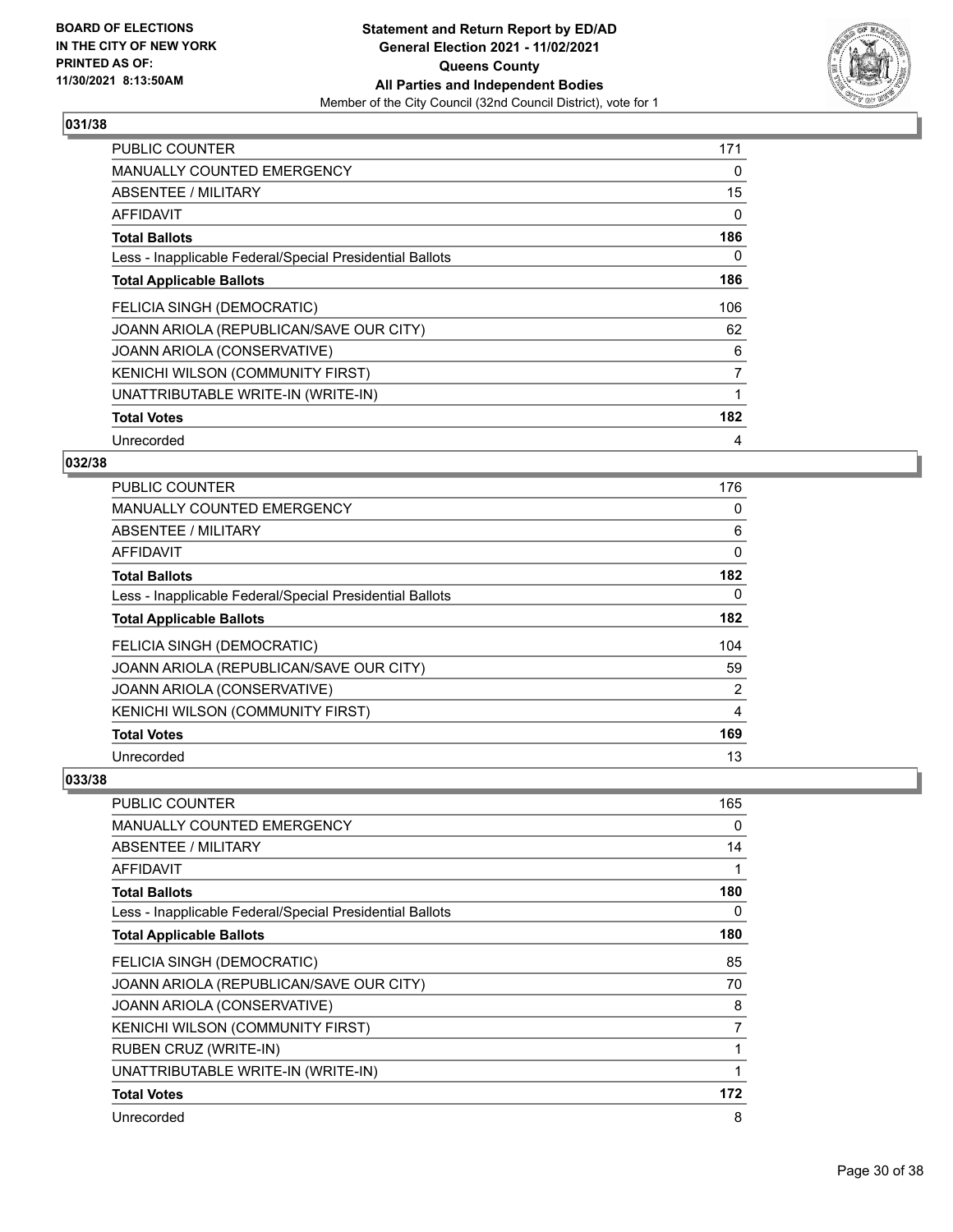![](_page_30_Picture_2.jpeg)

| PUBLIC COUNTER                                           | 61 |
|----------------------------------------------------------|----|
| <b>MANUALLY COUNTED EMERGENCY</b>                        | 0  |
| ABSENTEE / MILITARY                                      | 2  |
| <b>AFFIDAVIT</b>                                         | 0  |
| <b>Total Ballots</b>                                     | 63 |
| Less - Inapplicable Federal/Special Presidential Ballots | 0  |
| <b>Total Applicable Ballots</b>                          | 63 |
| FELICIA SINGH (DEMOCRATIC)                               | 26 |
| JOANN ARIOLA (REPUBLICAN/SAVE OUR CITY)                  | 26 |
| JOANN ARIOLA (CONSERVATIVE)                              | 4  |
| KENICHI WILSON (COMMUNITY FIRST)                         | 2  |
| <b>Total Votes</b>                                       | 58 |
| Unrecorded                                               | 5  |

## **035/38**

| PUBLIC COUNTER                                           | 32       |
|----------------------------------------------------------|----------|
| <b>MANUALLY COUNTED EMERGENCY</b>                        | $\Omega$ |
| ABSENTEE / MILITARY                                      |          |
| AFFIDAVIT                                                | 0        |
| <b>Total Ballots</b>                                     | 33       |
| Less - Inapplicable Federal/Special Presidential Ballots | 0        |
| <b>Total Applicable Ballots</b>                          | 33       |
| FELICIA SINGH (DEMOCRATIC)                               | 25       |
| JOANN ARIOLA (REPUBLICAN/SAVE OUR CITY)                  | 5        |
| JOANN ARIOLA (CONSERVATIVE)                              | 2        |
| KENICHI WILSON (COMMUNITY FIRST)                         | $\Omega$ |
| <b>Total Votes</b>                                       | 32       |
| Unrecorded                                               |          |

| <b>PUBLIC COUNTER</b>                                    | 40       |
|----------------------------------------------------------|----------|
| MANUALLY COUNTED EMERGENCY                               | 0        |
| ABSENTEE / MILITARY                                      | 2        |
| AFFIDAVIT                                                | 0        |
| <b>Total Ballots</b>                                     | 42       |
| Less - Inapplicable Federal/Special Presidential Ballots | 0        |
| <b>Total Applicable Ballots</b>                          | 42       |
| FELICIA SINGH (DEMOCRATIC)                               | 31       |
| JOANN ARIOLA (REPUBLICAN/SAVE OUR CITY)                  | 11       |
| JOANN ARIOLA (CONSERVATIVE)                              | 0        |
| KENICHI WILSON (COMMUNITY FIRST)                         | $\Omega$ |
| <b>Total Votes</b>                                       | 42       |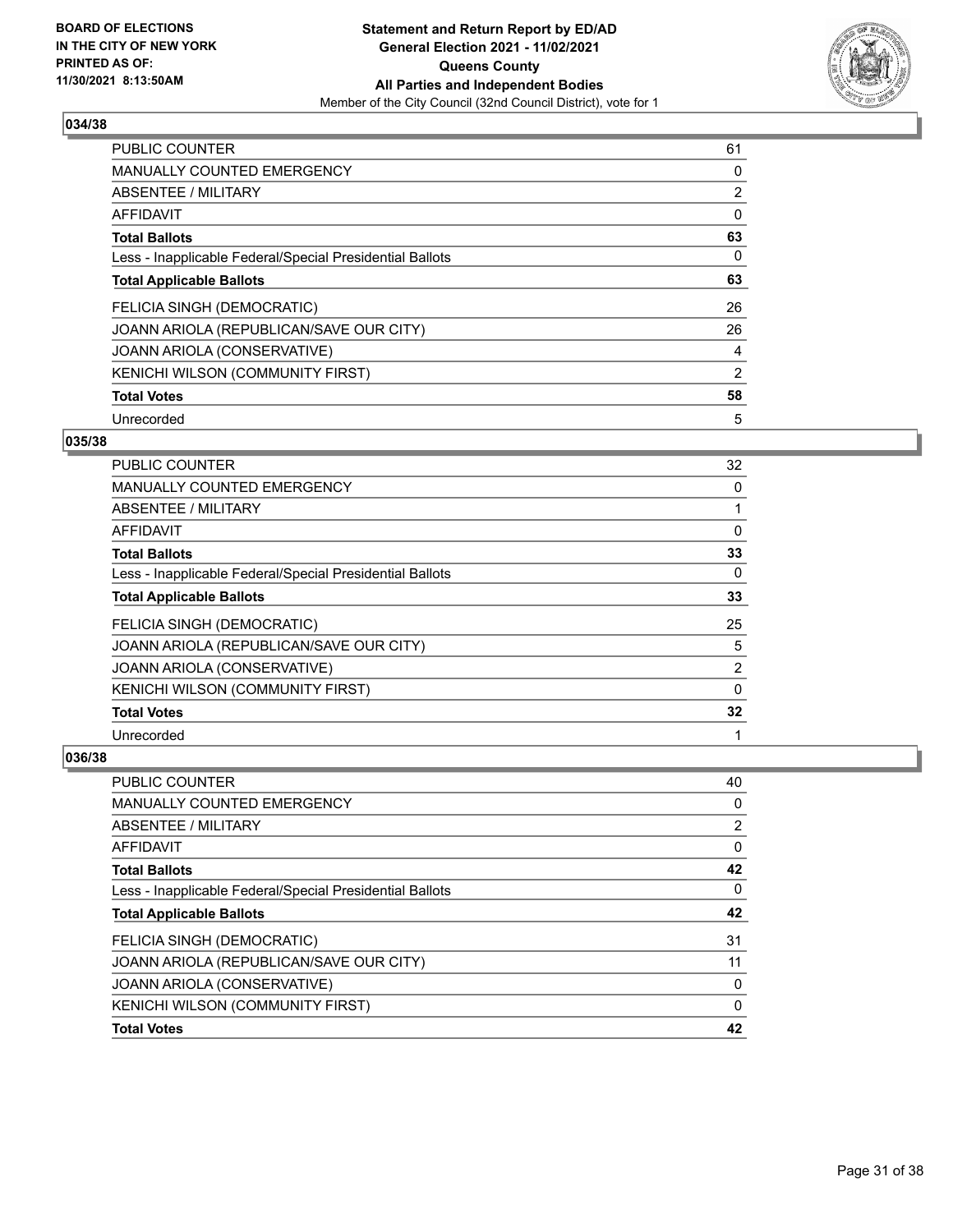![](_page_31_Picture_2.jpeg)

| PUBLIC COUNTER                                           | 60 |
|----------------------------------------------------------|----|
| <b>MANUALLY COUNTED EMERGENCY</b>                        | 0  |
| ABSENTEE / MILITARY                                      | 5  |
| <b>AFFIDAVIT</b>                                         |    |
| <b>Total Ballots</b>                                     | 66 |
| Less - Inapplicable Federal/Special Presidential Ballots | 0  |
| <b>Total Applicable Ballots</b>                          | 66 |
| FELICIA SINGH (DEMOCRATIC)                               | 39 |
| JOANN ARIOLA (REPUBLICAN/SAVE OUR CITY)                  | 20 |
| JOANN ARIOLA (CONSERVATIVE)                              | 3  |
| <b>KENICHI WILSON (COMMUNITY FIRST)</b>                  | 1  |
| <b>Total Votes</b>                                       | 63 |
| Unrecorded                                               | 3  |

## **044/38**

| <b>PUBLIC COUNTER</b>                                    | 139 |
|----------------------------------------------------------|-----|
| MANUALLY COUNTED EMERGENCY                               | 0   |
| ABSENTEE / MILITARY                                      | 10  |
| <b>AFFIDAVIT</b>                                         |     |
| <b>Total Ballots</b>                                     | 150 |
| Less - Inapplicable Federal/Special Presidential Ballots | 0   |
| <b>Total Applicable Ballots</b>                          | 150 |
| FELICIA SINGH (DEMOCRATIC)                               | 107 |
| JOANN ARIOLA (REPUBLICAN/SAVE OUR CITY)                  | 32  |
| JOANN ARIOLA (CONSERVATIVE)                              | 4   |
| KENICHI WILSON (COMMUNITY FIRST)                         | 3   |
| <b>RUBEN CRUZ (WRITE-IN)</b>                             |     |
| <b>Total Votes</b>                                       | 147 |
| Unrecorded                                               | 3   |

| <b>PUBLIC COUNTER</b>                                    | 109      |
|----------------------------------------------------------|----------|
| <b>MANUALLY COUNTED EMERGENCY</b>                        | $\Omega$ |
| ABSENTEE / MILITARY                                      | 7        |
| AFFIDAVIT                                                |          |
| <b>Total Ballots</b>                                     | 117      |
| Less - Inapplicable Federal/Special Presidential Ballots | $\Omega$ |
| <b>Total Applicable Ballots</b>                          | 117      |
| FELICIA SINGH (DEMOCRATIC)                               | 68       |
| JOANN ARIOLA (REPUBLICAN/SAVE OUR CITY)                  | 39       |
| <b>JOANN ARIOLA (CONSERVATIVE)</b>                       | 4        |
| KENICHI WILSON (COMMUNITY FIRST)                         | 1        |
| <b>Total Votes</b>                                       | 112      |
| Unrecorded                                               | 5        |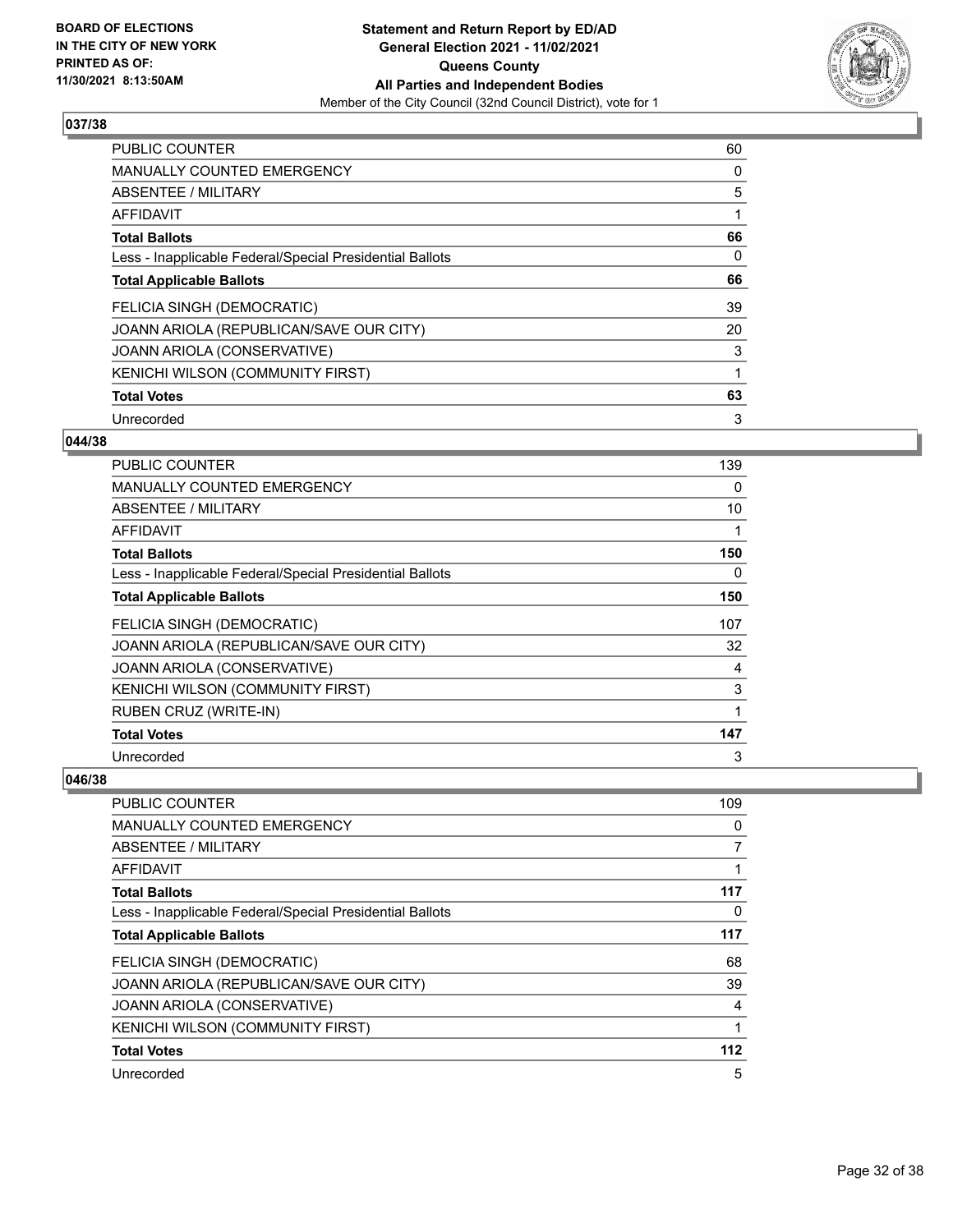![](_page_32_Picture_2.jpeg)

| <b>PUBLIC COUNTER</b>                                    | 141            |
|----------------------------------------------------------|----------------|
| <b>MANUALLY COUNTED EMERGENCY</b>                        | 0              |
| ABSENTEE / MILITARY                                      | 4              |
| <b>AFFIDAVIT</b>                                         | 0              |
| <b>Total Ballots</b>                                     | 145            |
| Less - Inapplicable Federal/Special Presidential Ballots | 0              |
| <b>Total Applicable Ballots</b>                          | 145            |
| FELICIA SINGH (DEMOCRATIC)                               | 84             |
| JOANN ARIOLA (REPUBLICAN/SAVE OUR CITY)                  | 48             |
| JOANN ARIOLA (CONSERVATIVE)                              | 5              |
| KENICHI WILSON (COMMUNITY FIRST)                         | 6              |
| <b>Total Votes</b>                                       | 143            |
| Unrecorded                                               | $\overline{2}$ |

## **048/38**

| <b>PUBLIC COUNTER</b>                                    | 188 |
|----------------------------------------------------------|-----|
| <b>MANUALLY COUNTED EMERGENCY</b>                        | 0   |
| ABSENTEE / MILITARY                                      | 14  |
| AFFIDAVIT                                                | 0   |
| <b>Total Ballots</b>                                     | 202 |
| Less - Inapplicable Federal/Special Presidential Ballots | 0   |
| <b>Total Applicable Ballots</b>                          | 202 |
| FELICIA SINGH (DEMOCRATIC)                               | 92  |
| JOANN ARIOLA (REPUBLICAN/SAVE OUR CITY)                  | 89  |
| JOANN ARIOLA (CONSERVATIVE)                              | 11  |
| KENICHI WILSON (COMMUNITY FIRST)                         | 2   |
| <b>Total Votes</b>                                       | 194 |
| Unrecorded                                               | 8   |

| PUBLIC COUNTER                                           | 127 |
|----------------------------------------------------------|-----|
| <b>MANUALLY COUNTED EMERGENCY</b>                        | 0   |
| ABSENTEE / MILITARY                                      | 4   |
| AFFIDAVIT                                                | 0   |
| <b>Total Ballots</b>                                     | 131 |
| Less - Inapplicable Federal/Special Presidential Ballots | 0   |
| <b>Total Applicable Ballots</b>                          | 131 |
| FELICIA SINGH (DEMOCRATIC)                               | 75  |
| JOANN ARIOLA (REPUBLICAN/SAVE OUR CITY)                  | 42  |
| JOANN ARIOLA (CONSERVATIVE)                              | 6   |
| KENICHI WILSON (COMMUNITY FIRST)                         | 1   |
| <b>Total Votes</b>                                       | 124 |
| Unrecorded                                               | 7   |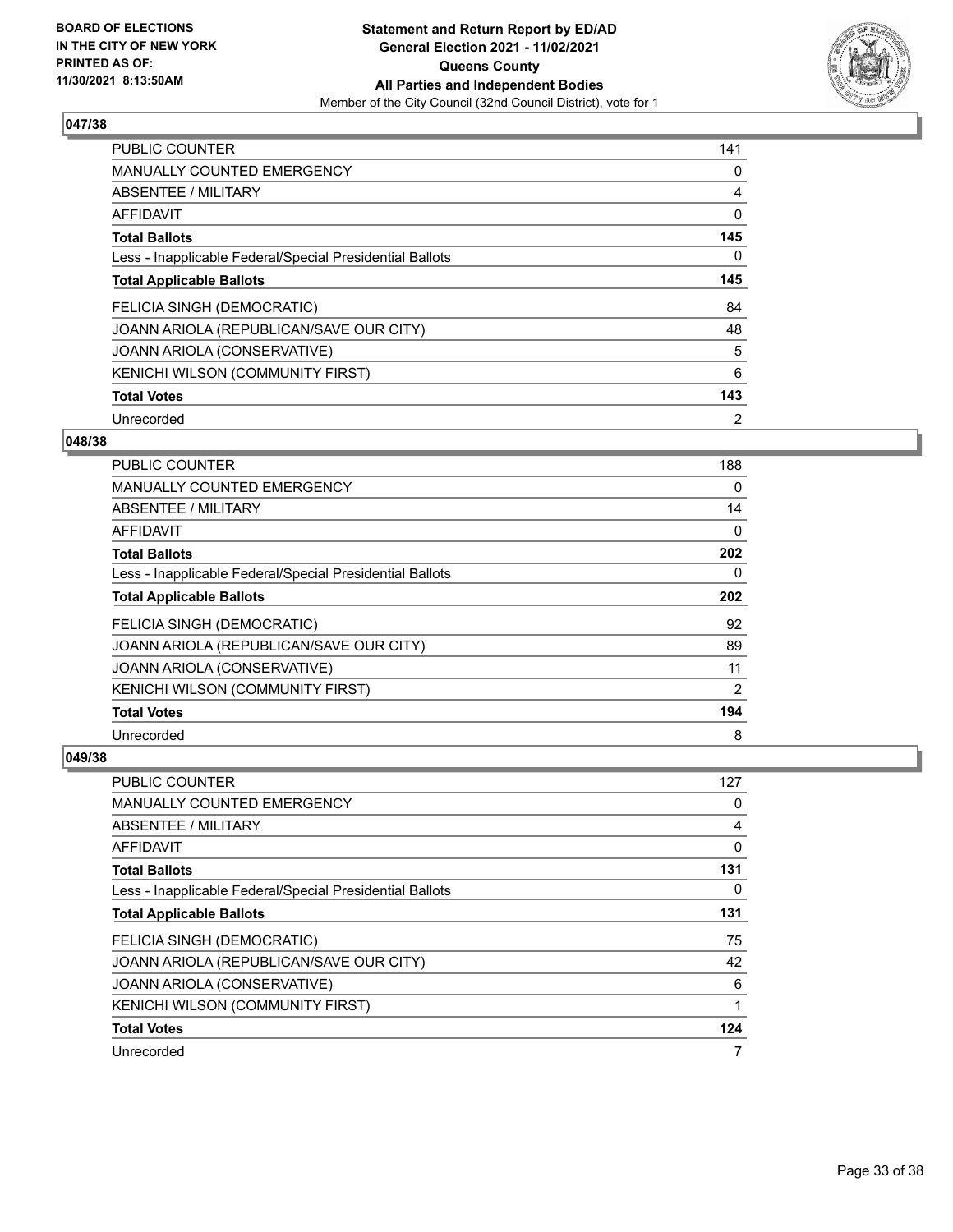![](_page_33_Picture_2.jpeg)

| PUBLIC COUNTER                                           | 151 |
|----------------------------------------------------------|-----|
| <b>MANUALLY COUNTED EMERGENCY</b>                        | 0   |
| ABSENTEE / MILITARY                                      | 8   |
| <b>AFFIDAVIT</b>                                         | 0   |
| <b>Total Ballots</b>                                     | 159 |
| Less - Inapplicable Federal/Special Presidential Ballots | 0   |
| <b>Total Applicable Ballots</b>                          | 159 |
| FELICIA SINGH (DEMOCRATIC)                               | 87  |
| JOANN ARIOLA (REPUBLICAN/SAVE OUR CITY)                  | 56  |
| JOANN ARIOLA (CONSERVATIVE)                              | 3   |
| <b>KENICHI WILSON (COMMUNITY FIRST)</b>                  | 3   |
| <b>Total Votes</b>                                       | 149 |
| Unrecorded                                               | 10  |

## **051/38**

| <b>PUBLIC COUNTER</b>                                    | 175 |
|----------------------------------------------------------|-----|
| <b>MANUALLY COUNTED EMERGENCY</b>                        | 0   |
| ABSENTEE / MILITARY                                      | 23  |
| AFFIDAVIT                                                |     |
| <b>Total Ballots</b>                                     | 199 |
| Less - Inapplicable Federal/Special Presidential Ballots | 0   |
| <b>Total Applicable Ballots</b>                          | 199 |
| FELICIA SINGH (DEMOCRATIC)                               | 119 |
| JOANN ARIOLA (REPUBLICAN/SAVE OUR CITY)                  | 59  |
| JOANN ARIOLA (CONSERVATIVE)                              | 8   |
| KENICHI WILSON (COMMUNITY FIRST)                         | 5   |
| <b>Total Votes</b>                                       | 191 |
| Unrecorded                                               | 8   |

| PUBLIC COUNTER                                           | 182      |
|----------------------------------------------------------|----------|
| <b>MANUALLY COUNTED EMERGENCY</b>                        | 0        |
| ABSENTEE / MILITARY                                      | 11       |
| AFFIDAVIT                                                |          |
| <b>Total Ballots</b>                                     | 194      |
| Less - Inapplicable Federal/Special Presidential Ballots | $\Omega$ |
| <b>Total Applicable Ballots</b>                          | 194      |
| FELICIA SINGH (DEMOCRATIC)                               | 90       |
| JOANN ARIOLA (REPUBLICAN/SAVE OUR CITY)                  | 86       |
| JOANN ARIOLA (CONSERVATIVE)                              | 8        |
| KENICHI WILSON (COMMUNITY FIRST)                         | 6        |
| <b>Total Votes</b>                                       | 190      |
| Unrecorded                                               | 4        |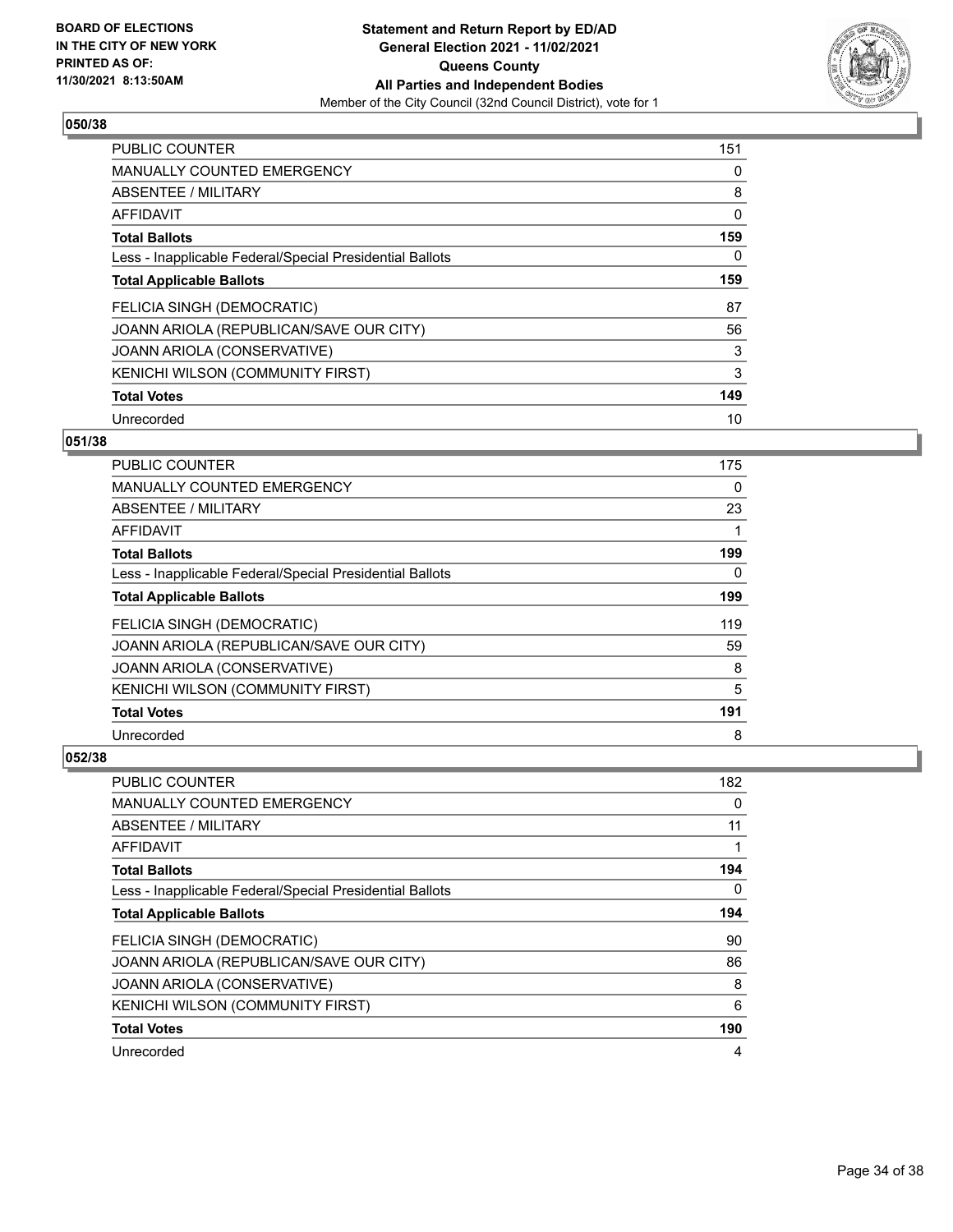![](_page_34_Picture_2.jpeg)

| PUBLIC COUNTER                                           | 222 |
|----------------------------------------------------------|-----|
| <b>MANUALLY COUNTED EMERGENCY</b>                        | 0   |
| ABSENTEE / MILITARY                                      | 11  |
| <b>AFFIDAVIT</b>                                         | 2   |
| <b>Total Ballots</b>                                     | 235 |
| Less - Inapplicable Federal/Special Presidential Ballots | 0   |
| <b>Total Applicable Ballots</b>                          | 235 |
| FELICIA SINGH (DEMOCRATIC)                               | 121 |
| JOANN ARIOLA (REPUBLICAN/SAVE OUR CITY)                  | 91  |
| JOANN ARIOLA (CONSERVATIVE)                              | 8   |
| KENICHI WILSON (COMMUNITY FIRST)                         | 9   |
| <b>Total Votes</b>                                       | 229 |
| Unrecorded                                               | 6   |

# **055/38**

| <b>PUBLIC COUNTER</b>                                    | 191 |
|----------------------------------------------------------|-----|
| <b>MANUALLY COUNTED EMERGENCY</b>                        | 0   |
| ABSENTEE / MILITARY                                      | 12  |
| AFFIDAVIT                                                | 0   |
| <b>Total Ballots</b>                                     | 203 |
| Less - Inapplicable Federal/Special Presidential Ballots | 0   |
| <b>Total Applicable Ballots</b>                          | 203 |
| FELICIA SINGH (DEMOCRATIC)                               | 109 |
| JOANN ARIOLA (REPUBLICAN/SAVE OUR CITY)                  | 67  |
| JOANN ARIOLA (CONSERVATIVE)                              | 13  |
| KENICHI WILSON (COMMUNITY FIRST)                         | 5   |
| <b>Total Votes</b>                                       | 194 |
| Unrecorded                                               | 9   |

| <b>PUBLIC COUNTER</b>                                    | 153      |
|----------------------------------------------------------|----------|
| <b>MANUALLY COUNTED EMERGENCY</b>                        | 0        |
| ABSENTEE / MILITARY                                      | 15       |
| AFFIDAVIT                                                | $\Omega$ |
| <b>Total Ballots</b>                                     | 168      |
| Less - Inapplicable Federal/Special Presidential Ballots | 0        |
| <b>Total Applicable Ballots</b>                          | 168      |
| FELICIA SINGH (DEMOCRATIC)                               | 89       |
| JOANN ARIOLA (REPUBLICAN/SAVE OUR CITY)                  | 58       |
| JOANN ARIOLA (CONSERVATIVE)                              | 12       |
| <b>KENICHI WILSON (COMMUNITY FIRST)</b>                  | 4        |
| <b>JAVIN RIVERA (WRITE-IN)</b>                           |          |
| <b>Total Votes</b>                                       | 164      |
| Unrecorded                                               | 4        |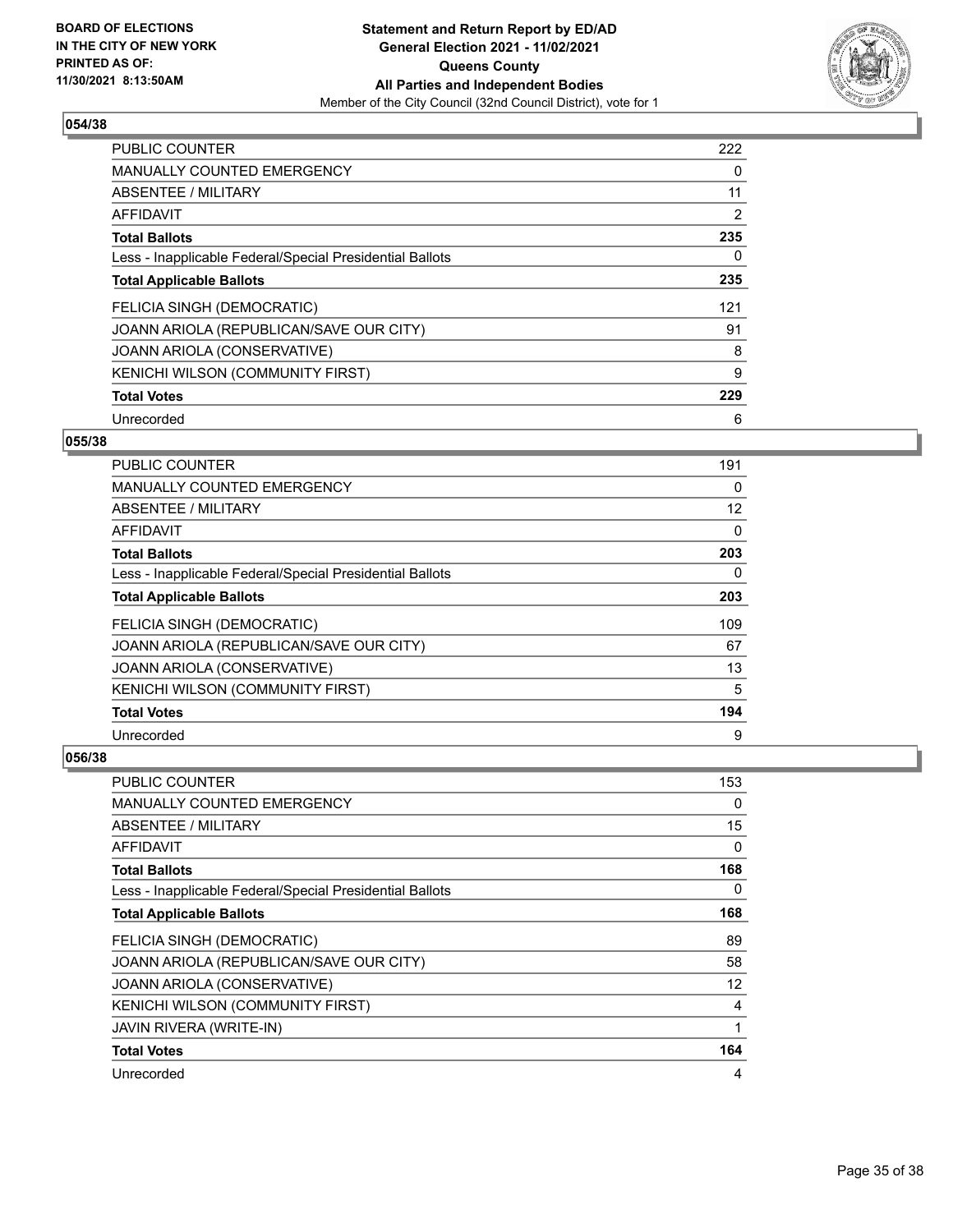![](_page_35_Picture_2.jpeg)

| <b>PUBLIC COUNTER</b>                                    | 197 |
|----------------------------------------------------------|-----|
| <b>MANUALLY COUNTED EMERGENCY</b>                        | 0   |
| <b>ABSENTEE / MILITARY</b>                               | 11  |
| <b>AFFIDAVIT</b>                                         | 0   |
| <b>Total Ballots</b>                                     | 208 |
| Less - Inapplicable Federal/Special Presidential Ballots | 0   |
| <b>Total Applicable Ballots</b>                          | 208 |
|                                                          |     |
| FELICIA SINGH (DEMOCRATIC)                               | 114 |
| JOANN ARIOLA (REPUBLICAN/SAVE OUR CITY)                  | 61  |
| JOANN ARIOLA (CONSERVATIVE)                              | 12  |
| KENICHI WILSON (COMMUNITY FIRST)                         | 7   |
| UNATTRIBUTABLE WRITE-IN (WRITE-IN)                       |     |
| <b>Total Votes</b>                                       | 195 |

## **058/38**

| <b>PUBLIC COUNTER</b>                                    | 220 |
|----------------------------------------------------------|-----|
| <b>MANUALLY COUNTED EMERGENCY</b>                        | 0   |
| ABSENTEE / MILITARY                                      | 20  |
| AFFIDAVIT                                                | 2   |
| <b>Total Ballots</b>                                     | 242 |
| Less - Inapplicable Federal/Special Presidential Ballots | 0   |
| <b>Total Applicable Ballots</b>                          | 242 |
| FELICIA SINGH (DEMOCRATIC)                               | 116 |
| JOANN ARIOLA (REPUBLICAN/SAVE OUR CITY)                  | 85  |
| JOANN ARIOLA (CONSERVATIVE)                              | 17  |
| KENICHI WILSON (COMMUNITY FIRST)                         | 5   |
| <b>Total Votes</b>                                       | 223 |
| Unrecorded                                               | 19  |

| PUBLIC COUNTER                                           | 207 |
|----------------------------------------------------------|-----|
| <b>MANUALLY COUNTED EMERGENCY</b>                        | 0   |
| ABSENTEE / MILITARY                                      | 19  |
| AFFIDAVIT                                                | 3   |
| <b>Total Ballots</b>                                     | 229 |
| Less - Inapplicable Federal/Special Presidential Ballots | 0   |
| <b>Total Applicable Ballots</b>                          | 229 |
| FELICIA SINGH (DEMOCRATIC)                               | 118 |
| JOANN ARIOLA (REPUBLICAN/SAVE OUR CITY)                  | 87  |
| <b>JOANN ARIOLA (CONSERVATIVE)</b>                       | 7   |
| KENICHI WILSON (COMMUNITY FIRST)                         | 9   |
| <b>Total Votes</b>                                       | 221 |
| Unrecorded                                               | 8   |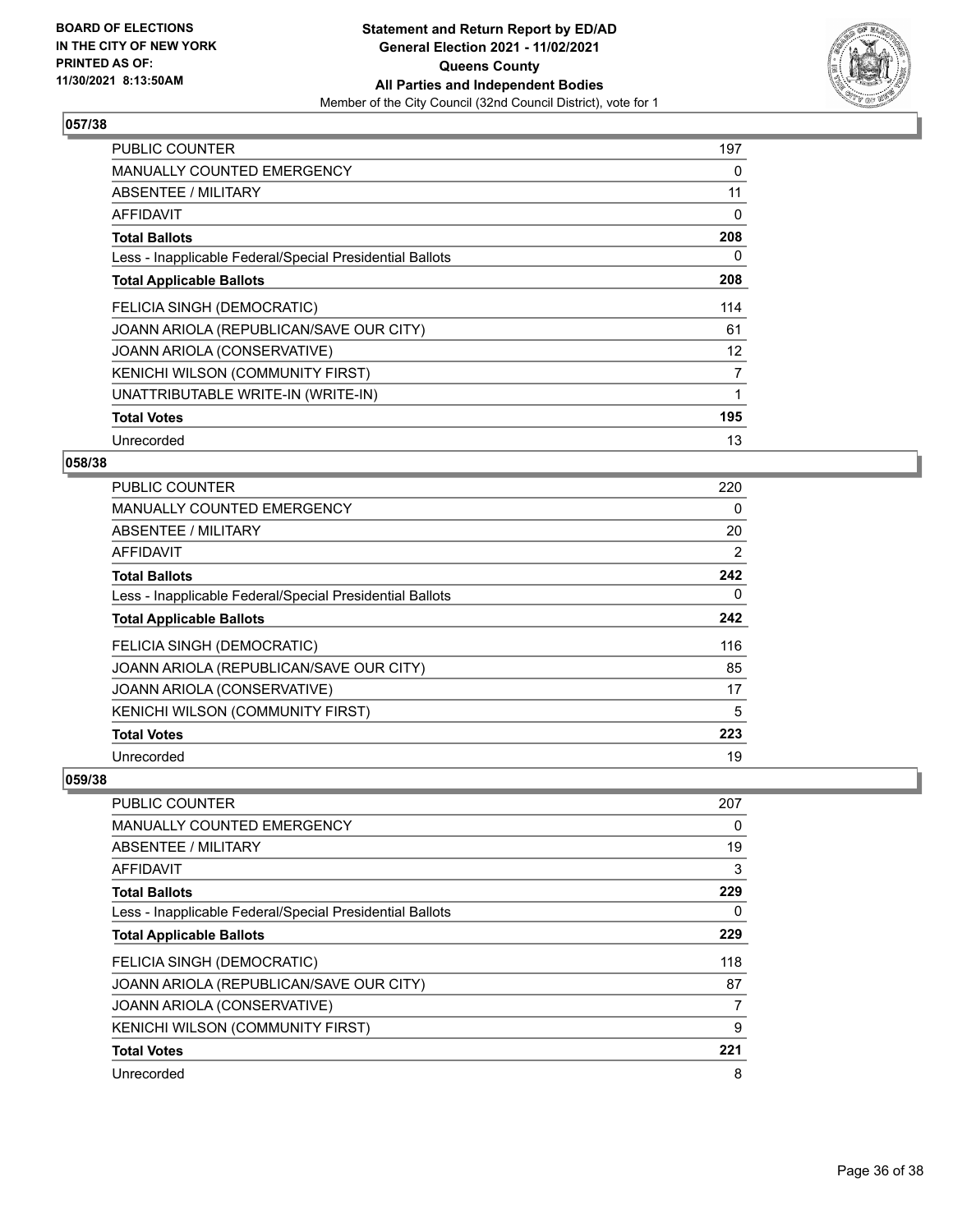![](_page_36_Picture_2.jpeg)

| <b>PUBLIC COUNTER</b>                                    | 143 |
|----------------------------------------------------------|-----|
| <b>MANUALLY COUNTED EMERGENCY</b>                        | 0   |
| ABSENTEE / MILITARY                                      | 6   |
| <b>AFFIDAVIT</b>                                         | 0   |
| <b>Total Ballots</b>                                     | 149 |
| Less - Inapplicable Federal/Special Presidential Ballots | 0   |
| <b>Total Applicable Ballots</b>                          | 149 |
| FELICIA SINGH (DEMOCRATIC)                               | 87  |
| JOANN ARIOLA (REPUBLICAN/SAVE OUR CITY)                  | 42  |
| JOANN ARIOLA (CONSERVATIVE)                              | 6   |
| KENICHI WILSON (COMMUNITY FIRST)                         | 7   |
| <b>Total Votes</b>                                       | 142 |
| Unrecorded                                               | 7   |

| PUBLIC COUNTER                                           | 196 |
|----------------------------------------------------------|-----|
| <b>MANUALLY COUNTED EMERGENCY</b>                        | 0   |
| ABSENTEE / MILITARY                                      | 16  |
| AFFIDAVIT                                                | 0   |
| <b>Total Ballots</b>                                     | 212 |
| Less - Inapplicable Federal/Special Presidential Ballots | 0   |
| <b>Total Applicable Ballots</b>                          | 212 |
| <b>FELICIA SINGH (DEMOCRATIC)</b>                        | 109 |
| JOANN ARIOLA (REPUBLICAN/SAVE OUR CITY)                  | 82  |
| JOANN ARIOLA (CONSERVATIVE)                              | 8   |
| <b>KENICHI WILSON (COMMUNITY FIRST)</b>                  | 6   |
| <b>Total Votes</b>                                       | 205 |
| Unrecorded                                               | 7   |